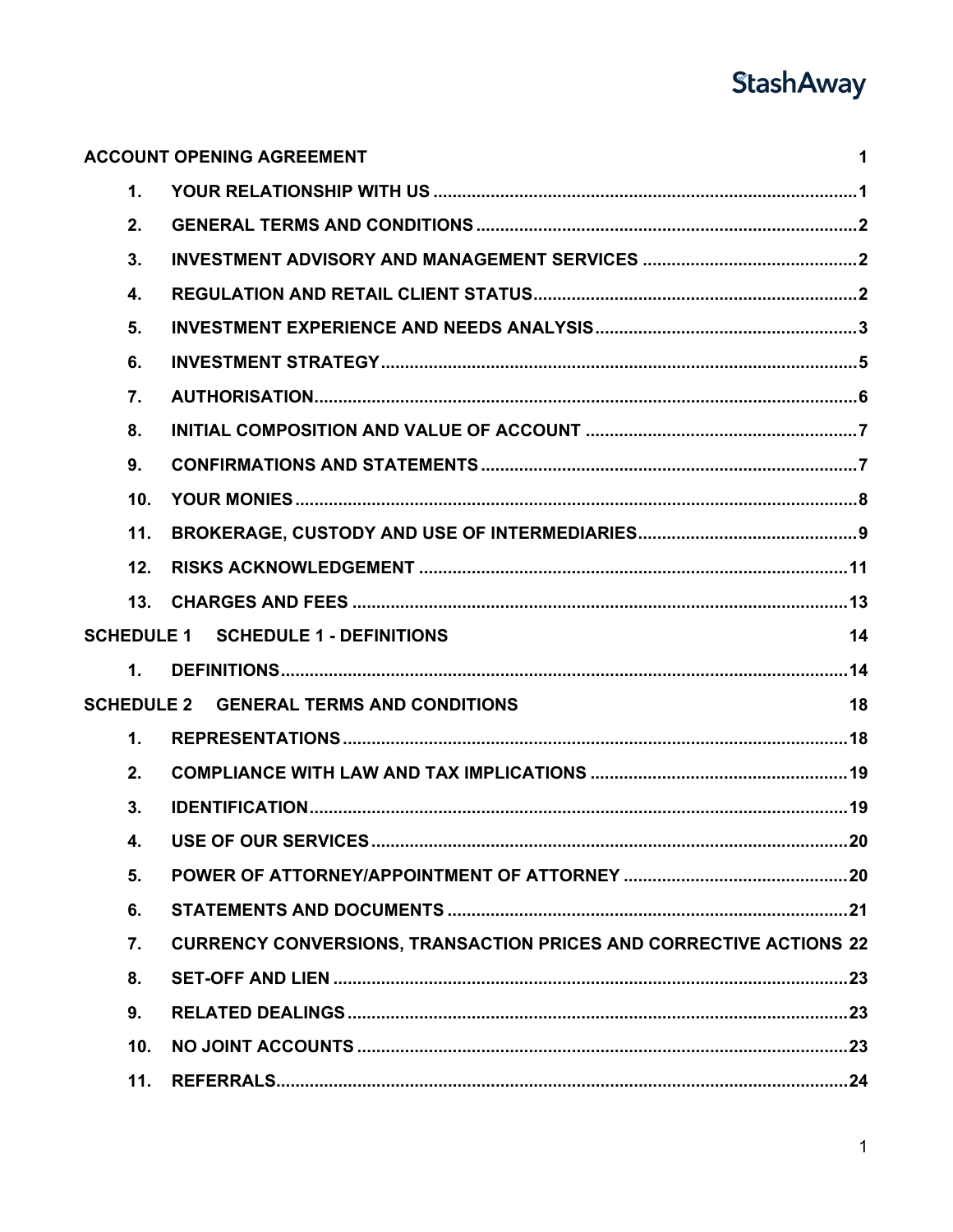## **StashAway**

| 12 <sub>1</sub> |                                                             |    |
|-----------------|-------------------------------------------------------------|----|
| 13 <sub>1</sub> |                                                             |    |
| 14.             |                                                             |    |
| 15 <sub>1</sub> |                                                             |    |
| 16              |                                                             |    |
| 17 <sub>1</sub> |                                                             |    |
| 18.             |                                                             |    |
| 19.             |                                                             |    |
| 20.             |                                                             |    |
| 21              |                                                             |    |
| 22 <sub>1</sub> |                                                             |    |
| 23.             |                                                             |    |
| 24.             |                                                             |    |
|                 | SCHEDULE 3 SCHEDULE 3 - OVERSEAS-LISTED INVESTMENT PRODUCTS | 34 |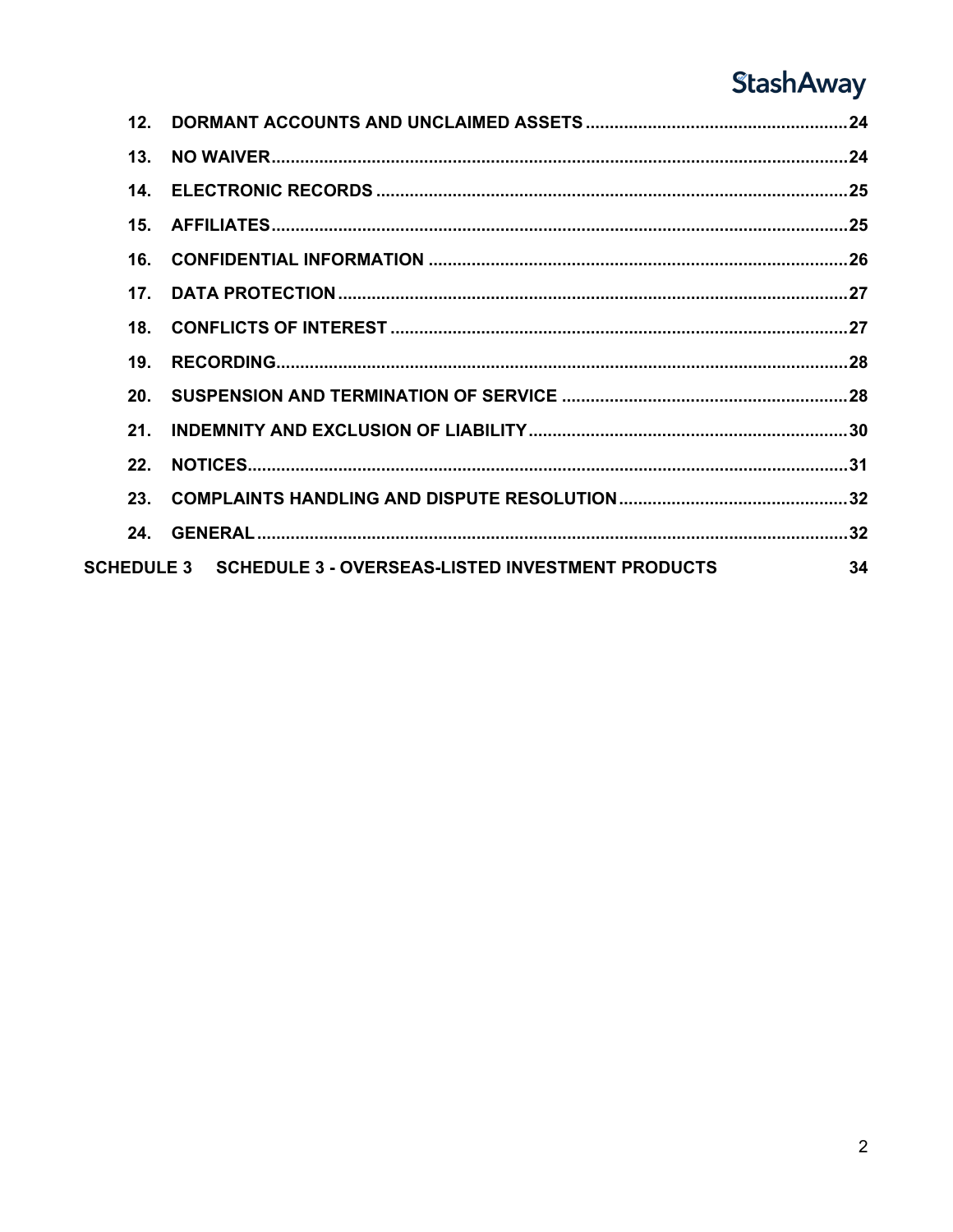## <span id="page-2-0"></span>**Account Opening Agreement**

<span id="page-2-1"></span>

| <b>The Agreement</b>                                                                                                                                                                                                                    | <b>Summary</b>                                                                                                                         |  |
|-----------------------------------------------------------------------------------------------------------------------------------------------------------------------------------------------------------------------------------------|----------------------------------------------------------------------------------------------------------------------------------------|--|
| This Account Opening Agreement (this "Agreement") constitutes a legal<br>agreement between you and StashAway Management (DIFC) Limited<br>("StashAway").<br>In order to use our Services (as defined below) you must agree to the terms | The column on the left is the<br>Agreement between you and<br>StashAway (i.e. we, us). Before<br>using any of our Services, you        |  |
| of this Agreement that are set out below.                                                                                                                                                                                               | must agree to the terms of the<br>Agreement.                                                                                           |  |
| This Agreement shall take effect between you and us on the earlier to occur<br>of: (i) when electronically accepting or acknowledging this Agreement; (ii)<br>when signing up for an Account with StashAway; or (iii) when you use our  | The right column summarises<br>the Agreement.                                                                                          |  |
| Services (the "Effective Date").                                                                                                                                                                                                        | This summary column is not<br>binding<br>legally<br>and<br>not                                                                         |  |
| As of the Effective Date you represent and undertake, and are deemed to<br>have read and accepted this Agreement.<br>This Agreement constitutes a 'Client Agreement' for the purposes of the                                            | comprehensive,<br>and<br>we<br>encourage you to read and<br>understand the Agreement.                                                  |  |
| <b>DFSA Rules.</b>                                                                                                                                                                                                                      | If there are any differences<br>between the Summary and the<br>Agreement, the Agreement<br>prevails.                                   |  |
|                                                                                                                                                                                                                                         | As of the date you start using our<br>services, you are taken to have<br>agreed to the terms<br>and<br>conditions under this Agreement |  |
| 1.<br><b>YOUR RELATIONSHIP WITH US</b>                                                                                                                                                                                                  | The Agreement governs our<br>relationship with you. You can<br>refer to <b>SCHEDULE</b> 1 for a                                        |  |
| 1.1<br>In this Agreement, where the context so admits, the words and<br>expressions used in this Agreement shall have meanings set out in<br><b>SCHEDULE 1</b> of this Agreement.                                                       | meaning of certain words and<br>expressions<br>used<br>in<br>the<br>Agreement.                                                         |  |
| 1.2<br>The relationship between you and StashAway is governed by this<br>Agreement. This Agreement shall apply to and govern your Account<br>with us and all Transactions and Services.                                                 | Before you use our Services,<br>you must provide us with certain<br>information<br>and<br>meet<br>our<br>requirements. We may choose   |  |
| 1.3<br>Your use of our Services is subject to you fulfilling the following<br>general criteria, and upon our request, providing us with such<br>information and documents to prove that you fulfil the criteria:                        | not to provide our Services to<br>you.                                                                                                 |  |
| you shall have completed an application or registration form<br>(a)<br>required by us through our website;                                                                                                                              |                                                                                                                                        |  |
| (b)<br>you have received an acceptance notice from us confirming<br>that you may use and access the Platform, your Account<br>and/or our Services; and                                                                                  |                                                                                                                                        |  |
| such other criteria as we may determine from time to time.<br>(c)                                                                                                                                                                       |                                                                                                                                        |  |
| For the avoidance of doubt, we are not obliged to open any Account<br>1.4<br>for you or provide you with any Service.                                                                                                                   |                                                                                                                                        |  |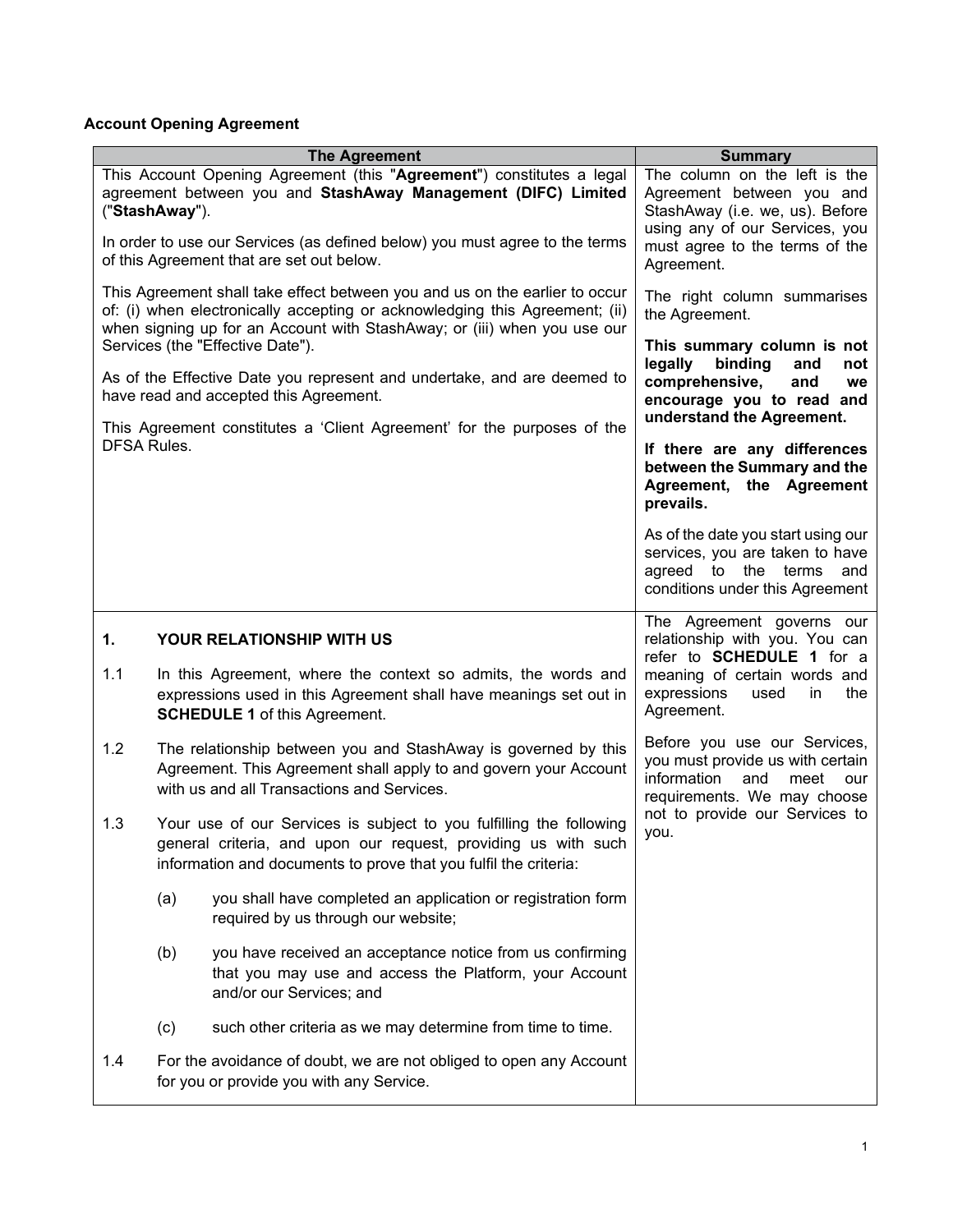<span id="page-3-2"></span><span id="page-3-1"></span><span id="page-3-0"></span>

| 1.5 | You shall be taken to have accepted the terms and conditions of this<br>Agreement upon the Effective Date which will be either on or before<br>you first access and use your Account and/or our Services.                                                                                                                                                                                 |                                                                        |
|-----|-------------------------------------------------------------------------------------------------------------------------------------------------------------------------------------------------------------------------------------------------------------------------------------------------------------------------------------------------------------------------------------------|------------------------------------------------------------------------|
| 1.6 | This Agreement shall commence on the Effective Date and continue<br>in full force and effect indefinitely unless and until terminated by you<br>or us in accordance with this Agreement.                                                                                                                                                                                                  |                                                                        |
| 1.7 | The Account which we grant to you also belongs exclusively to you<br>and is not transferable to any other person.                                                                                                                                                                                                                                                                         |                                                                        |
| 1.8 | You undertake not to register for more than one Account or register<br>an Account on behalf of any person other than yourself.                                                                                                                                                                                                                                                            |                                                                        |
| 2.  | <b>GENERAL TERMS AND CONDITIONS</b>                                                                                                                                                                                                                                                                                                                                                       |                                                                        |
| 2.1 | The General Terms and Conditions are found in <b>SCHEDULE 2</b> of this<br>Agreement.                                                                                                                                                                                                                                                                                                     |                                                                        |
| 3.  | <b>INVESTMENT ADVISORY AND MANAGEMENT SERVICES</b>                                                                                                                                                                                                                                                                                                                                        | We provide investment advisory<br>and management services.             |
| 3.1 | In accordance with this Agreement, we shall provide you with<br>investment advisory and management services within a range as<br>may be specified by us.                                                                                                                                                                                                                                  |                                                                        |
| 3.2 | We will not offer Services other than those detailed in this Agreement<br>unless otherwise agreed in writing.                                                                                                                                                                                                                                                                             |                                                                        |
| 3.3 | These Services will be provided by us in and from the DIFC.                                                                                                                                                                                                                                                                                                                               |                                                                        |
| 3.4 | We will provide you with investment management services in<br>accordance with this Agreement. This means that we shall<br>reasonably endeavour to manage and invest the Account (and any<br>income accruing thereto from time to time), in line with the Investment<br>Strategy communicated to you (as may be amended from time to<br>time), which forms part of your agreement with us. |                                                                        |
| 3.5 | However, you agree that we shall not be liable if this Investment<br>Strategy is not achieved for any reason. Any investment objectives<br>and restrictions stated in the Investment Strategy will not be deemed<br>to be breached as a result of changes in the price or value of assets<br>brought about through movements in the market.                                               |                                                                        |
| 4.  | <b>REGULATION AND RETAIL CLIENT STATUS</b>                                                                                                                                                                                                                                                                                                                                                | You will be classified as a retail<br>client, unless stated otherwise. |
| 4.1 | We are regulated by the DFSA to provide certain Financial Services<br>in and from the DIFC. Our registered office is at Unit 1301, Level<br>13, Emirates Financial Towers, Dubai International Financial<br>Centre, P.O. Box 507051, Dubai, United Arab Emirates, DIFC,<br>UAE. We are a subsidiary of Asia Wealth Platform Pte. Ltd, with                                                |                                                                        |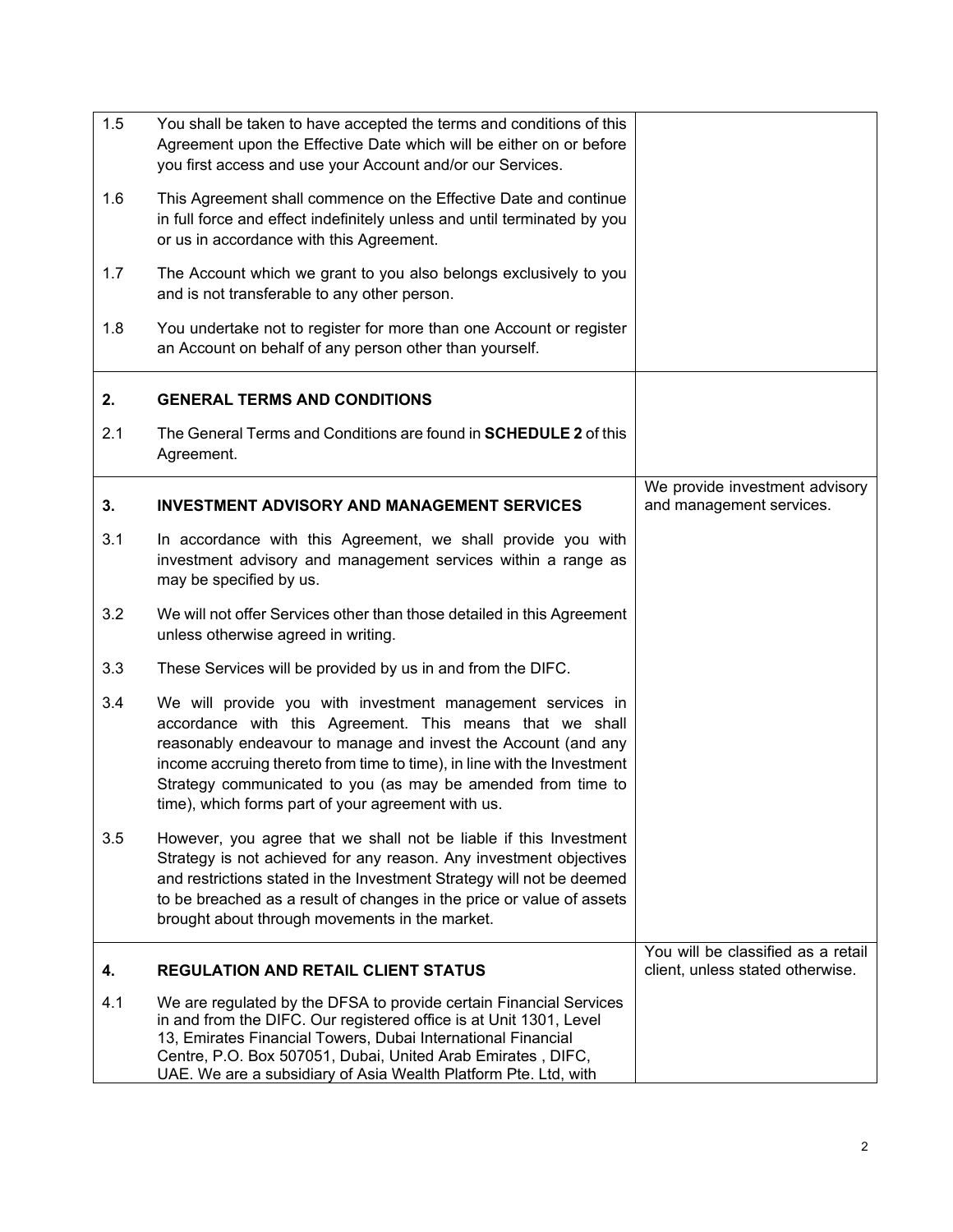<span id="page-4-0"></span>

|     |            | registered office at 175A Bencoolen Street, Burlington Square #07-<br>04, Singapore 189650.                                                                                                                                                                                                                                                                                                                                                                                                                                                                                                                                                                                                                                                                                                                                                   |                                                                                                                                                                                                                                                                                                                                                                                                                                                                                    |
|-----|------------|-----------------------------------------------------------------------------------------------------------------------------------------------------------------------------------------------------------------------------------------------------------------------------------------------------------------------------------------------------------------------------------------------------------------------------------------------------------------------------------------------------------------------------------------------------------------------------------------------------------------------------------------------------------------------------------------------------------------------------------------------------------------------------------------------------------------------------------------------|------------------------------------------------------------------------------------------------------------------------------------------------------------------------------------------------------------------------------------------------------------------------------------------------------------------------------------------------------------------------------------------------------------------------------------------------------------------------------------|
| 4.2 |            | For the purposes of the DFSA Rules, we have classified you as a<br>Retail Client for all Services we may provide you. Unless we<br>separately notify you in writing that you have been classified as a<br>Professional Client, in which case, you will be classified as a<br>Professional Client for all of the Services we may provide you.                                                                                                                                                                                                                                                                                                                                                                                                                                                                                                  |                                                                                                                                                                                                                                                                                                                                                                                                                                                                                    |
| 4.3 |            | Where you have been classified as a Professional Client you<br>hereby agree that you have not elected to be treated as a Retail<br>Client. As a Professional Client, you acknowledge and agree that,<br>when dealing with us, you will not be afforded with retail customer<br>protections and compensation rights that may generally be available<br>to a Retail Client under the DFSA Rules. You hereby confirm your<br>understanding of the above.                                                                                                                                                                                                                                                                                                                                                                                         |                                                                                                                                                                                                                                                                                                                                                                                                                                                                                    |
| 4.4 |            | If you have been classified as a Professional Client and you wish to<br>exercise your right to elect to be classified as a Retail Client, you<br>must notify us in writing.                                                                                                                                                                                                                                                                                                                                                                                                                                                                                                                                                                                                                                                                   |                                                                                                                                                                                                                                                                                                                                                                                                                                                                                    |
| 5.  |            | <b>INVESTMENT EXPERIENCE AND NEEDS ANALYSIS</b>                                                                                                                                                                                                                                                                                                                                                                                                                                                                                                                                                                                                                                                                                                                                                                                               | In order to provide you with our<br>Services,<br>we may<br>need to<br>conduct a review<br>of your                                                                                                                                                                                                                                                                                                                                                                                  |
| 5.1 | (a)        | You agree and acknowledge that we may be required to conduct on<br>a periodic basis a review of your investment knowledge and<br>experience, investment profile, financial objectives, financial<br>situation, and particular needs (the "Investment Experience and<br>Needs Analysis") before or while providing any Services, opening<br>any Account or to entering into any Transaction for your Account. The<br>Investment Experience and Needs Analysis may be recorded in such<br>document as we may require from time to time. Pursuant to such<br>Investment Experience and Needs Analysis, we may collect<br>information about your investment knowledge,<br>investment<br>experience, investment objectives, financial situation and particular<br>needs, including but not limited to the following:<br>your financial objectives; | knowledge,<br>investment<br>experience,<br>investment<br>financial<br>investment<br>profile,<br>objectives, financial situation<br>and particular needs. We may<br>also need to ensure that the<br>information you've provided us is<br>up to date.<br>We rely on the information you<br>provide to us in order to provide<br>you with our Services. That is<br>why the information you provide<br>to us for our review must be<br>accurate, correct, complete, and<br>up to date. |
|     | (b)        | your risk tolerance;                                                                                                                                                                                                                                                                                                                                                                                                                                                                                                                                                                                                                                                                                                                                                                                                                          | If you provide us with incomplete<br>or inaccurate information, we                                                                                                                                                                                                                                                                                                                                                                                                                 |
|     | (c)<br>(d) | your employment status;<br>your financial situation, including your assets, liabilities, cash<br>flow and income;                                                                                                                                                                                                                                                                                                                                                                                                                                                                                                                                                                                                                                                                                                                             | may not be able to provide our<br>Services to you and you will be<br>responsible for ensuring that the<br>Investment Strategy (whether                                                                                                                                                                                                                                                                                                                                             |
|     | (e)        | the source and amount of your regular income;                                                                                                                                                                                                                                                                                                                                                                                                                                                                                                                                                                                                                                                                                                                                                                                                 | recommended to you or chosen<br>by you based on a range made                                                                                                                                                                                                                                                                                                                                                                                                                       |
|     | (f)        | your financial commitments;                                                                                                                                                                                                                                                                                                                                                                                                                                                                                                                                                                                                                                                                                                                                                                                                                   | available to you) is suitable and<br>appropriate for you.                                                                                                                                                                                                                                                                                                                                                                                                                          |
|     | (g)        | your current investment portfolio, including any life policy;                                                                                                                                                                                                                                                                                                                                                                                                                                                                                                                                                                                                                                                                                                                                                                                 | If we determine that you don't                                                                                                                                                                                                                                                                                                                                                                                                                                                     |
|     | (h)        | whether the amount to be invested is a substantial portion of<br>your assets;                                                                                                                                                                                                                                                                                                                                                                                                                                                                                                                                                                                                                                                                                                                                                                 | have the relevant knowledge or<br>experience to invest in certain<br>assets or choose a specific<br>Investment Strategy, we may                                                                                                                                                                                                                                                                                                                                                    |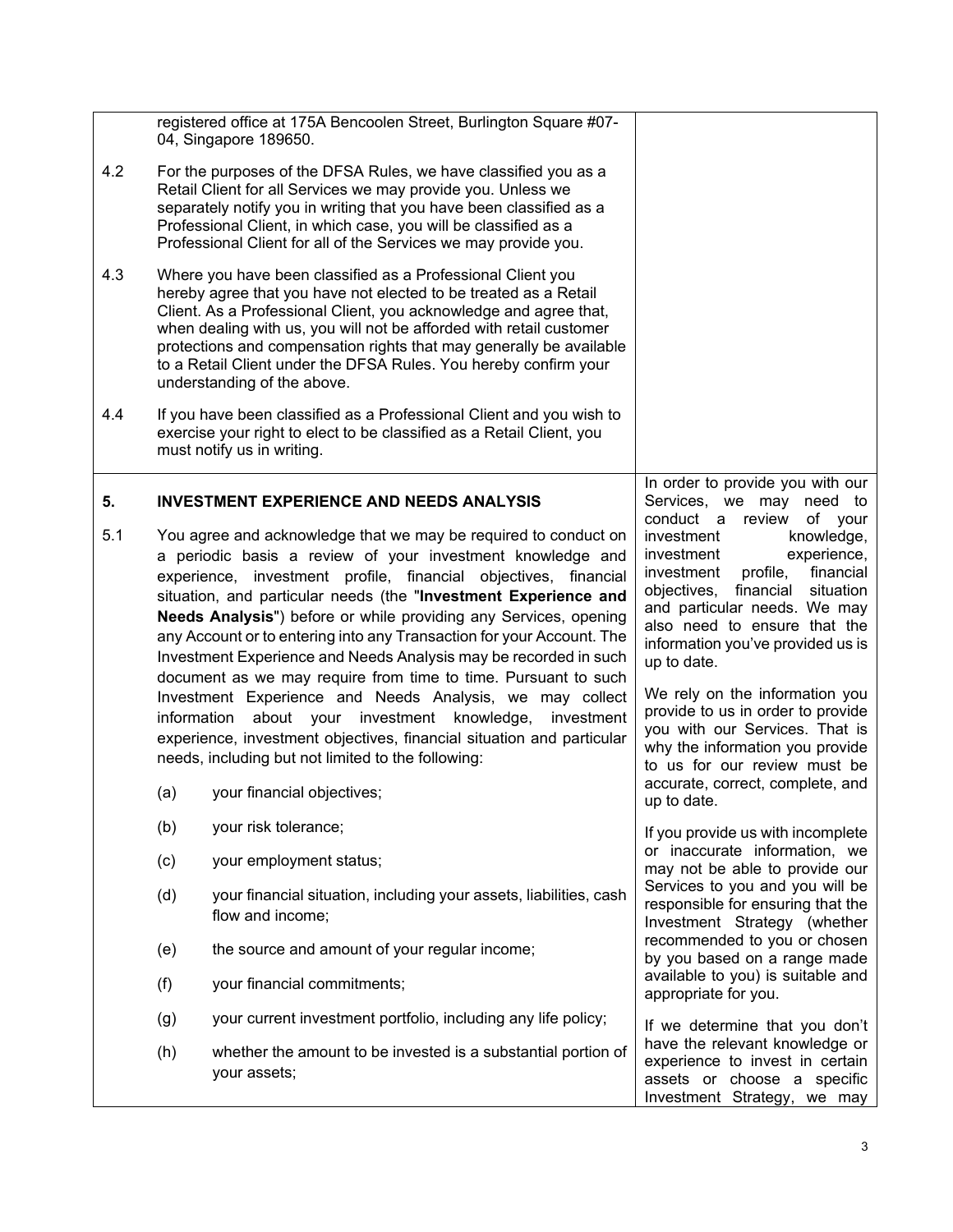- (i) your educational qualifications including whether you hold higher qualifications in business or finance;
- (j) your investment experience including whether you have transacted in certain types of investment products; and
- (k) your employment history including whether you have experience working in a financial institution.
- 5.2 You warrant and represent to us, and shall be deemed to warrant and represent to us on each occasion that any information is provided to us for purposes of determining your investment knowledge, experience, objectives or needs, that all such information provided to us is accurate, correct, complete, and up-to-date.
- 5.3 You agree that:
	- (a) we are entitled to rely and act, and continue to rely and act, on the information you provide to us without verifying such information, and without any further inquiry or investigation;
	- (b) you are, at all times, responsible and liable for the accuracy, correctness, and completeness of the information;
	- (c) you will promptly update and inform us of any change in such information; and
	- (d) if you do not provide the information requested by us, or if you provide us with incorrect or incomplete information, we may, in respect of a portfolio, recommend an Investment Strategy to you or make available to you a range of Investment Strategies based only on the information you have provided, and you shall be solely responsible for ensuring that the Investment Strategy (whether recommended to you or chosen by you based on a range made available to you) is suitable and appropriate for you, taking into account your specific objectives, financial situation, investment experience, knowledge and particular needs. Further, we may also elect not to provide or continue to provide you with our Services; and

Notwithstanding the above, you agree that we may at any time confirm with you that there are no material changes to the information provided to us for purposes of determining your investment knowledge, experience, objectives and needs.

5.4 If through the Investment Experience and Needs Analysis, we determine that you do not possess the relevant knowledge or experience to deal in the Investments or if you would like to choose, in respect of a portfolio, an Investment Strategy that is outside the range of Investment Strategies made available to you, we may (a) require you to successfully complete a general investment online course as directed by us or take other steps as we may reasonably

require you to take additional steps, such as successfully completing a general investment online course, as directed by us before proceeding with opening an Account, entering into Transactions or engaging or continuing to engage our Services, or we may also cease to provide you our Services (or any part thereof).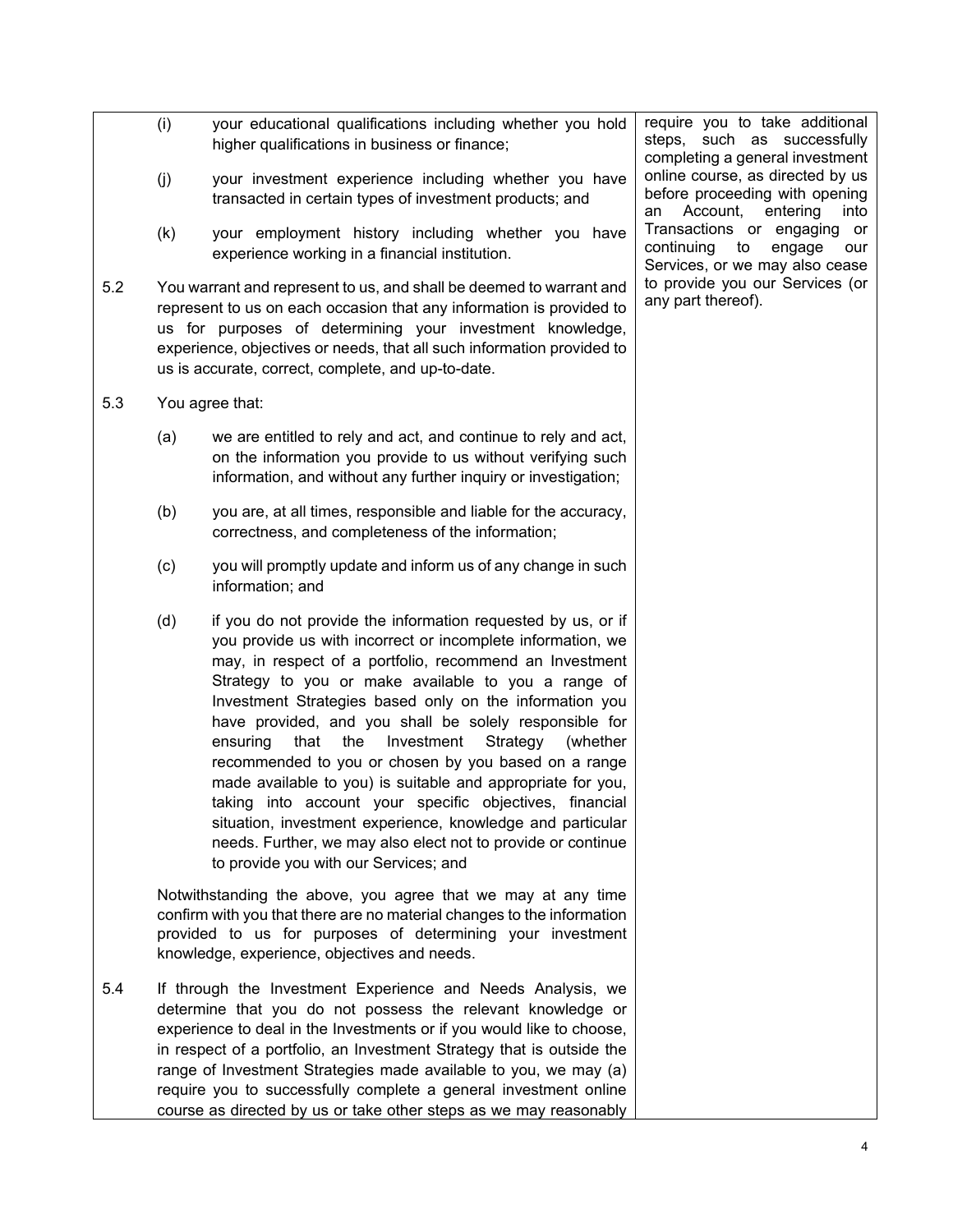<span id="page-6-0"></span>

|     | require before proceeding with opening an Account, entering into<br>Transactions, engaging or continuing to engage our Services, or<br>allowing you choose such Investment Strategy, or (b) elect not to<br>provide or continue to provide you with our Services (or any part<br>thereof)                                                                                                                                                                                                                                                                                                                                                                                                                                                                                                                                                                                                                                                                                                                                                                                                                                    |                                                                                                                                                                                                                                                                                                                                                                                                                                                                                               |
|-----|------------------------------------------------------------------------------------------------------------------------------------------------------------------------------------------------------------------------------------------------------------------------------------------------------------------------------------------------------------------------------------------------------------------------------------------------------------------------------------------------------------------------------------------------------------------------------------------------------------------------------------------------------------------------------------------------------------------------------------------------------------------------------------------------------------------------------------------------------------------------------------------------------------------------------------------------------------------------------------------------------------------------------------------------------------------------------------------------------------------------------|-----------------------------------------------------------------------------------------------------------------------------------------------------------------------------------------------------------------------------------------------------------------------------------------------------------------------------------------------------------------------------------------------------------------------------------------------------------------------------------------------|
| 6.  | <b>INVESTMENT STRATEGY</b>                                                                                                                                                                                                                                                                                                                                                                                                                                                                                                                                                                                                                                                                                                                                                                                                                                                                                                                                                                                                                                                                                                   | We'll recommend an Investment<br>Strategy or make available a                                                                                                                                                                                                                                                                                                                                                                                                                                 |
| 6.1 | Based on the Investment Experience and Needs Analysis, general<br>market and economic condition, and any other factors which we<br>consider to be relevant, we may, in respect of a portfolio,<br>recommend an Investment Strategy to you or make available to you<br>a range of Investment Strategies. We may not make the full range<br>of Investment Strategies in respect of General Investing and<br>Thematic Investing available to you, and any range of Investment<br>Strategies that we make available to you will be determined by us in<br>our sole discretion from time to time.                                                                                                                                                                                                                                                                                                                                                                                                                                                                                                                                 | range of Investment Strategies<br>to you based on the information<br>you provide to us and other<br>factors we consider to<br>be<br>The<br>relevant.<br>οf<br>range<br>Investment Strategies may differ<br>between General Investing and<br>Thematic Investing (and within<br>Thematic Investing, may differ                                                                                                                                                                                  |
| 6.2 | You agree that you are not obliged to accept any Investment Strategy<br>(or range of Investment Strategies) provided or recommended by us<br>and unless otherwise provided for, you shall be entitled to determine,<br>in your sole discretion, whether to accept, reject or implement any<br>Investment Strategy (or range of Investment Strategies) made or                                                                                                                                                                                                                                                                                                                                                                                                                                                                                                                                                                                                                                                                                                                                                                | from theme to theme).<br>You agree that you <b>do not</b> need<br>accept any advice<br>to<br>or                                                                                                                                                                                                                                                                                                                                                                                               |
|     | recommended by us.                                                                                                                                                                                                                                                                                                                                                                                                                                                                                                                                                                                                                                                                                                                                                                                                                                                                                                                                                                                                                                                                                                           | recommendation (including any<br>Investment Strategy or range of                                                                                                                                                                                                                                                                                                                                                                                                                              |
| 6.3 | You may at any time request to vary the Investment Strategy<br>recommended by us in respect of a portfolio, provided that we are not<br>obliged to agree to provide the Services to you on the basis of your<br>proposed Investment Strategy. You further understand that should<br>you choose not to accept our recommendation, you shall be solely<br>responsible for ensuring that your proposed Investment Strategy and<br>Investments entered into are suitable and appropriate for you, taking<br>into account your specific objectives, financial situation, investment<br>experience, knowledge and particular needs.                                                                                                                                                                                                                                                                                                                                                                                                                                                                                                | Investment Strategies) that we<br>make.<br>You can request to change or<br>alter the Investment Strategy we<br>recommended. We can allow<br>you to do so, but you will be<br>solely responsible for making<br>sure that any Investments that<br>enter<br>into,<br>you<br>not<br>recommended<br>by<br>us,<br>are                                                                                                                                                                               |
| 6.4 | We may from time to time alter the range of Investment Strategies<br>made available to you and/or recommend changes to an Investment<br>Strategy agreed between you and us in respect of a portfolio due to<br>changes in your specific objectives, financial situation, investment<br>experience, knowledge and particular needs, general economic or<br>market conditions, or any other factors which we consider to be<br>relevant, or otherwise in our sole discretion. In the event that we<br>recommend changes to an Investment Strategy (which we shall not<br>be obliged to do), we may request for your consent to act on such<br>recommended changes on a case-by-case basis, and will only<br>proceed to so act on such recommended changes upon obtaining<br>such consent from you. If you withhold or choose not to provide us<br>such consent, we will not act on such recommended changes and<br>shall be not obliged to do so in the future, even if you later request<br>for us to do so. For the avoidance of doubt, you agree that in<br>recommending any such changes to the Investment Strategy agreed | suitable and appropriate for you.<br>We may alter the range of<br>Investment Strategies<br>made<br>available to you or recommend<br>changes to an Investment<br>Strategy agreed between you<br>and us. We will only act on such<br>recommended changes if you<br>provide your consent for us to do<br>so on a case-by-case basis. If<br>you do not provide your consent,<br>we will not<br>act on<br>such<br>recommended<br>changes<br>and<br>shall not be obliged to do so in<br>the future. |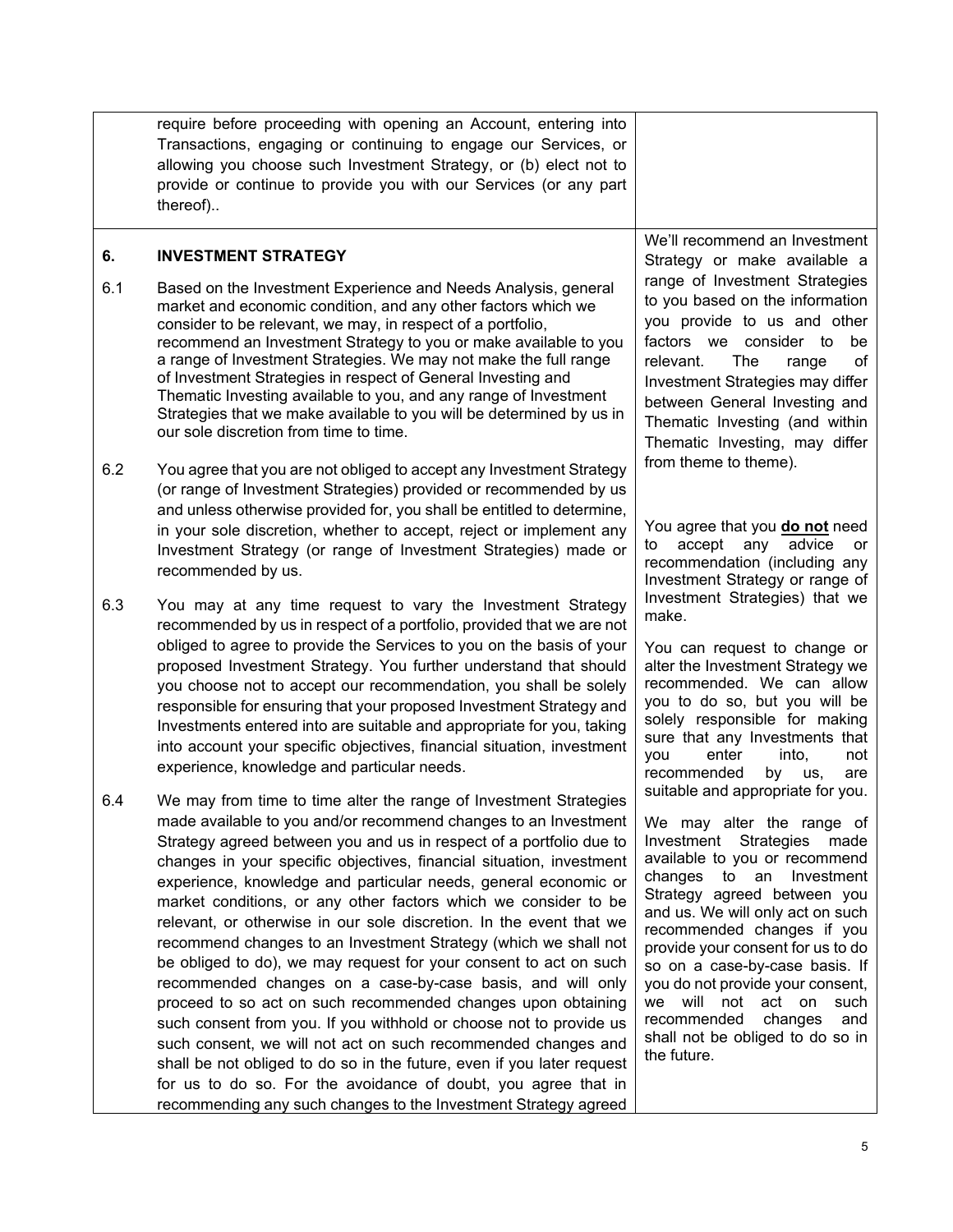<span id="page-7-0"></span>

| 6.5 | Strategy.                                                                                                                                                                  | between you and us, we are entitled to rely and act on the information<br>you provided to us previously without verifying such information, and<br>without any further inquiry or investigation. Subject to your prior<br>consent, we may proceed to act on our recommended changes<br>without obtaining further consent from you, and you are deemed to<br>have agreed to our recommended changes to the Investment<br>In certain cases, in our sole discretion, where we believe that your<br>account would no longer be aligned to the agreed Investment<br>Strategy, we may be forced to liquidate the investments in your |                                                                                                                                                                           |
|-----|----------------------------------------------------------------------------------------------------------------------------------------------------------------------------|--------------------------------------------------------------------------------------------------------------------------------------------------------------------------------------------------------------------------------------------------------------------------------------------------------------------------------------------------------------------------------------------------------------------------------------------------------------------------------------------------------------------------------------------------------------------------------------------------------------------------------|---------------------------------------------------------------------------------------------------------------------------------------------------------------------------|
|     | Strategy.                                                                                                                                                                  | account, as we can no longer be in a position to ensure that the<br>account has the appropriate risk level, based on your Investment                                                                                                                                                                                                                                                                                                                                                                                                                                                                                           |                                                                                                                                                                           |
| 6.6 |                                                                                                                                                                            | Until we provide such recommendation as referred to in clause 6.4<br>above to you and you agree, we shall be entitled to act on the<br>previously agreed Investment Strategy.                                                                                                                                                                                                                                                                                                                                                                                                                                                  |                                                                                                                                                                           |
| 7.  | <b>AUTHORISATION</b>                                                                                                                                                       |                                                                                                                                                                                                                                                                                                                                                                                                                                                                                                                                                                                                                                | Based<br>the<br>Investment<br>on<br>Strategy that you agree to, we<br>may take certain actions on your                                                                    |
| 7.1 |                                                                                                                                                                            | You appoint us to manage the Investments and cash you decide to<br>include from time to time in your Account(s). As part of this                                                                                                                                                                                                                                                                                                                                                                                                                                                                                               | behalf to manage your Account.<br>This includes buying or selling<br>Investments on your behalf.                                                                          |
|     | appointment, we will agree to an Investment Strategy ("Investment<br>Strategy") to be exercised by us when exercising our discretionary<br>investment management services. |                                                                                                                                                                                                                                                                                                                                                                                                                                                                                                                                                                                                                                | We may consolidate sales and<br>purchases of Investments that                                                                                                             |
| 7.2 | you and us:                                                                                                                                                                | You agree that pursuant to the Investment Strategy agreed between                                                                                                                                                                                                                                                                                                                                                                                                                                                                                                                                                              | we carry out for you together<br>with transactions we carry out for<br>our other clients. Therefore,                                                                      |
|     | (a)                                                                                                                                                                        | we may recommend an Investment Strategy to you (or<br>recommend changes to the Investment Strategy at any time)<br>and thereafter manage your portfolio on a discretionary basis<br>in accordance with the Investment Strategy and you hereby<br>authorise us to withdraw and invest monies in your Account,<br>as your agent for your sole account and at your sole risk;                                                                                                                                                                                                                                                     | there may be slight variation<br>between the proportion of your<br>Assets we allocate to each type<br>of Investment than the allocation<br>that we may have informed you. |
|     | (b)                                                                                                                                                                        | we may effect transactions on any market, exchange and<br>execute counterparty and account opening documentation<br>on your behalf and take all routine or day-to-day decisions<br>and otherwise act as we may consider appropriate in our sole<br>and absolute discretion;                                                                                                                                                                                                                                                                                                                                                    |                                                                                                                                                                           |
|     | (c)                                                                                                                                                                        | we may enter into any kind of Transactions or arrangement<br>for you and to invest in any type of investments or other<br>assets and, without limitation, to close out Transactions, deal<br>with your Assets including selling such Assets or settling a<br>sale order on your behalf;                                                                                                                                                                                                                                                                                                                                        |                                                                                                                                                                           |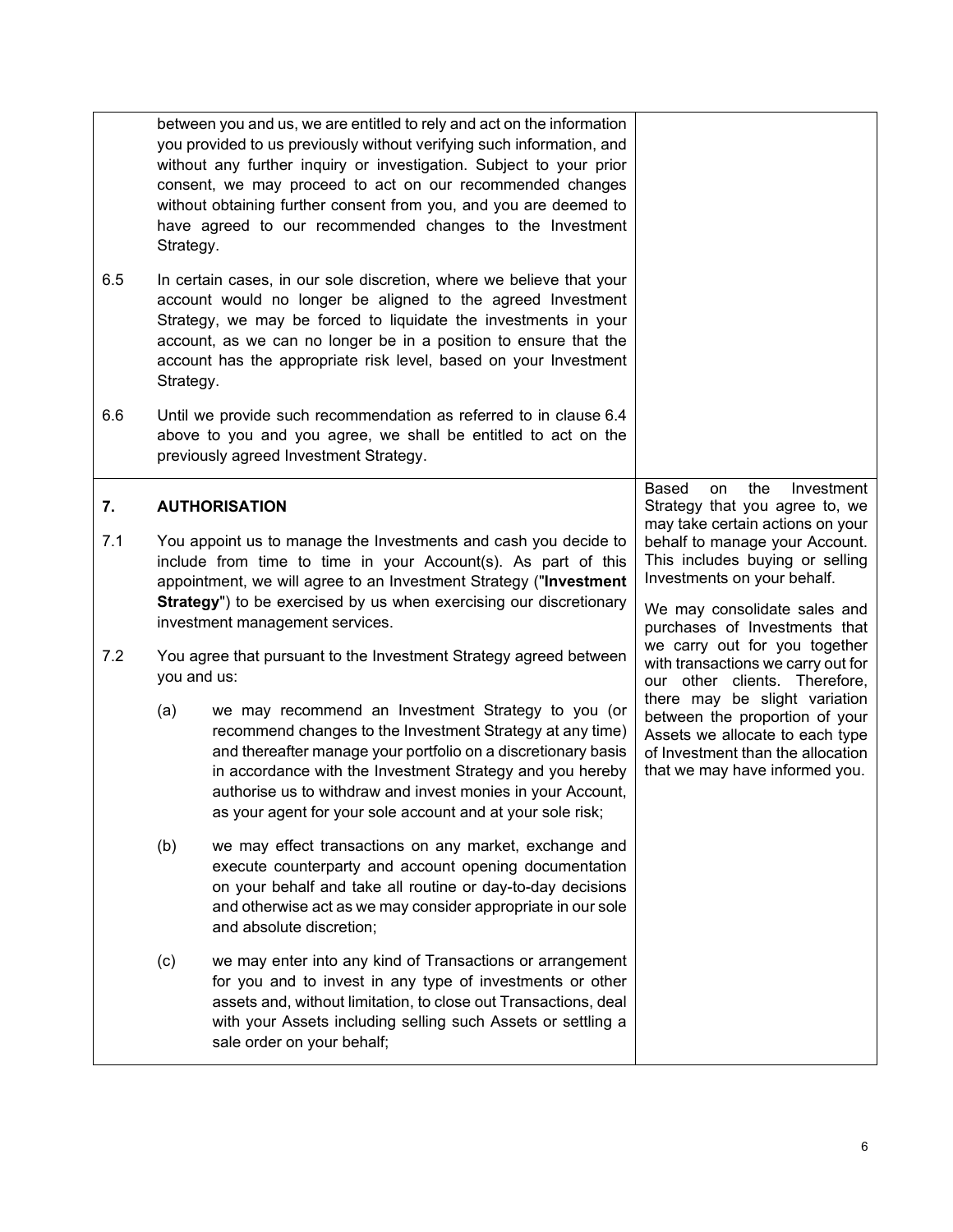<span id="page-8-1"></span><span id="page-8-0"></span>

|     | (d)                                                                                                                                                                                                                                                                                                                                                                                                                                                                                                                                           | you understand the additional risks of giving us discretionary<br>powers to manage your Assets and investments on your<br>behalf;                                                                                                                                                                                                                                                                                                                                                                                                                         |                                                                                                      |
|-----|-----------------------------------------------------------------------------------------------------------------------------------------------------------------------------------------------------------------------------------------------------------------------------------------------------------------------------------------------------------------------------------------------------------------------------------------------------------------------------------------------------------------------------------------------|-----------------------------------------------------------------------------------------------------------------------------------------------------------------------------------------------------------------------------------------------------------------------------------------------------------------------------------------------------------------------------------------------------------------------------------------------------------------------------------------------------------------------------------------------------------|------------------------------------------------------------------------------------------------------|
|     | (e)                                                                                                                                                                                                                                                                                                                                                                                                                                                                                                                                           | all Transactions, arrangements entered into and actions<br>taken by us on your behalf, including the collection, delivery<br>and receipt of funds or Assets, all payments, closing out and<br>unwinding or Transactions, will be made by us as your agent,<br>for your sole account and at your sole risk;                                                                                                                                                                                                                                                |                                                                                                      |
|     | (f)                                                                                                                                                                                                                                                                                                                                                                                                                                                                                                                                           | we may determine how Transactions are to be carried out<br>including investment timing and duration, or decide to use or<br>refrain from using measures to hedge against price, currency<br>or interest risks, choose investment instruments which<br>appear appropriate for hedging and use any other measures<br>to optimize returns on existing investments as we may in its<br>absolute discretion, deem fit; provided always that the<br>Transactions, arrangements and actions taken on your<br>behalf are within the relevant Investment Strategy. |                                                                                                      |
| 7.3 | As we may pool together Transactions executed on behalf of our<br>other clients with Transactions to be executed on your behalf.<br>Therefore, the precise proportion of your Assets allocated to each<br>type of Investment may vary slightly from any representations we<br>made to you regarding such Investments, save that under no<br>circumstances, will the proportion of your Assets allocated to each<br>type of Investments deviate by more than 20% of what was<br>represented to you, for more than 7 consecutive business days. |                                                                                                                                                                                                                                                                                                                                                                                                                                                                                                                                                           |                                                                                                      |
| 8.  | INITIAL COMPOSITION AND VALUE OF ACCOUNT                                                                                                                                                                                                                                                                                                                                                                                                                                                                                                      |                                                                                                                                                                                                                                                                                                                                                                                                                                                                                                                                                           | We will give you an overview of<br>the initial composition of your<br>Account as soon as practicable |
| 8.1 | Platform.                                                                                                                                                                                                                                                                                                                                                                                                                                                                                                                                     | The initial composition and initial value of your Account(s) (over which<br>you have given us discretionary powers to manage on your behalf)<br>will be supplied to you as soon as reasonably practicable via the                                                                                                                                                                                                                                                                                                                                         | via the Platform.                                                                                    |
| 8.2 |                                                                                                                                                                                                                                                                                                                                                                                                                                                                                                                                               | You undertake to check the details of the initial composition and initial<br>value of your managed Account(s) supplied by us and notify us as<br>soon as practicable if there are any inaccuracies.                                                                                                                                                                                                                                                                                                                                                       |                                                                                                      |
| 9.  |                                                                                                                                                                                                                                                                                                                                                                                                                                                                                                                                               | <b>CONFIRMATIONS AND STATEMENTS</b>                                                                                                                                                                                                                                                                                                                                                                                                                                                                                                                       | You will<br>receive a<br>monthly<br>statement from us.                                               |
| 9.1 |                                                                                                                                                                                                                                                                                                                                                                                                                                                                                                                                               | We will send you a monthly statement of your Account holdings,<br>investment valuations, transactions, fees paid and any other<br>information as required by the DFSA Rules.                                                                                                                                                                                                                                                                                                                                                                              |                                                                                                      |
| 9.2 | basis.                                                                                                                                                                                                                                                                                                                                                                                                                                                                                                                                        | It is agreed that you shall not receive information on transactions<br>executed in respect of the Account on a transaction-by-transaction                                                                                                                                                                                                                                                                                                                                                                                                                 |                                                                                                      |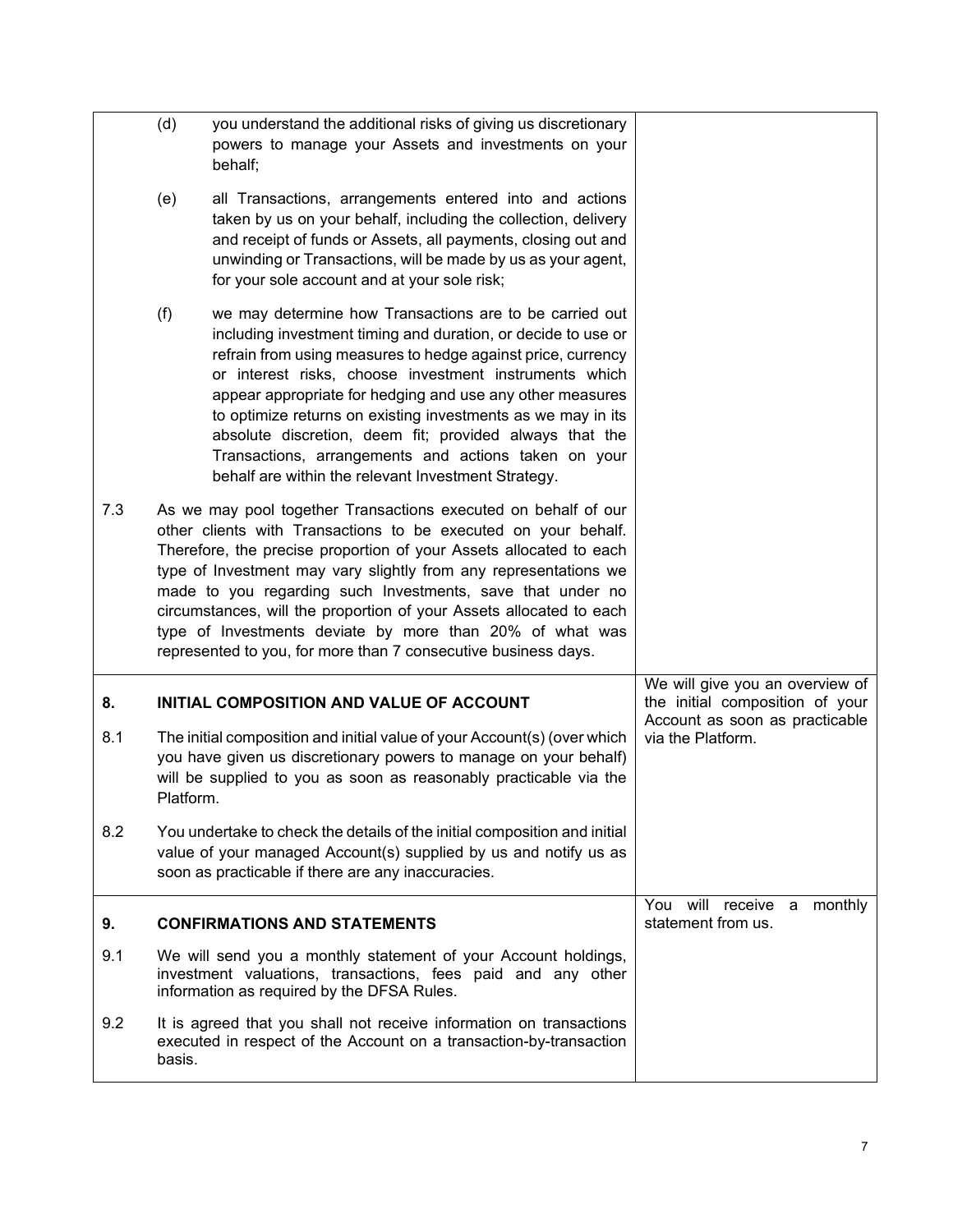#### <span id="page-9-0"></span>**10. YOUR MONIES**

- 10.1 Where we receive Client Money, then such Client Money will be held on your behalf and will be subject to the protections conferred by the Client Money Provisions of the DFSA Rulebook and therefore:
	- (a) the money will be held separately from money which belongs to us; and
	- (b) if we become insolvent, are wound up or are the subject of some other insolvency event then the Client's Money will be subject to the DFSA's Client Money Distribution rules.
- 10.2 You will deposit your Client Money directly into a client account as specified by us. This client account will be held on our behalf by a bank licensed in the UAE or such other type of financial institution permitted under the relevant DFSA Rules.
- 10.3 Money held on your behalf in such an account will not be subject to the payment of interest.
- 10.4 We may, for the purpose of depositing monies received on your Account, maintain a client account with an entity outside the DIFC, such third party, may be a related party, that is, in the same Group as us. This third party will be appropriately licensed, registered or authorised to conduct financial services in the respective jurisdiction in which the account is maintained. In such case, you understand that the market practices, insolvency and legal regime relating to client accounts in the relevant jurisdiction may differ to the regime which applies in the DIFC. Depending on the jurisdiction, this may affect your ability to recover the funds deposited in the client account.
- 10.5 You acknowledge that where your monies are held with such bank, custodian, other financial institution and/or otherwise passed on to an Intermediary, as described in Clause 11.1 below, the manner in which your monies may be held by different entities may be different.
- 10.6 In addition, we may hold monies received on your account in an omnibus customer client account together with monies that we hold for other customers. This means that such monies in the client account will be commingled with the monies of our other customers. The risks of this commingling is that it is administratively and operationally difficult, if not impossible (in view of the constant fluctuation of the aggregate balance in such account), to account separately for each of our customers' respective interest due on their respective cash balances in the omnibus customer account as interest will be received on an aggregate basis.
- 10.7 In the event of insolvency of the bank, custodian or other financial institution holding the omnibus customer client account, you understand that you may not be able to fully recover your monies. Further, as your monies are commingled with those of other

We maintain your money in a consolidated client account for all our clients' monies maintained with Citibank N.A. If you make investments into certain portfolios, we may also hold your money together with the monies of our other clients in a consolidated client account maintained with Citibank N.A. See the clause below that explains how your monies will be transferred and held by our brokers, custodians, and other intermediaries when we arrange for Investments to be purchased.

We will only accept monies from you from bank accounts that belong to you. If we aren't convinced that the monies deposited by you came from bank accounts that belong to you, we'll refund the monies to you, unless we're required under applicable laws to withhold the monies. Likewise, we'll only repay your monies to bank accounts that belong to you.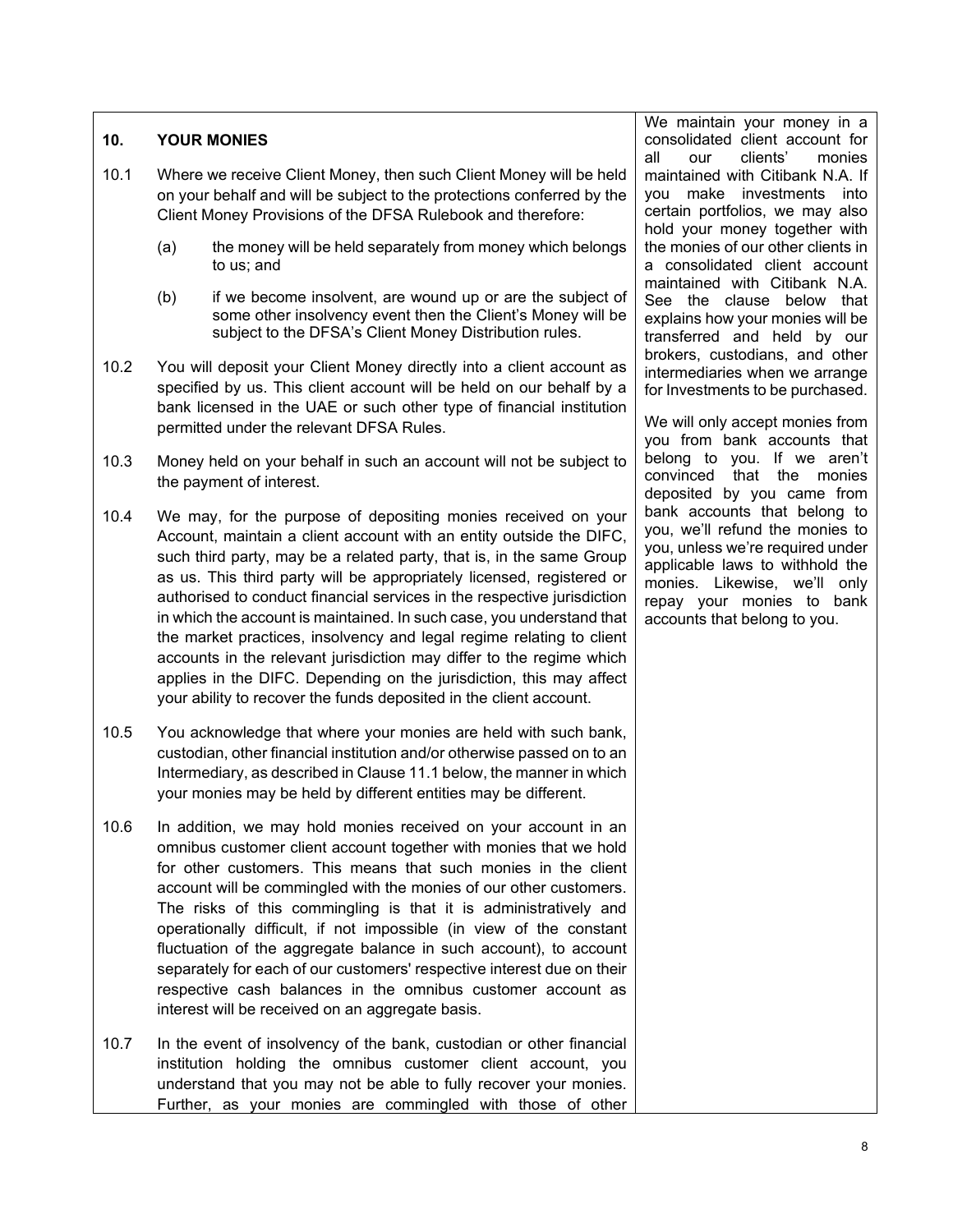<span id="page-10-0"></span>

|      | customers in the same account, you may potentially be exposed to<br>the losses of other customers.                                                                                                                                                                                                                                                                                                                                                                                                                                                                                                                                                                                                                                                                 |                                                                                                                                                                                                                                                                                                                                                                                                             |  |
|------|--------------------------------------------------------------------------------------------------------------------------------------------------------------------------------------------------------------------------------------------------------------------------------------------------------------------------------------------------------------------------------------------------------------------------------------------------------------------------------------------------------------------------------------------------------------------------------------------------------------------------------------------------------------------------------------------------------------------------------------------------------------------|-------------------------------------------------------------------------------------------------------------------------------------------------------------------------------------------------------------------------------------------------------------------------------------------------------------------------------------------------------------------------------------------------------------|--|
| 10.8 | Notwithstanding us holding or controlling Client Money on your<br>behalf, we will be entitled to realise or withdraw Client Money where<br>there are any sums due to us, a member of our Group or to any other<br>person in respect of commissions, fees, expenses or otherwise<br>pursuant to this Agreement (plus any applicable VAT) or in respect<br>of settlement of a transaction with a third party and where we or a<br>member of our Group would otherwise be liable to settle that<br>transaction. Such sums may be withdrawn from any of your accounts<br>held or controlled by us, and we are given authority in our capacity<br>pursuant to this Agreement to make payment of all invoices and other<br>requests for payment in respect of such sums. |                                                                                                                                                                                                                                                                                                                                                                                                             |  |
| 10.9 | We shall only pay monies in the client account belonging to you to<br>bank accounts belonging to you. We reserve the right to withhold<br>such payments if we are not satisfied that the monies will be paid to<br>bank accounts belonging to you.                                                                                                                                                                                                                                                                                                                                                                                                                                                                                                                 |                                                                                                                                                                                                                                                                                                                                                                                                             |  |
| 11.  | <b>BROKERAGE, CUSTODY AND USE OF INTERMEDIARIES</b>                                                                                                                                                                                                                                                                                                                                                                                                                                                                                                                                                                                                                                                                                                                | We will arrange for Investments<br>be<br>purchased<br>to<br>through<br>brokers. In some cases, we may                                                                                                                                                                                                                                                                                                       |  |
| 11.1 | We may use or engage a person (including a nominee, agent, broker,<br>custodian, fund manager, market-maker, exchange and/or other third<br>party) ("Intermediary") to, directly or indirectly:                                                                                                                                                                                                                                                                                                                                                                                                                                                                                                                                                                    | arrange for the purchase of<br>Investments, such as units of<br>collective investments schemes,<br>through scheme managers or                                                                                                                                                                                                                                                                               |  |
|      | execute or clear Transactions;<br>(a)                                                                                                                                                                                                                                                                                                                                                                                                                                                                                                                                                                                                                                                                                                                              | fund managers.                                                                                                                                                                                                                                                                                                                                                                                              |  |
|      | (b)<br>purchase and/or manage Investments; and/or                                                                                                                                                                                                                                                                                                                                                                                                                                                                                                                                                                                                                                                                                                                  | We<br>will<br>enter<br>such<br>into<br>with<br>such<br>arrangements                                                                                                                                                                                                                                                                                                                                         |  |
|      | hold or custodise any of your funds or Assets.<br>(c)                                                                                                                                                                                                                                                                                                                                                                                                                                                                                                                                                                                                                                                                                                              | Intermediaries in our name. If we<br>have to take any action against                                                                                                                                                                                                                                                                                                                                        |  |
| 11.2 | Provided that we have selected such Intermediary in good faith, you<br>agree we shall have no liability or responsibility for any act, omission,<br>insolvency, negligence, failure or default of the Intermediary. Our<br>Intermediaries may also appoint further custodians, sub-custodians,<br>trustees, registrars, administrators, nominees and/or agents as may<br>be necessary or expedient to provide the relevant services or<br>Investments to us. You agree that we shall have no liability or<br>responsibility in relation to any actions taken by such persons or<br>these further appointments by our Intermediaries which are beyond<br>our reasonable control.                                                                                    | these Intermediaries to ensure<br>that we can perform our duties<br>under the Agreement, you agree<br>to indemnify us if these actions<br>are taken in good faith. You also<br>understand that<br>since<br>the<br>arrangements are entered into<br>between<br><b>us</b><br>and<br>the<br>Intermediaries, there is a risk<br>that the Intermediaries may take<br>actions against us to your<br>disadvantage. |  |
| 11.3 | In connection with our obligations under this Agreement, where<br>placing orders with Intermediaries, we have established an order<br>execution policy details of which are found on our Global Order<br><b>Execution Policy.</b> By entering into this Agreement you also agree<br>and consent to our order execution policy. We may arrange for an<br>order to be executed by an Intermediary, either in whole or in part,<br>by selling an investment to you from another client, or another client<br>of our Associate, or vice versa. We will not give you prior notice if<br>we arrange for an order to be executed in this manner. We may                                                                                                                   | For certain portfolios in which the<br>Investments<br>are<br>units<br>of<br>collective investment schemes<br>that are purchased through a<br>scheme manager, we will ensure<br>the<br>relevant<br>scheme<br>that<br>manager is licensed by a DFSA-                                                                                                                                                          |  |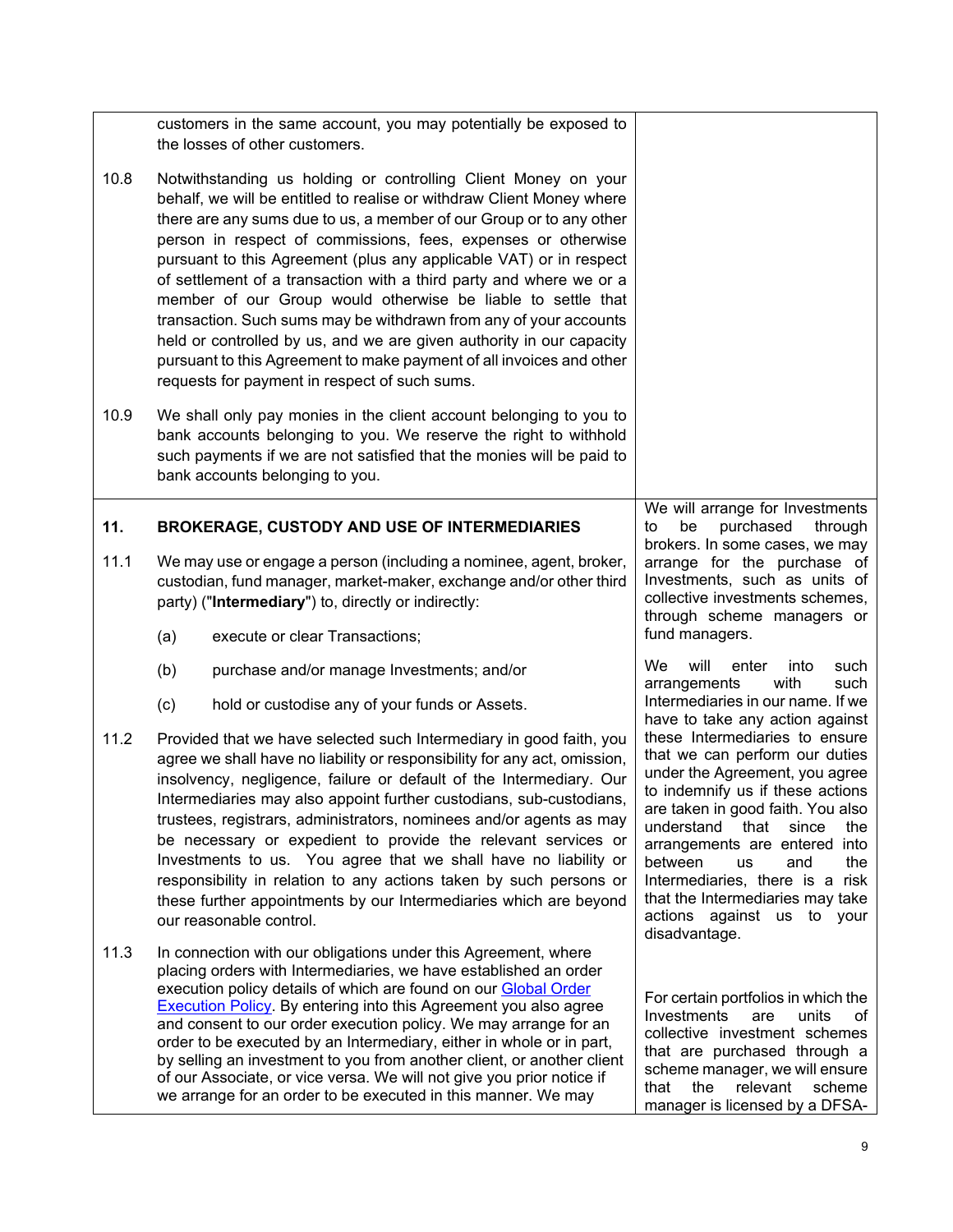also at our discretion arrange for your orders to be aggregated with our own orders or those of other clients of ours or our Associates when we pass the instructions on to the relevant Intermediary. We believe that doing this generally will be to your advantage, for instance to obtain better execution or reduced foreign exchange or other dealing costs by being part of a larger transaction. However, on occasion, this may result in you obtaining a less favourable price.

- 11.4 You further acknowledge and agree that where we sell or purchase Investments on your behalf, we may do so by selling or purchasing from Intermediaries, our other customers and/or such other third parties as we may deem suitable as part of our management of your portfolio.
- 11.5 You shall indemnify us against any and all action which we deem in good faith necessary to ensure that we will not be in default of our obligation or responsibilities under this Agreement. Our foregoing right shall apply even though as between you and us, you may be in actual or anticipatory default. The foregoing indemnity in our favour is in addition to any other right that we may have (whether expressly provided as between us or implied by law).
- 11.6 You agree that neither us nor our Intermediaries shall provide any margin facility to you in respect of the Investments.
- 11.7 Without prejudice to any other provision in this Agreement, you agree that:
	- (a) Where we Arrange Custody on your behalf pursuant to this Agreement, your Safe Custody Investments may be held in an omnibus custody account with an entity which is licensed, registered or authorised to act as a custodian (whether a broker/ custodian/ nominee/ exchange/ clearing house or otherwise ("Custodian")) in the country or territory where such Investments are held. In such case, you understand that the market practices, insolvency and legal regime relating to custody accounts applicable in the relevant jurisdiction may differ from the regime applicable in the DIFC. Such differences mean that your Investments may not enjoy the same level of protection as accorded to Investments that are held in the DIFC. Depending on the jurisdiction, this may affect your ability to recover the Investments deposited in the custody account;
	- (b) provided that we have selected or engaged such Custodian in good faith, we shall not be liable to you for any and all loss suffered or incurred by you as a result of any act, omission or insolvency of such Custodian;
	- (c) your Investments may be treated as fungible with other Investments in the omnibus custody account and therefore, we are not obliged to deliver any specific Investments to you

recognised financial services regulator to conduct fund management activities. The scheme manager may also appoint appropriately licensed custodians, trustees, registrars, and administrators in respect of collective investment schemes. The custodial arrangements in respect of these Investments will be subject to the terms and conditions that the scheme manager and the relevant custodian together agree.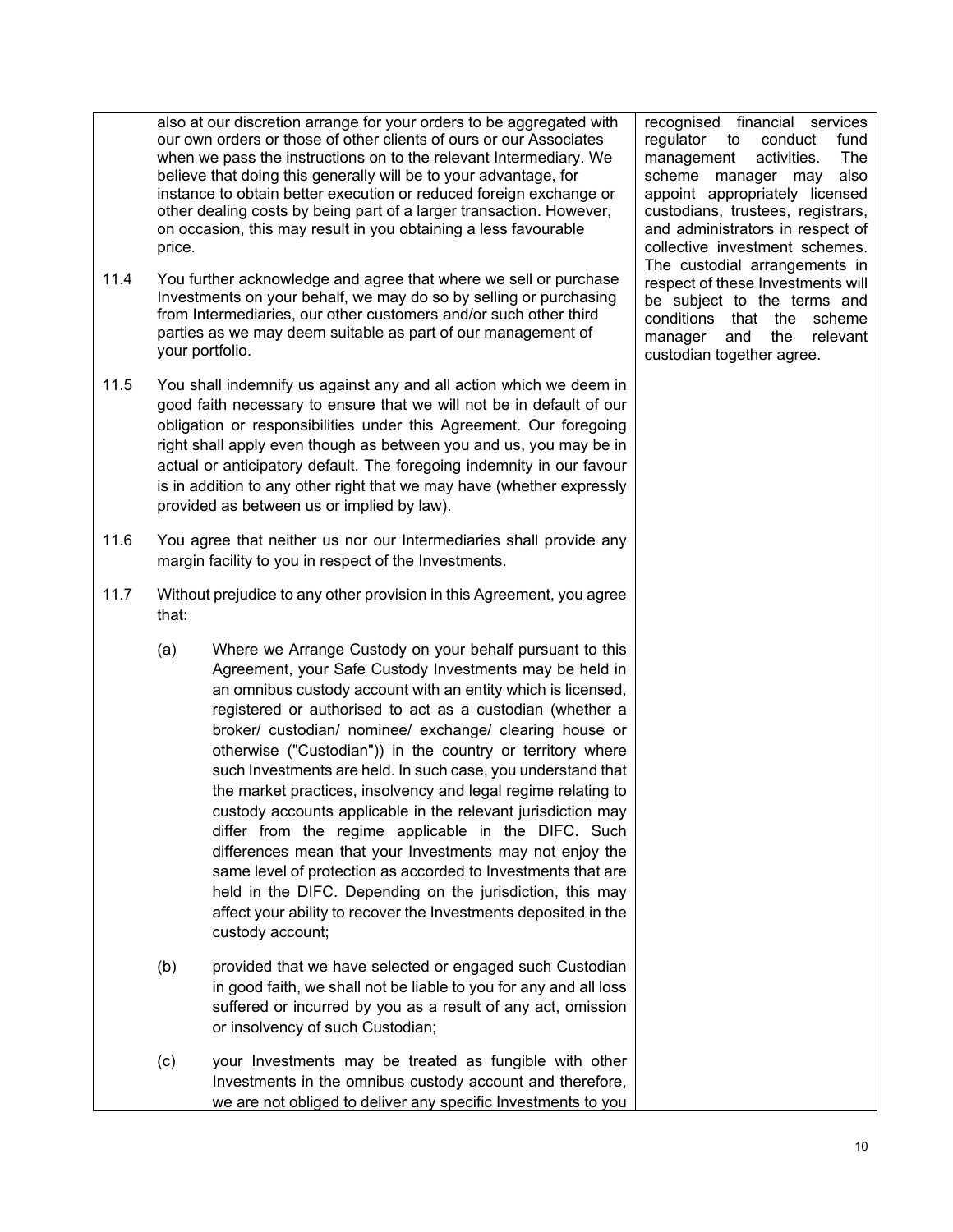<span id="page-12-0"></span>

|      |                                                                                                                                                                                                                               | and may instead sell the Investments at your expense and<br>transfer to your Account the proceeds of such sale (if any).                                                                                                                                                                                                                                                                                                                                                                                                                                                                                                                                                                                                                                                            |                                                                                                                                                                                                                                                                                                                                                                                                                                             |
|------|-------------------------------------------------------------------------------------------------------------------------------------------------------------------------------------------------------------------------------|-------------------------------------------------------------------------------------------------------------------------------------------------------------------------------------------------------------------------------------------------------------------------------------------------------------------------------------------------------------------------------------------------------------------------------------------------------------------------------------------------------------------------------------------------------------------------------------------------------------------------------------------------------------------------------------------------------------------------------------------------------------------------------------|---------------------------------------------------------------------------------------------------------------------------------------------------------------------------------------------------------------------------------------------------------------------------------------------------------------------------------------------------------------------------------------------------------------------------------------------|
| 11.8 | You acknowledge that where your Investments are held with different<br>Intermediaries and/or appointees of our Intermediaries, the manner<br>in which your Investments may be held in different entities may be<br>different. |                                                                                                                                                                                                                                                                                                                                                                                                                                                                                                                                                                                                                                                                                                                                                                                     |                                                                                                                                                                                                                                                                                                                                                                                                                                             |
| 12.  |                                                                                                                                                                                                                               | <b>RISKS ACKNOWLEDGEMENT</b>                                                                                                                                                                                                                                                                                                                                                                                                                                                                                                                                                                                                                                                                                                                                                        | You understand that there are<br>risks<br>involved<br>in<br>the<br>Investments, some of which are                                                                                                                                                                                                                                                                                                                                           |
| 12.1 |                                                                                                                                                                                                                               | You are fully aware of the risk relating to Transactions entered into.<br>In particular, you understand that:                                                                                                                                                                                                                                                                                                                                                                                                                                                                                                                                                                                                                                                                       | highlighted in clause 12.1.                                                                                                                                                                                                                                                                                                                                                                                                                 |
|      | (a)                                                                                                                                                                                                                           | Your Investments are not "capital protected" and therefore,<br>you may lose your capital by entering into the Transactions;                                                                                                                                                                                                                                                                                                                                                                                                                                                                                                                                                                                                                                                         | For example, the Investments<br>are not "capital protected", so<br>therefore you may lose your<br>capital by investing.                                                                                                                                                                                                                                                                                                                     |
|      | (b)                                                                                                                                                                                                                           | Where the Investments are listed outside DIFC, such<br>Investments are subject to the laws and regulations of the<br>jurisdiction they listed and you are aware of the risks involved<br>with investing in such products, including but not limited to<br>differences in regulatory regime and investor protection,<br>differences in legal systems, jurisdiction-specific costs<br>(including tax related costs), exposure to foreign                                                                                                                                                                                                                                                                                                                                              | In addition, the Investments may<br>be listed outside UAE and not<br>necessarily denominated in the<br>currency of the UAE. There are<br>risks involved in investing in<br>overseas products.<br>You will be required to confirm                                                                                                                                                                                                            |
|      |                                                                                                                                                                                                                               | counterparty and correspondent broker risks, and exposure<br>to the political, economic and social developments in the<br>applicable jurisdiction You acknowledge receipt of the Risk<br>Warning Statement in SCHEDULE 3 and understand its<br>contents; and                                                                                                                                                                                                                                                                                                                                                                                                                                                                                                                        | that you have received and<br>understood the Risk Warning<br>Statement in SCHEDULE 3. The<br>Risk<br>Warning<br>statement<br>explains to you that an overseas-<br>listed investment product that                                                                                                                                                                                                                                            |
|      | (c)                                                                                                                                                                                                                           | Your payments or receipts under a Transaction will be linked<br>to changes in the particular financial market or markets to<br>which the Transaction is linked, and you will be exposed to<br>price, currency exchange, interest rate or other volatility in<br>that market or markets. You may sustain substantial losses<br>on the Investment if the market conditions move against your<br>positions. It is in your interest to fully understand the impact<br>of market movements, in particular the extent of profit/loss<br>you would be exposed to when there is an upward or<br>downward movement in the relevant rates, and the extent of<br>loss if you have to liquidate a position if market conditions<br>move against you. Your position may be liquidated at a loss, | may be part of your Investment<br>is subject to the laws and<br>regulations of the country in<br>which the investment product is<br>listed. As a result of that, you are<br>required to be aware of the<br>information set out in the<br>statement. The Risk Warning<br>statement also cautions that you<br>should not invest in an overseas-<br>listed product if you don't<br>understand or aren't comfortable<br>with taking such risks. |
|      |                                                                                                                                                                                                                               | and you will be liable for any resulting deficit in your Account<br>with us.                                                                                                                                                                                                                                                                                                                                                                                                                                                                                                                                                                                                                                                                                                        | You are also required to confirm<br>you<br>have<br>made<br>that<br>all<br>necessary enquiries, and that                                                                                                                                                                                                                                                                                                                                     |
|      | (d)                                                                                                                                                                                                                           | The fluctuations in foreign currency rates have an impact on<br>the profit/loss and the Investment where the Transaction is<br>denominated or settled in a different currency from the<br>currency where you carry on your ordinary business or keep<br>your accounts.                                                                                                                                                                                                                                                                                                                                                                                                                                                                                                              | we have informed you of all<br>important information about the<br>Investments, including (but not<br>limited to) the information set out<br>under clause<br>12.4(a) to $(n)$ .<br>You confirm that you have the<br>financial means to manage all                                                                                                                                                                                            |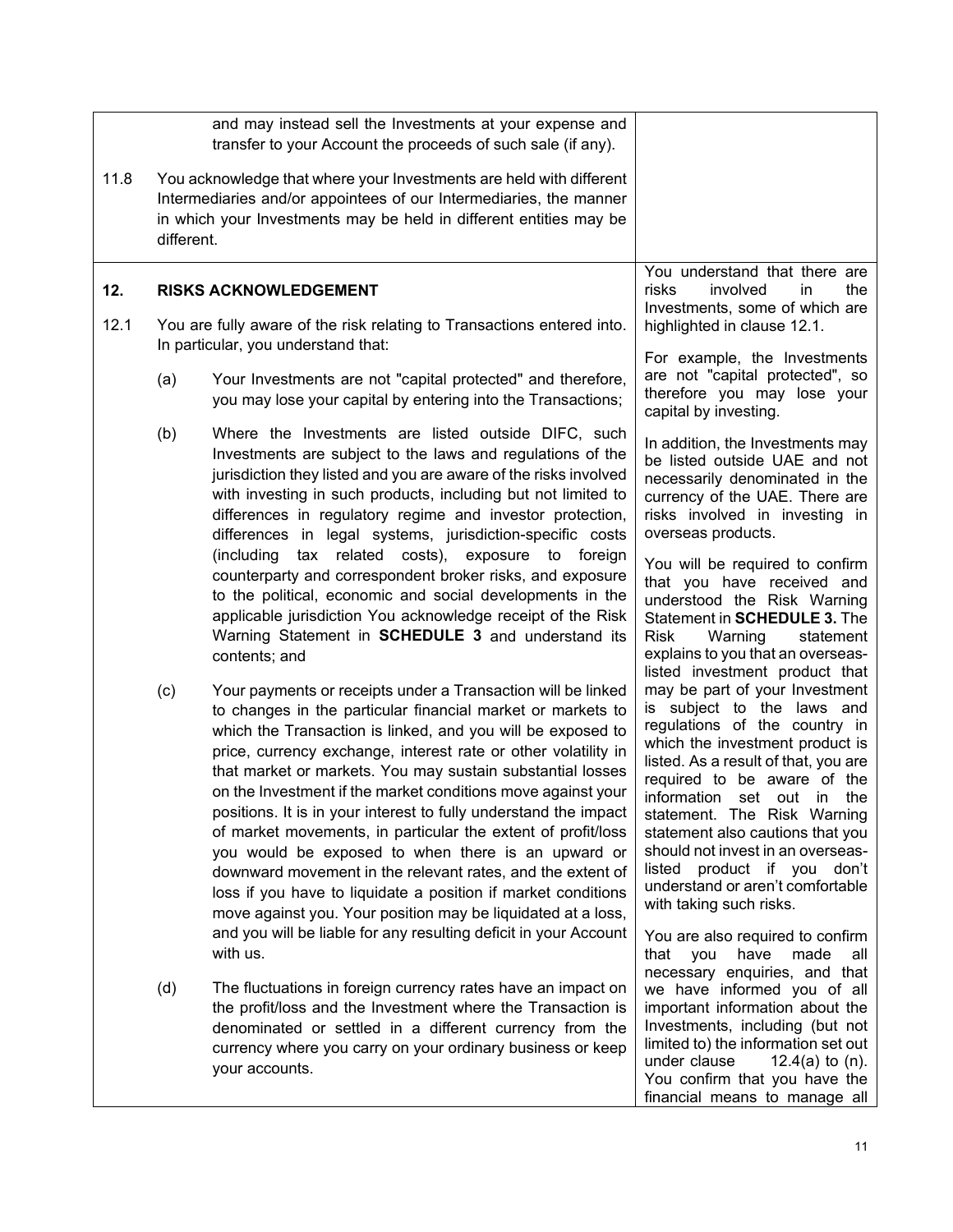information from sources believed to be accurate, however no representation or warranty, express or implied is made by us as to the accuracy, completeness or suitability of such advice. 12.3 You agree that you are solely responsible for making your own independent investigation and appraisal of all Investments and your own independent verification of any advice, recommendations, view, opinion or information provided by us. You shall fully understand and familiarise itself with all the terms and conditions of each Investments and the risks involved, and agree that you will only accept our recommended Investment Strategy and Transactions on the basis of your own independent review and determination that the Investment Strategy and/or Investments are suitable and appropriate for you, taking into account your specific objectives, financial situation, investment experience, knowledge and particular needs. 12.4 You agree and acknowledge that you have made all necessary enquiries and we have informed you of all material features of and risks involved in respect of the Investments including but not limited to information on: (a) the nature and objective of the Investments; (b) the key benefits and risks of the Investments; (c) details of the providers of the Investments; (d) your key rights with respect to the Investments; (e) the intended investment horizon of the Investments; (f) the ease of converting the Investments to cash; (g) the expected level of your risk tolerance in respect of the Investments; (h) the commitment required from you in respect of the Investments; (i) the pricing of the Investments; (j) the fees and charges to be borne by you in respect of the Investments; (k) the frequency of reports to be provided to you in respect of the Investments; (l) any applicable charges or restrictions on withdrawal, surrender or claim procedures of the Investments; (m) any applicable warnings, exclusions and disclaimers; and and risks of the Investments, and if required, you have obtained your own professional advice from your tax, legal, and other advisers.

12.2 You agree that any advice provided by us will be based on

the economic consequences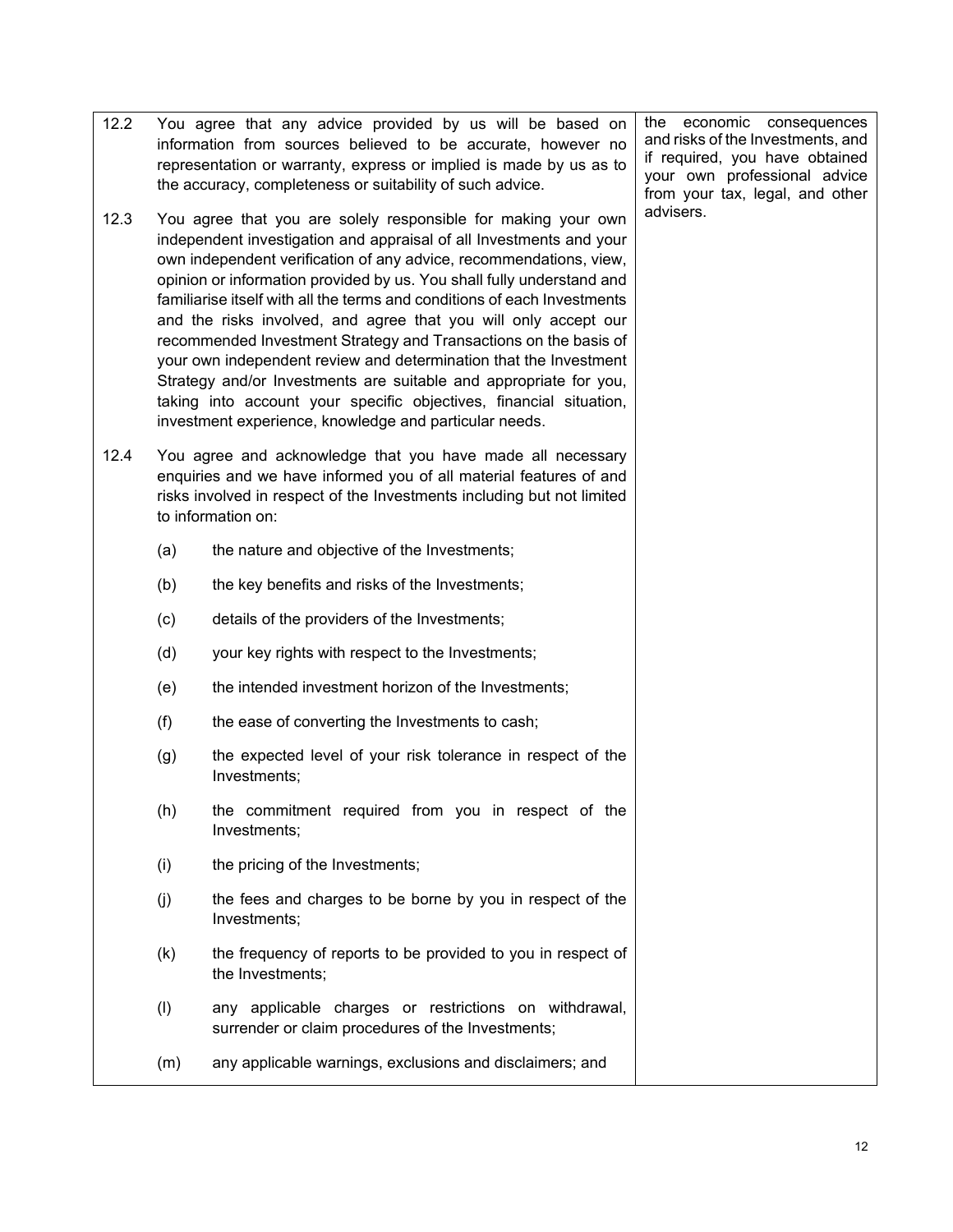<span id="page-14-0"></span>

|      | (n)<br>information in relation to where the prospectus in respect of<br>the Investment (if applicable) may be accessed, or if we<br>consider it appropriate, an abridged version of such<br>prospectus.                                                                                                                                                                 |                                                                                                                                                                                                                                                                                                                                               |
|------|-------------------------------------------------------------------------------------------------------------------------------------------------------------------------------------------------------------------------------------------------------------------------------------------------------------------------------------------------------------------------|-----------------------------------------------------------------------------------------------------------------------------------------------------------------------------------------------------------------------------------------------------------------------------------------------------------------------------------------------|
| 12.5 | You expressly acknowledge that you have the appetite to assume all<br>economic consequences and risks of the Investments and to the<br>extent necessary, have consulted your own tax, legal and other<br>advisers.                                                                                                                                                      |                                                                                                                                                                                                                                                                                                                                               |
| 12.6 | You also acknowledge that we may have an interest in the subject of<br>the report or recommendation, may be a counterparty to any<br>Investments entered into by you and/or may otherwise benefit from<br>your Investments.                                                                                                                                             |                                                                                                                                                                                                                                                                                                                                               |
| 13.  | <b>CHARGES AND FEES</b>                                                                                                                                                                                                                                                                                                                                                 | The Fees that you are required<br>to pay to StashAway for the<br>Service are specified in the Fee                                                                                                                                                                                                                                             |
| 13.1 | The fee payable by you to us for the Service is specified in the Fee<br>Schedule available at www.stashaway.ae/pricing ("Fees") as may be<br>amended from time to time. All liabilities, costs and expenses which<br>we incur under this Agreement will be covered by the Fees.                                                                                         | Schedule<br>at<br>www.stashaway.ae/pricing. The<br>Fees include all liabilities, costs,<br>and expenses that StashAway<br>incurs under this Agreement.                                                                                                                                                                                        |
| 13.2 | You shall make all payments due under this Agreement free and clear<br>of, and without deduction, withholding or set-off on account of, any<br>tax or levy or any other charges present and future.                                                                                                                                                                     | The Fees may be amended.<br>When you are making any form<br>of payment to us, you are                                                                                                                                                                                                                                                         |
| 13.3 | You shall be liable for any goods and services tax, value- added tax<br>or any other tax of a similar nature chargeable by law on any payment<br>you are required to make to us. If we are required by law to collect<br>and make payment in respect of such tax, you will indemnify us<br>against such payments.                                                       | required<br>to<br>pay<br>for<br>any<br>applicable goods and services<br>tax, value-added tax, or any<br>other tax similar in nature that is<br>chargeable by law. If we are<br>required by law to collect and<br>make payment for such a tax,                                                                                                 |
| 13.4 | We may deduct your Account with the full amount of any Fees<br>payable by you, or any other monies owed by you to us pursuant to<br>any liability of any nature arising in respect of the Account or<br>otherwise. For this purpose, we may withdraw and collect uninvested<br>cash in your Account and/or sell your Assets and collect the proceeds<br>from such sale. | you must reimburse us for any<br>such payments incurred.<br>may deduct from your<br>We.<br>Account the full amount of Fees<br>that you owe. In order to deduct<br>the amount or monies due to us,<br>we may withdraw and collect<br>uninvested cash in your Account<br>and/or sell your Assets and<br>collect the proceeds from such<br>sale. |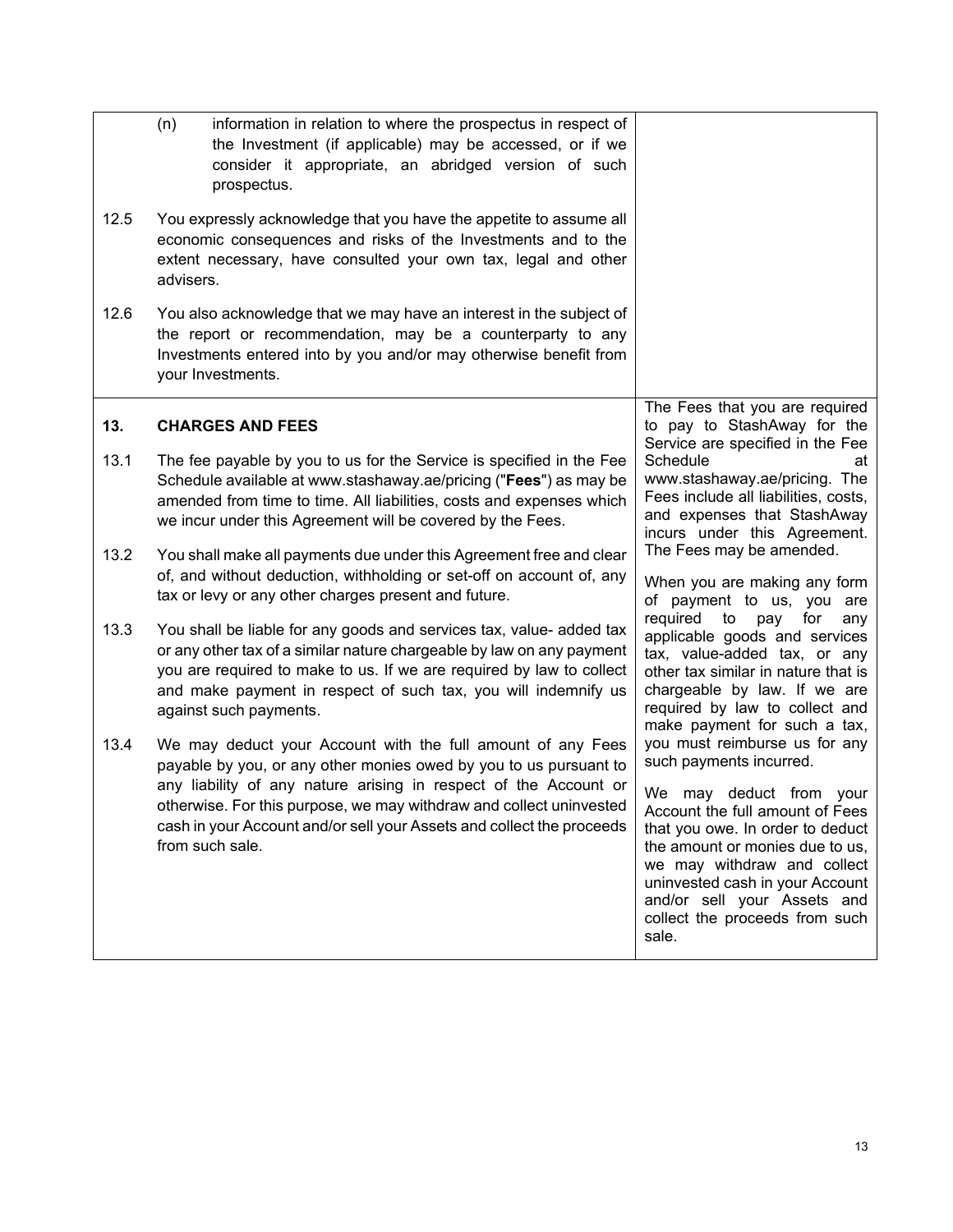## <span id="page-15-0"></span>**SCHEDULE 1 SCHEDULE 1 - DEFINITIONS**

<span id="page-15-1"></span>

|                                             | <b>Summary</b>                                                                                                                                                                                                                                                                                                                                                                                                                                                                                                                                                                                                                                                                                                                                                                                                                   |                                                                                                                                       |
|---------------------------------------------|----------------------------------------------------------------------------------------------------------------------------------------------------------------------------------------------------------------------------------------------------------------------------------------------------------------------------------------------------------------------------------------------------------------------------------------------------------------------------------------------------------------------------------------------------------------------------------------------------------------------------------------------------------------------------------------------------------------------------------------------------------------------------------------------------------------------------------|---------------------------------------------------------------------------------------------------------------------------------------|
| <b>DEFINITIONS</b><br>1.<br>1.1<br>meaning: | In this Agreement, where the context so admits, the words and<br>expressions used in this Agreement shall have the following                                                                                                                                                                                                                                                                                                                                                                                                                                                                                                                                                                                                                                                                                                     | This Schedule sets out the<br>definitions of specific words and<br>expressions (capitalised terms)<br>that are used in the Agreement. |
| "Account"                                   | means the account which we have set up for you and<br>granted to you pursuant to this Agreement;                                                                                                                                                                                                                                                                                                                                                                                                                                                                                                                                                                                                                                                                                                                                 |                                                                                                                                       |
| "Access Method"                             | means any user identification, passwords and other<br>security credentials assigned to you and required to<br>access and use the Platform using your Account;                                                                                                                                                                                                                                                                                                                                                                                                                                                                                                                                                                                                                                                                    |                                                                                                                                       |
| "Actual<br>Settled                          | means, in relation to:                                                                                                                                                                                                                                                                                                                                                                                                                                                                                                                                                                                                                                                                                                                                                                                                           |                                                                                                                                       |
| Amount"                                     | (a) a Conversion - the sum of money that results<br>from the Conversion based on the actual rate of<br>exchange (not being a rate of exchange provided<br>on a real-time basis at the time the Conversion<br>was executed) provided to us by a third party<br>provider chosen at our discretion; or                                                                                                                                                                                                                                                                                                                                                                                                                                                                                                                              |                                                                                                                                       |
|                                             | (b) a Transaction - the sum of money used for the<br>execution of the Transaction based on the actual<br>price (not being the price(s) of the relevant<br>Investment(s) reflected on a real-time basis at the<br>time the Transaction was executed) of the<br>relevant Investment(s).                                                                                                                                                                                                                                                                                                                                                                                                                                                                                                                                            |                                                                                                                                       |
| "Affiliates"                                | has the meaning ascribed to it in paragraph 15 of<br><b>SCHEDULE 2</b> of this Agreement;                                                                                                                                                                                                                                                                                                                                                                                                                                                                                                                                                                                                                                                                                                                                        |                                                                                                                                       |
| "Applicable Laws"                           | means all applicable local or foreign laws, rules, acts,<br>regulations,<br>subsidiary<br>legislation<br>notices,<br>notifications, circulars, licence conditions, directions,<br>requests, requirements, guidelines, directives, codes,<br>papers, practice notes, demands,<br>information<br>guidance and/or decisions of any national, state or<br>local government, any agency, exchange, regulatory<br>or self- regulatory body, law enforcement body, court,<br>central bank or tax revenue authority or any other<br>authority (including the DFSA) whether in the DIFC or<br>elsewhere, whether having the force of law or not<br>(including any intergovernmental agreement between<br>the governments or regulatory authorities of two or<br>more jurisdictions or otherwise), as may be amended<br>from time to time; |                                                                                                                                       |
| "Asset"                                     | means all moneys, cash, securities, or other financial<br>instruments or products, and other property of yours<br>held with us or through us;                                                                                                                                                                                                                                                                                                                                                                                                                                                                                                                                                                                                                                                                                    |                                                                                                                                       |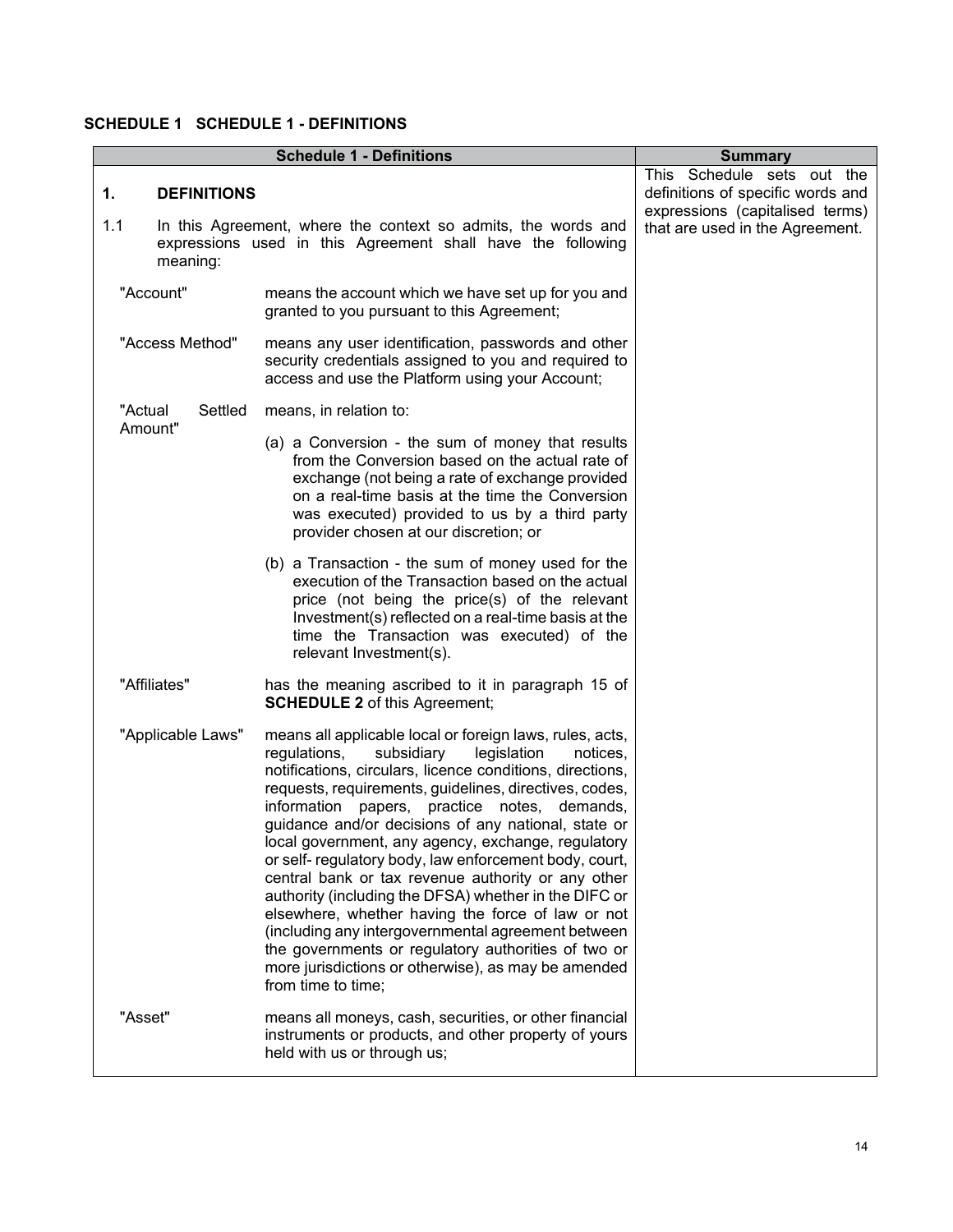| "Authorised<br>Person"      | means an individual whom you have appointed or<br>intend to appoint (by way of an attorney) to act on<br>your behalf in relation to your Account;                                                                                                                                                                                                                                       |  |
|-----------------------------|-----------------------------------------------------------------------------------------------------------------------------------------------------------------------------------------------------------------------------------------------------------------------------------------------------------------------------------------------------------------------------------------|--|
| "Business Day"              | means a day, other than a Saturday or Sunday or<br>Public Holiday, on which we are open for business<br>(from 9am to 6pm UAE time), and in the context of<br>Instructions and Transactions involving a foreign<br>element, a day, other than a Saturday or Sunday,<br>when we and the relevant financial markets and<br>institutions in the country concerned are open for<br>business; |  |
| "Conversion"                | means the conversion of a sum of money<br>denominated in one currency to any other currency<br>as we may carry out on your behalf under this<br>Agreement;                                                                                                                                                                                                                              |  |
| "Custodians"                | means brokers/ custodians/ nominees/ exchanges/<br>clearing houses;                                                                                                                                                                                                                                                                                                                     |  |
| "Data<br>Protection<br>Law" | means the DIFC Data Protection Law, - DIFC Law<br>No.5 of 2020, (as amended,<br>modified<br>or<br>supplemented from time to time);                                                                                                                                                                                                                                                      |  |
| "DFSA"                      | means the Dubai Financial Services Authority;                                                                                                                                                                                                                                                                                                                                           |  |
| "DFSA Rules"                | means the rules made by the DFSA for carrying out<br>the purposes of the DIFC Regulatory Law contained<br>within the DFSA Rulebook;                                                                                                                                                                                                                                                     |  |
| "DIFC"                      | means the Dubai International Financial Centre;                                                                                                                                                                                                                                                                                                                                         |  |
| "General<br>Investing"      | means an investment approach that is generic in<br>nature, and may not relate or conform to a certain<br>specific class of Investments, theme, industry or<br>sector;                                                                                                                                                                                                                   |  |
| "Initial<br>Settled         | means, in relation to:                                                                                                                                                                                                                                                                                                                                                                  |  |
| Amount"                     | (a) a Conversion - the sum of money that results<br>from the Conversion based on rate of exchange<br>provided to us by a third party provider on a real-<br>time basis at the time the Conversion was<br>executed; or                                                                                                                                                                   |  |
|                             | (b) a Transaction - the sum of money used for the<br>execution of the Transaction based on the<br>price(s) of the relevant Investment(s) reflected by<br>a third party provider on a real-time basis at the<br>time the Transaction was executed.                                                                                                                                       |  |
| "Instructions"              | means any communication, instruction, order,<br>message data or information received by us through<br>or pursuant to the Platform or otherwise referable to<br>your Access Methods, and any information delivered<br>to us offline by any methods as we may agree;                                                                                                                      |  |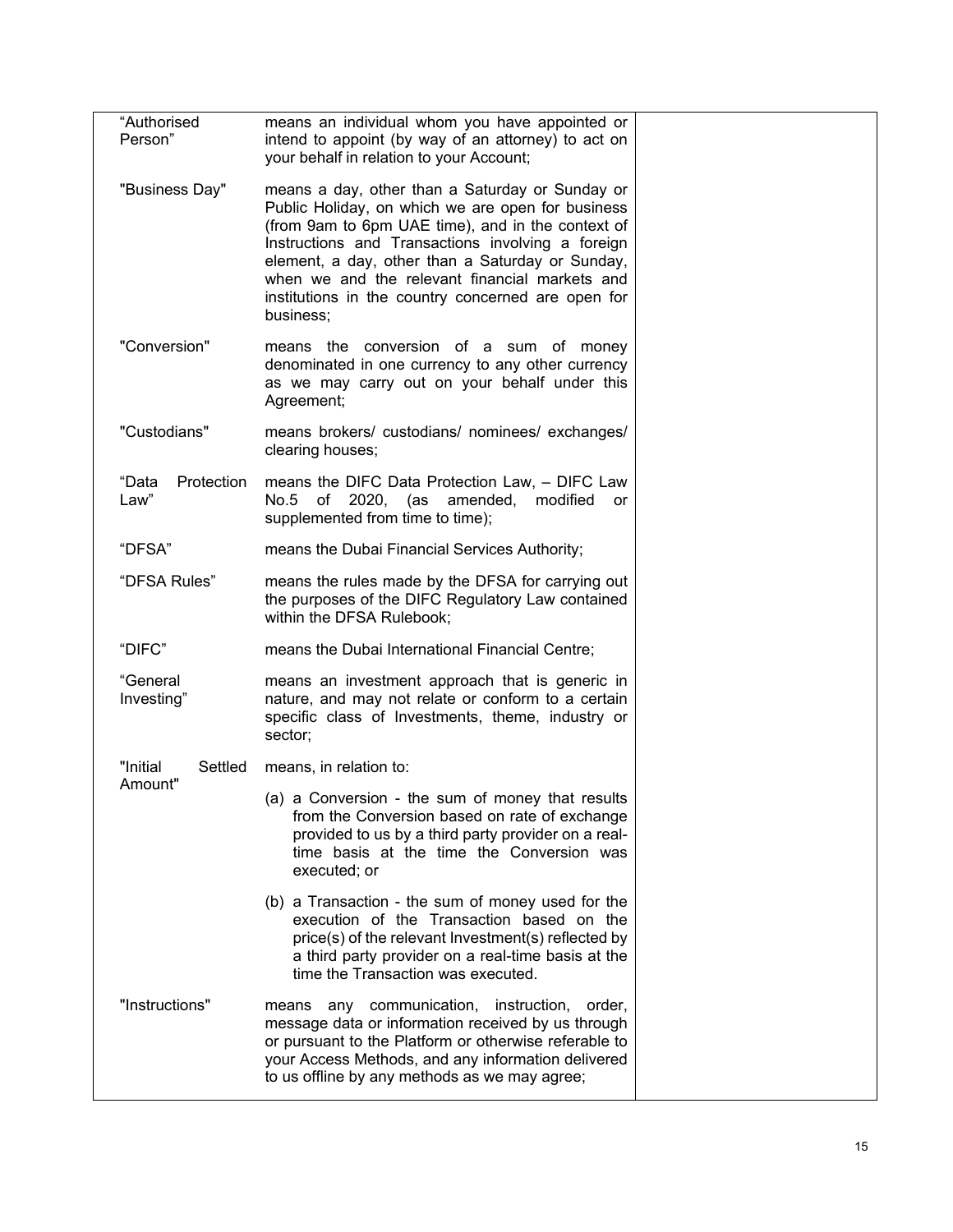|                                                     | "Intermediary"           | nominee, agent, broker, custodian, fund manager,<br>market-maker, exchange and/or other third party;                                                                                                                                                                                                                               |  |
|-----------------------------------------------------|--------------------------|------------------------------------------------------------------------------------------------------------------------------------------------------------------------------------------------------------------------------------------------------------------------------------------------------------------------------------|--|
| "Investment<br>Experience<br>and<br>Needs Analysis" |                          | has the meaning ascribed to it in clause 5.1 of this<br>Agreement;                                                                                                                                                                                                                                                                 |  |
|                                                     | "Investment<br>Strategy" | means, in respect of a portfolio, (a) the StashAway<br>Risk Index in respect of General Investing or<br>Thematic Investing, or (b) the investment approach of<br>management<br>solution,<br>StashAway<br>cash<br>our<br>Simple™, as the case may be;                                                                               |  |
|                                                     | "Investments"            | means any securities, or other financial instruments<br>or products which we may purchase or sell on your<br>behalf;                                                                                                                                                                                                               |  |
|                                                     | "Personal Data"          | has the meaning ascribed to it in the DIFC Personal<br>Data Law;                                                                                                                                                                                                                                                                   |  |
|                                                     | "Platform"               | means the online platform (accessible through our<br>website at www.stashaway.ae or through our mobile<br>application) operated by us;                                                                                                                                                                                             |  |
|                                                     | "Privacy Policy"         | means the policy on the privacy and protection of<br>Personal Data adopted by us as made available at<br>www.stashaway.ae/legal/privacy-policy, as may be<br>supplemented, amended or varied from time to time<br>upon our notification to you;                                                                                    |  |
|                                                     | "Service"                | means any service provided by us pursuant to this<br>Agreement;                                                                                                                                                                                                                                                                    |  |
|                                                     | "System"                 | hardware,<br>software<br>the<br>and<br>means<br>telecommunication links or any part thereof used from<br>time to time for the purpose of providing, supporting,<br>accessing and/or otherwise referable to the Platform;                                                                                                           |  |
|                                                     | "Thematic<br>Investing"  | means an investment approach that relates or<br>conforms to a certain specific class of investments,<br>theme, industry or sector, as determined by us in our<br>sole discretion from time to time;                                                                                                                                |  |
|                                                     | "Transactions"           | means transactions in such Investments as we may<br>carry out on your behalf under this Agreement,<br>including the purchase or sale of Investments; and                                                                                                                                                                           |  |
| <b>UAE</b>                                          |                          | means the United Arab Emirates.                                                                                                                                                                                                                                                                                                    |  |
| 1.2                                                 |                          | The words "we", "us", "our" or any of their derivatives refer to<br>StashAway and its successors and any novatee, assignee,<br>transferee or purchaser of StashAway's rights and/or obligations<br>hereunder and any reference to StashAway includes a reference to<br>such successor, novatee, assignee, transferee or purchaser. |  |
| 1.3                                                 |                          | The words "you", "your", "yours" or any of their derivatives refer to the<br>person who opened the Account and/or using our Services and shall                                                                                                                                                                                     |  |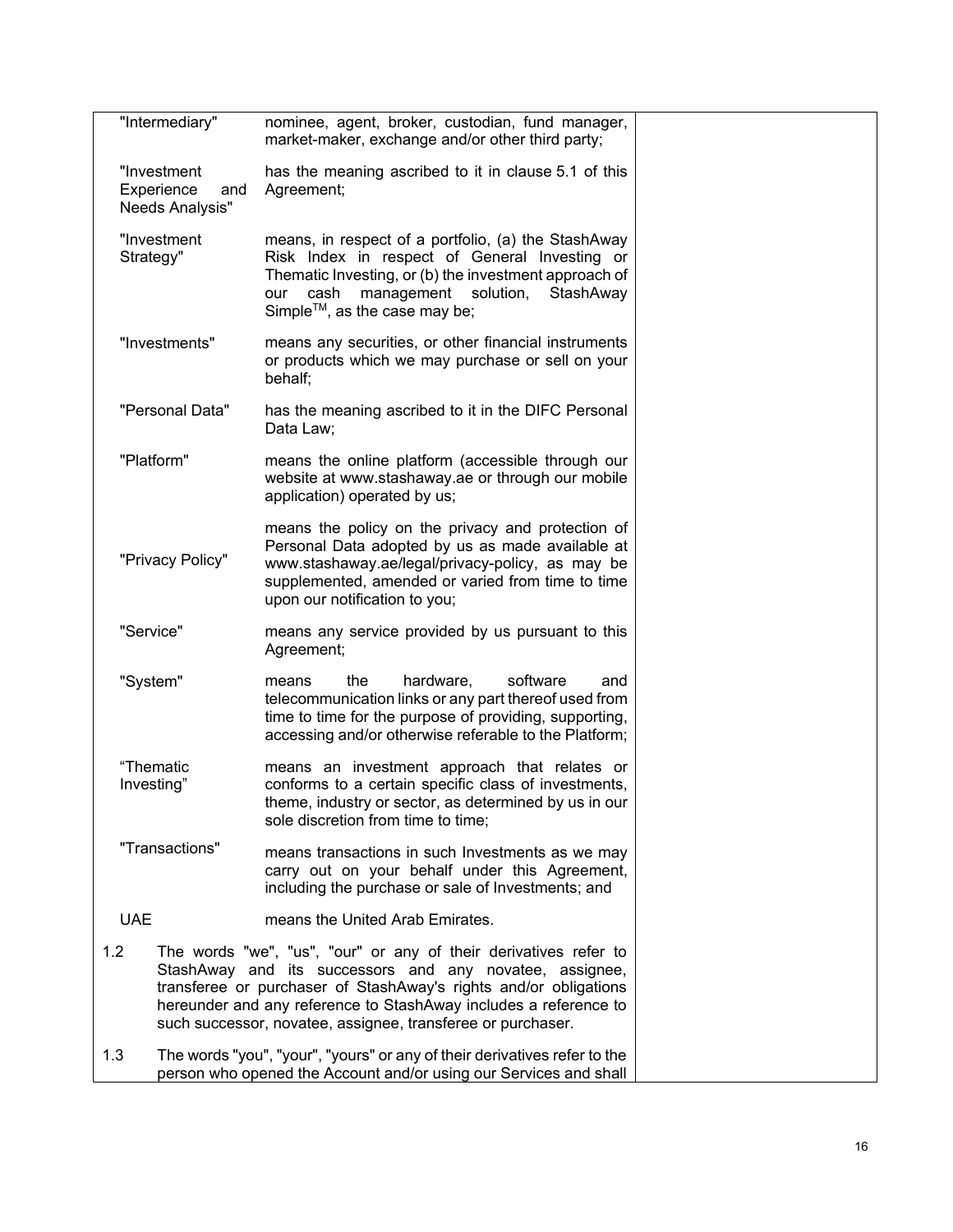| include, as the context may require, personal representatives (as the<br>case may be) |  |
|---------------------------------------------------------------------------------------|--|
|                                                                                       |  |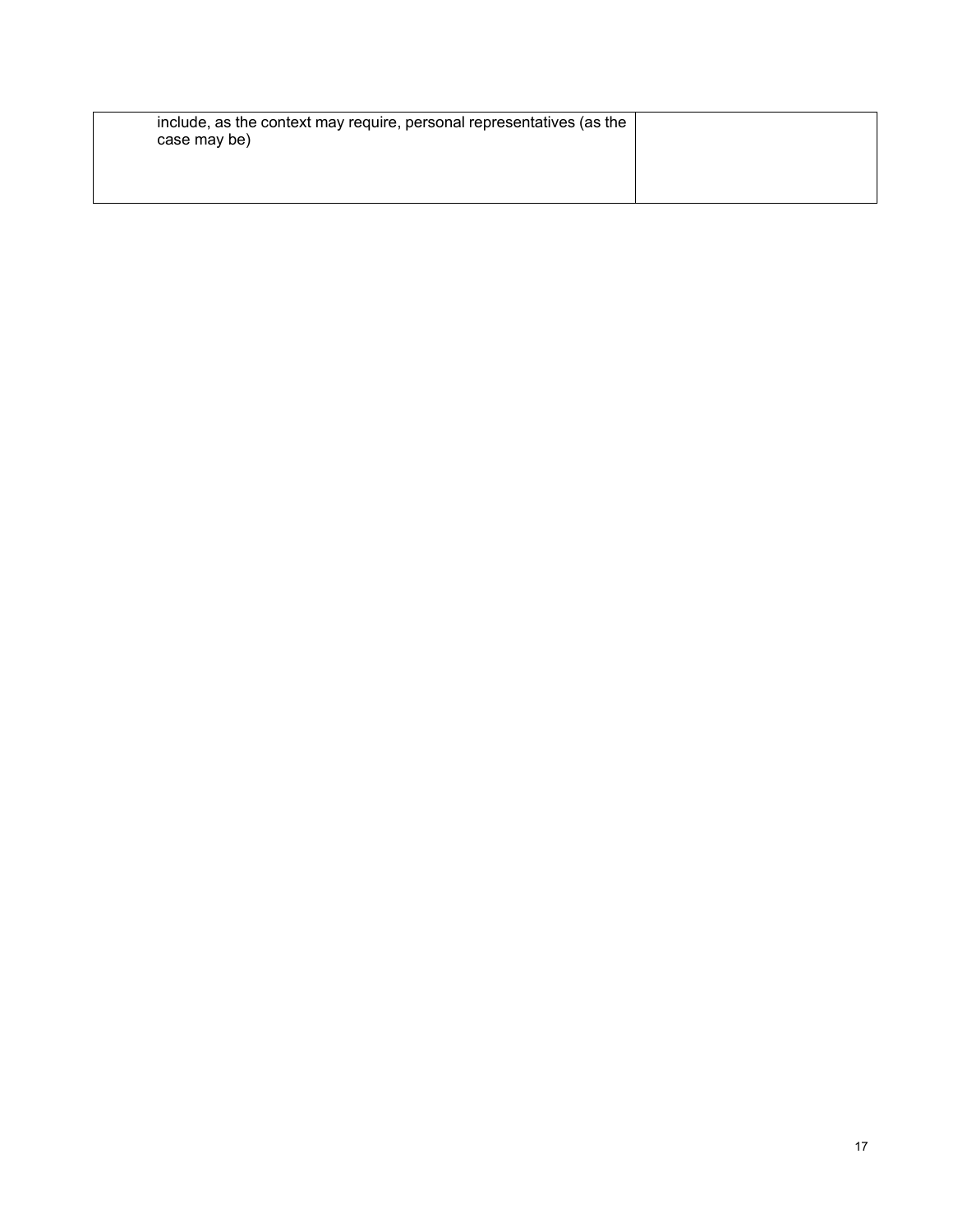### <span id="page-19-0"></span>**SCHEDULE 2 GENERAL TERMS AND CONDITIONS**

<span id="page-19-1"></span>

|           |     | <b>Schedule 2 - General Terms and Conditions</b>                                                                                                                                                                                                                                                                                                                                                                                           | <b>Summary</b>                                                                                                                                                                 |
|-----------|-----|--------------------------------------------------------------------------------------------------------------------------------------------------------------------------------------------------------------------------------------------------------------------------------------------------------------------------------------------------------------------------------------------------------------------------------------------|--------------------------------------------------------------------------------------------------------------------------------------------------------------------------------|
| 1.<br>1.1 |     | <b>REPRESENTATIONS</b><br>You represent and warrant that:                                                                                                                                                                                                                                                                                                                                                                                  | Through the Agreement, you<br>make certain representations<br>and warranties to us. This<br>includes,<br>amongst<br>others,                                                    |
|           | (a) | If you are an individual, you are the legal and beneficial                                                                                                                                                                                                                                                                                                                                                                                 | confirming:                                                                                                                                                                    |
|           | (b) | owner of the Account;<br>If you are not a natural person, the person(s) signing this<br>Agreement has been duly authorised to execute this<br>Agreement on your behalf and you are duly organised, validly<br>existing and in good standing under the laws of the<br>jurisdiction of your incorporation and you will be the legal and<br>beneficial owner of the Account.                                                                  | that you are the person who<br>$\bullet$<br>owns the Account, and any<br>benefits of the Account<br>belong to you;<br>that the information you<br>provide to us<br>is<br>true, |
|           | (c) | all information and documents provided to us, including the<br>information contained in the pre-admission questionnaire<br>completed by you prior to you opening an Account with us,<br>are true, correct and complete and not misleading in any<br>material way;                                                                                                                                                                          | accurate, and complete;<br>that you are legally able to<br>enter into the Agreement<br>and do everything required<br>under the Agreement;                                      |
|           | (d) | you have the capacity, power and authority to enter into,<br>exercise your rights and perform and comply with your<br>obligations under this Agreement;                                                                                                                                                                                                                                                                                    | that you are not a bankrupt;<br>$\bullet$<br>that<br>entering<br>into<br>the<br>$\bullet$<br>Agreement will not cause                                                          |
|           | (e) | all actions, conditions and things required to be taken, fulfilled<br>and done, in order: (i) to enable you to lawfully enter into,<br>exercise your rights and perform and comply with your<br>obligations under this Agreement, and (ii) to ensure that<br>those obligations are valid, legally binding and enforceable,<br>have been taken, fulfilled and done;                                                                         | you to be in violation of any<br>of your obligations;<br>that you will comply with all<br>Applicable Laws when using<br>our Services.                                          |
|           | (f) | your obligations under this Agreement are valid, binding and<br>enforceable;                                                                                                                                                                                                                                                                                                                                                               |                                                                                                                                                                                |
|           | (g) | you are solvent, able to pay your debts as they fall due and<br>are a going concern or not an undischarged bankrupt;                                                                                                                                                                                                                                                                                                                       |                                                                                                                                                                                |
|           | (h) | your entry into, exercise of your rights and/or performance of<br>or compliance with your obligations under this Agreement<br>does not and will not (i) violate any agreement to which you<br>or where applicable, any of your affiliates, is a party or which<br>is binding on any of you or your respective assets, or (ii)<br>result in the existence of, or oblige any of you to create, any<br>security over those assets;            |                                                                                                                                                                                |
|           | (i) | you have obtained all consents, licences, approvals or<br>authorisations of, exemptions by or registrations with or<br>declarations by, any governmental or other authority that you<br>require to enter into this Agreement, make use of the<br>Services and to perform your obligations under this<br>Agreement, and these are valid and subsisting and will not<br>be contravened by the execution or performance of this<br>Agreement; |                                                                                                                                                                                |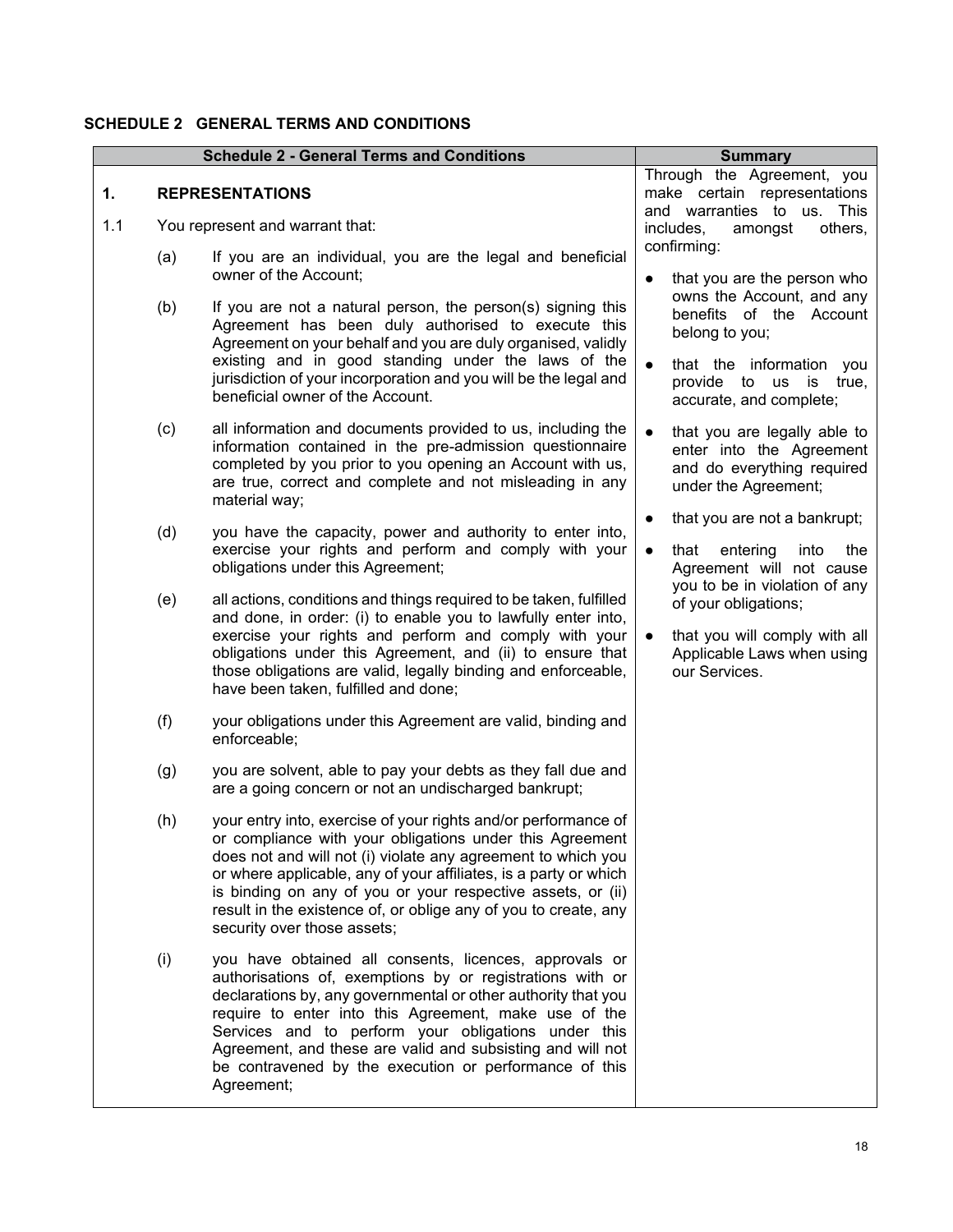<span id="page-20-1"></span><span id="page-20-0"></span>

|     | (j) | your use of our Services complies with all Applicable Laws;                                                                                                                                                                                                                                                                                                                                                                                                                                                                                                                            |                                                                                                                                                                                                                                                                                              |
|-----|-----|----------------------------------------------------------------------------------------------------------------------------------------------------------------------------------------------------------------------------------------------------------------------------------------------------------------------------------------------------------------------------------------------------------------------------------------------------------------------------------------------------------------------------------------------------------------------------------------|----------------------------------------------------------------------------------------------------------------------------------------------------------------------------------------------------------------------------------------------------------------------------------------------|
|     | (k) | you will inform yourself and, if necessary, consult your own<br>professional advisers as to the relevant legal, tax and<br>exchange control regulations in force in the countries of your<br>citizenship, incorporation, residence or domicile; and,                                                                                                                                                                                                                                                                                                                                   |                                                                                                                                                                                                                                                                                              |
|     | (1) | you will procure your Authorised Person (as defined below)<br>to understand and comply with all Applicable Laws and these<br>terms.                                                                                                                                                                                                                                                                                                                                                                                                                                                    |                                                                                                                                                                                                                                                                                              |
| 2.  |     | <b>COMPLIANCE WITH LAW AND TAX IMPLICATIONS</b>                                                                                                                                                                                                                                                                                                                                                                                                                                                                                                                                        | The provision of all Services by<br>StashAway to you, any Account                                                                                                                                                                                                                            |
| 2.1 |     | The provision of all Services by us to you, any Account and<br>Transaction and the relationship between us and you shall be subject<br>to all Applicable Laws provided that to the extent permitted by law, a<br>breach of any Applicable Law shall not discharge or release you from<br>any of its obligations under this Agreement to us. The availability of<br>any Service or any terms and conditions applicable thereto (including<br>pursuant to this Agreement) may be varied by us without notice to<br>you for compliance (voluntary or otherwise) with the Applicable Laws. | and Transaction and relationship<br>between StashAway and you is<br>subject to all Applicable Laws<br>and to the extent permitted by<br>law. We are not required to take<br>any action which will cause us to<br>be in breach of any Applicable<br>Law.<br>We don't provide any tax or legal |
| 2.2 |     | We do not provide any tax or legal advice to you, but may (but are<br>not obliged to) in performing the Services, take into account external<br>legal and tax advice we obtain for this purpose. In providing the<br>Services to you, we may rely on external tax and legal advice but, to<br>the extent permitted by law, accept no responsibility for such advice.                                                                                                                                                                                                                   | advice.                                                                                                                                                                                                                                                                                      |
| 2.3 |     | We shall be entitled to rely on and act in accordance with all<br>legislation and any guidelines, codes, or other information applicable<br>to it, including that published by the DFSA to the extent applicable to<br>us and we shall not incur any liability to you as a result of so relying<br>or acting. For the avoidance of doubt, this Agreement shall be<br>construed in accordance with any Applicable Laws.                                                                                                                                                                 |                                                                                                                                                                                                                                                                                              |
| 2.4 |     | You agree that nothing in this Agreement shall exempt, limit or<br>exclude us from acting in compliance with any applicable guidelines<br>or any other Applicable Laws in carrying out its obligations under this<br>Agreement. To the extent that any provision of this Agreement is<br>inconsistent with the requirements of any Applicable Laws or other<br>information applicable to us, including that published by the DFSA,<br>the requirements of the relevant Applicable Laws shall prevail over<br>this Agreement.                                                           |                                                                                                                                                                                                                                                                                              |
| 3.  |     | <b>IDENTIFICATION</b>                                                                                                                                                                                                                                                                                                                                                                                                                                                                                                                                                                  | You acknowledge that we are<br>required by Applicable Laws and                                                                                                                                                                                                                               |
| 3.1 |     | You acknowledge that we are obliged to carry out "Know Your Client"<br>procedures in accordance with our policies and Applicable Laws.                                                                                                                                                                                                                                                                                                                                                                                                                                                 | policies to carry<br>our<br>out<br>customer due diligence.                                                                                                                                                                                                                                   |
| 3.2 |     | Accordingly, before we can open an Account for you, provide you<br>with our Services or enter into any Transaction for your Account, you<br>must submit to us (through our website or such other method as we<br>may notify you) all the documents, evidence, and information as we<br>may require to carry out such "Know Your Client" procedures. You<br>undertake to inform us promptly of any change in the information<br>provided. You hereby authorise us to contact your Authorised Person                                                                                     | We may share information you<br>provide to us with relevant court,<br>government,<br>regulatory<br>or<br>authorities. You confirm that you<br>have examined the information<br>documents<br>and<br>have<br>you<br>provided to us, and that such                                              |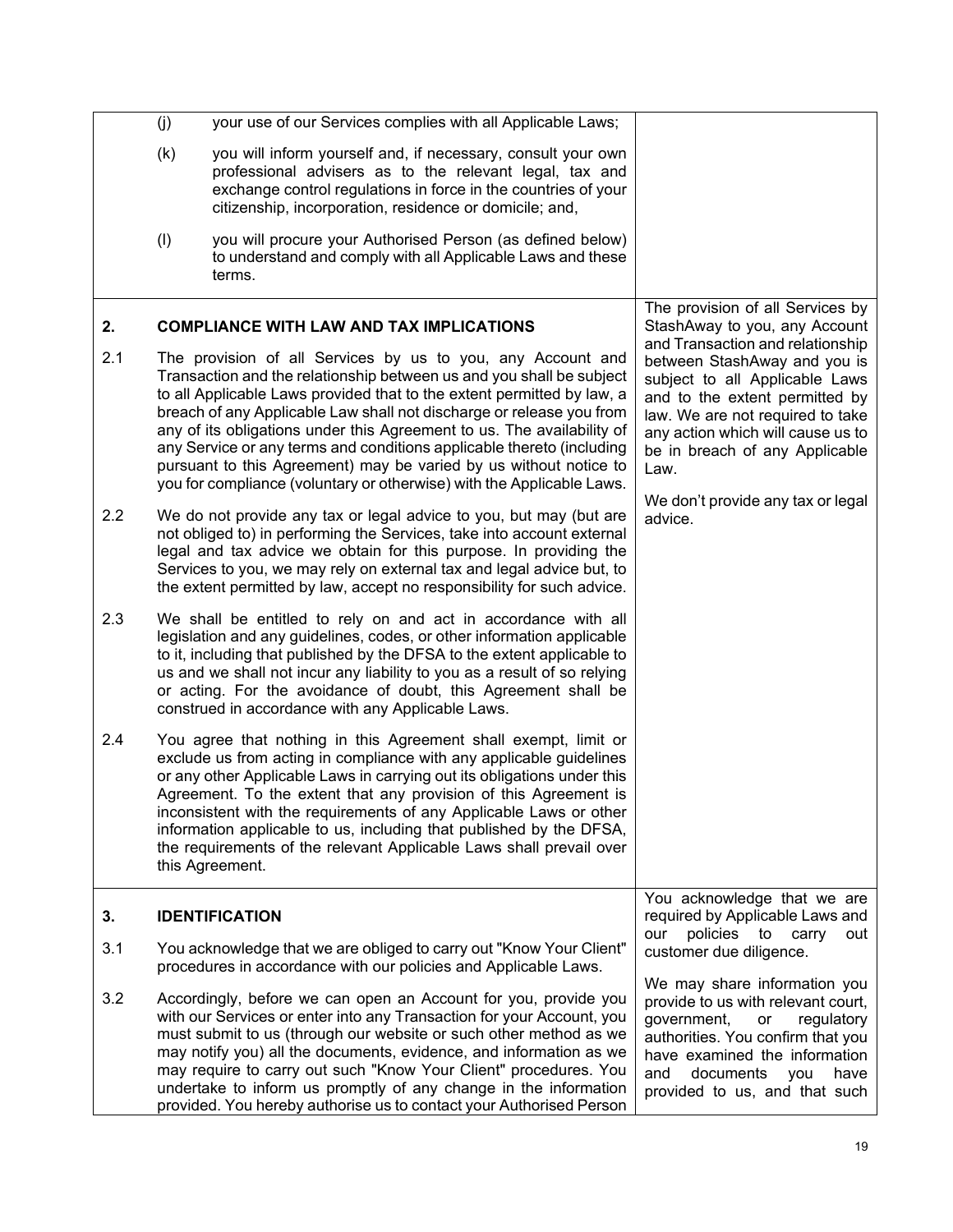<span id="page-21-1"></span><span id="page-21-0"></span>

|     | directly to carry out such "Know Your Client" procedures. In this<br>respect, you are responsible to ensure that the provision of<br>documents, evidence and information relating to the Authorised<br>Person by you to us has been given the appropriate authorisation by<br>the Authorised Person.                                                                                                                                                                                                                                                                                                                                                                                                                 | information and documents are<br>true, correct, and complete.                                                             |
|-----|----------------------------------------------------------------------------------------------------------------------------------------------------------------------------------------------------------------------------------------------------------------------------------------------------------------------------------------------------------------------------------------------------------------------------------------------------------------------------------------------------------------------------------------------------------------------------------------------------------------------------------------------------------------------------------------------------------------------|---------------------------------------------------------------------------------------------------------------------------|
| 3.3 | In addition, you agree to provide any information or documents<br>requested by us in relation to any Account, Transaction and Services,<br>including, where desirable or where required for the purposes of<br>complying with any Applicable Law or pursuant to any order,<br>direction, or request by any applicable court, government or<br>regulatory authority. This includes but is not limited to any applicable<br>anti-money laundering requirements, or any applicable tax disclosure<br>or reporting obligations.                                                                                                                                                                                          |                                                                                                                           |
| 3.4 | Specifically, and without prejudice to the generality of our rights under<br>paragraph 3.3 of this SCHEDULE 2, we may (where applicable)<br>share the information you provide to us to the Federal tax Authority<br>of the UAE, the relevant Authorities in the DIFC and/or the Internal<br>Revenue Service of the United States of America for the purposes of<br>complying with our obligations under applicable tax disclosure or<br>reporting obligations. Without prejudice to any other representation<br>and/or warranty you have provided, you confirm that you have<br>examined the information and documents you have provided to us<br>and such information and documents are true, correct and complete. |                                                                                                                           |
| 4.  | <b>USE OF OUR SERVICES</b>                                                                                                                                                                                                                                                                                                                                                                                                                                                                                                                                                                                                                                                                                           | After opening an Account with<br>us, you are entitled to enjoy the                                                        |
| 4.1 | After opening an Account with us, you shall be entitled to enjoy the<br>Services through our Platform which we may provide, subject to any<br>addition, modification, suspension or termination of such Services in<br>accordance with this Agreement.                                                                                                                                                                                                                                                                                                                                                                                                                                                               | Services through our Platform or<br>alternative means as we may<br>inform.<br>We may monitor your use of our<br>services. |
| 4.2 | We may monitor all your use of Services so as to detect any improper<br>activity relating thereto. You shall comply in a timely manner with our<br>requests for information, documents and other material requested by<br>us.                                                                                                                                                                                                                                                                                                                                                                                                                                                                                        |                                                                                                                           |
| 4.3 | You agree to use our Services only for lawful purposes, in<br>accordance with the terms of this Agreement.                                                                                                                                                                                                                                                                                                                                                                                                                                                                                                                                                                                                           |                                                                                                                           |
| 4.4 | We may at our absolute discretion provide alternative means by<br>which you may enjoy the Services outside the Platform, which will be<br>subject to such terms and conditions as we may notify you.                                                                                                                                                                                                                                                                                                                                                                                                                                                                                                                 |                                                                                                                           |
| 5.  | POWER OF ATTORNEY/APPOINTMENT OF ATTORNEY                                                                                                                                                                                                                                                                                                                                                                                                                                                                                                                                                                                                                                                                            | You authorise us to act on your<br>behalf to do the following for the                                                     |
| 5.1 | You authorise us to be your attorney (with full rights of substitution)<br>with full authority to be your true and lawful attorney and to in your                                                                                                                                                                                                                                                                                                                                                                                                                                                                                                                                                                    | purposes<br>set<br>out<br>under<br>paragraphs<br>$5.1(a)$ to (c).                                                         |
|     | name do on your behalf all things you could have done for the<br>purposes of:                                                                                                                                                                                                                                                                                                                                                                                                                                                                                                                                                                                                                                        | You may authorise an attorney<br>(but not more than one) to act                                                           |
|     | carrying out any Transactions for your Account or any of your<br>(a)<br>Instructions;                                                                                                                                                                                                                                                                                                                                                                                                                                                                                                                                                                                                                                | on your behalf, upon the terms<br>and subject to the conditions of<br>this agreement.                                     |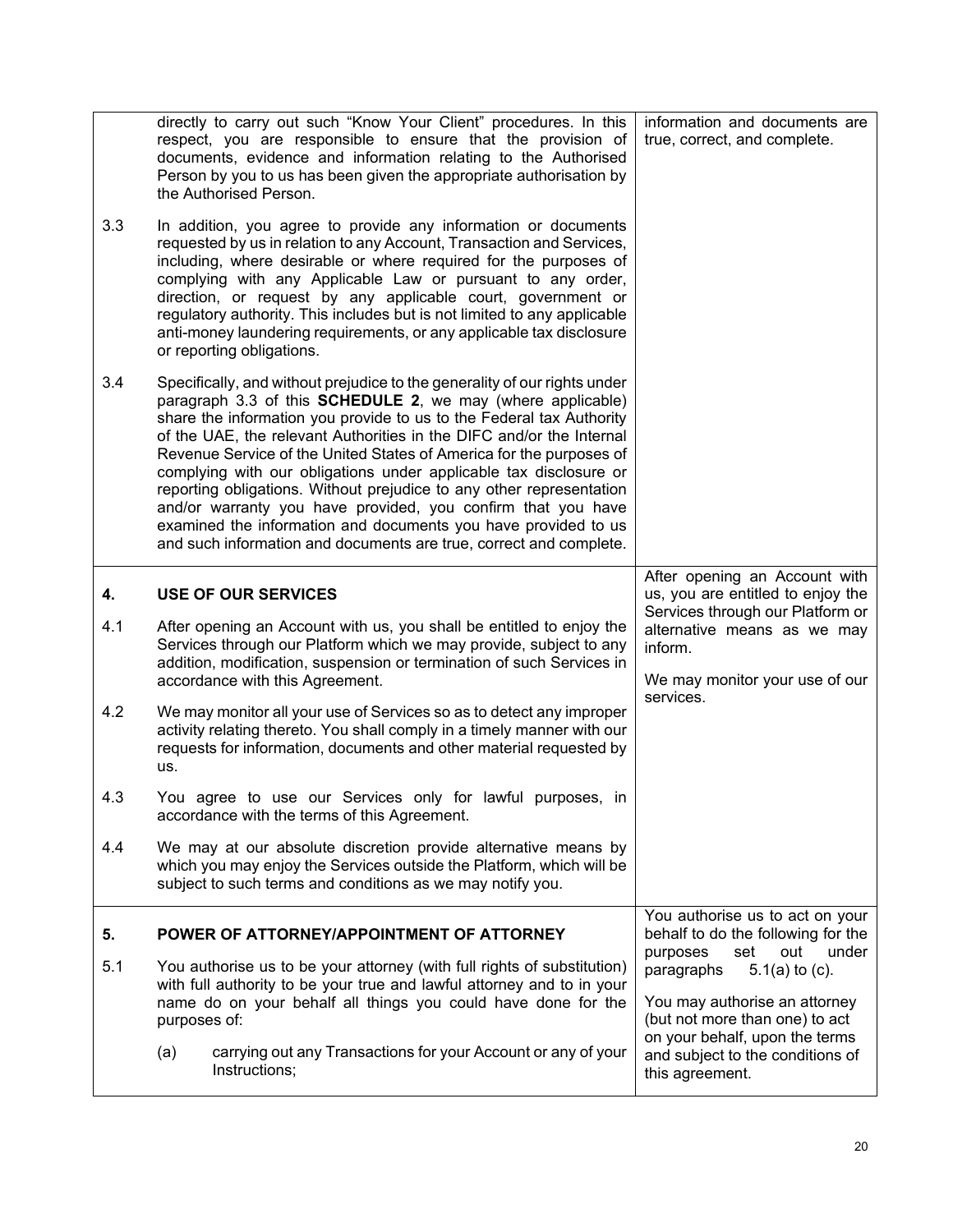<span id="page-22-0"></span>

|     | discharging any of our obligations to you under this<br>(b)<br>Agreement; and/or<br>(c)<br>doing anything which in our opinion is necessary or desirable<br>to preserve our rights under this Agreement.                                                                                                                                                                                                                                                                                                                                                                                                                                                                          | If you authorise an attorney, we<br>will be entitled to take<br>instructions from the attorney as<br>if the attorney were you, and we<br>will not be accountable to you                                                                                                                                                                                                            |
|-----|-----------------------------------------------------------------------------------------------------------------------------------------------------------------------------------------------------------------------------------------------------------------------------------------------------------------------------------------------------------------------------------------------------------------------------------------------------------------------------------------------------------------------------------------------------------------------------------------------------------------------------------------------------------------------------------|------------------------------------------------------------------------------------------------------------------------------------------------------------------------------------------------------------------------------------------------------------------------------------------------------------------------------------------------------------------------------------|
| 5.2 | You undertake to ratify and confirm, and hereby ratify and confirm,<br>all that we may do pursuant to this power of attorney.                                                                                                                                                                                                                                                                                                                                                                                                                                                                                                                                                     | for Losses that may arise from<br>our doing so.                                                                                                                                                                                                                                                                                                                                    |
| 5.3 | If you wish to appoint an attorney or any person ("Authorised"<br>Person") to give Instructions, sign any document and/or perform any<br>act on your behalf, you must provide us with the power of attorney<br>or such other instrument appointing the Authorised Person to act on<br>your behalf, in the form and substance acceptable to us. You are<br>bound by and remain liable for all acts and transactions of the<br>Authorised Person, and are responsible to ensure that the<br>Authorised Person acts within the power or authority.                                                                                                                                   | If you wish to terminate or vary<br>the Authorised Person, you must<br>notify us. Prior to us receiving<br>such notification and confirming<br>the same in writing, everything<br>that the attorney does in relation<br>to your Account will be valid and<br>effectual.                                                                                                            |
| 5.4 | We shall be entitled to rely on the Instructions of the Authorised<br>Person and act in accordance with any reasonable interpretation<br>thereof which we believe in good faith to be the correct<br>interpretation. We may refuse to act on incomplete or unclear<br>Instructions. You shall not hold us liable in any way for acting or<br>omitting to act on inconsistent, ambiguous or incomplete<br>Instructions.                                                                                                                                                                                                                                                            |                                                                                                                                                                                                                                                                                                                                                                                    |
| 5.5 | You must notify us in writing immediately, if you wish to revoke or to<br>vary the scope of and extent of the power or authorisation, or to<br>substitute the Authorised Person. We may continue to act on the<br>authority of your existing Authorised Person until the receipt of the<br>notification in writing by us. You shall not hold us liable in any way<br>due to any default, failure or delay of the aforesaid notification on<br>revocation and variation on your part.                                                                                                                                                                                              |                                                                                                                                                                                                                                                                                                                                                                                    |
| 6.  | <b>STATEMENTS AND DOCUMENTS</b>                                                                                                                                                                                                                                                                                                                                                                                                                                                                                                                                                                                                                                                   | We will send statements and<br>other documents to you through<br>a URL to the Platform that will be                                                                                                                                                                                                                                                                                |
| 6.1 | Any statements and any other documents sent will be sent to you<br>through a URL link to the Platform which will be provided to you via<br>electronic means to the electronic mail address indicated by you at<br>Account Opening or edited subsequently through the "Change of<br>Email procedure" available on the Platform. You agree and<br>acknowledge that such documents will be made available for viewing<br>on the Platform, and therefore, you may download, save or print the<br>documents for your subsequent reference. If you wish to receive your<br>statements and other documents by hard copy, please contact our<br>Customer Support at support@stashaway.ae. | provided to you by email. You<br>agree to check the details of<br>such<br>statements<br>and<br>documents, and to inform us<br>within 14 days from the date you<br>receive it of any discrepancies,<br>omissions, or errors. At the end<br>of the 14-day period, all details<br>contained in each contract note,<br>statement, transaction advice<br>sent to you will be conclusive |
| 6.2 | You agree to verify the correctness of all details contained in each<br>statement, or any document sent to you and inform us within 14 days<br>from the date of such document of any discrepancies, omissions, or<br>errors. Upon the expiry of this period, the date of such document shall                                                                                                                                                                                                                                                                                                                                                                                      | and cannot be challenged or<br>contradicted (save where there                                                                                                                                                                                                                                                                                                                      |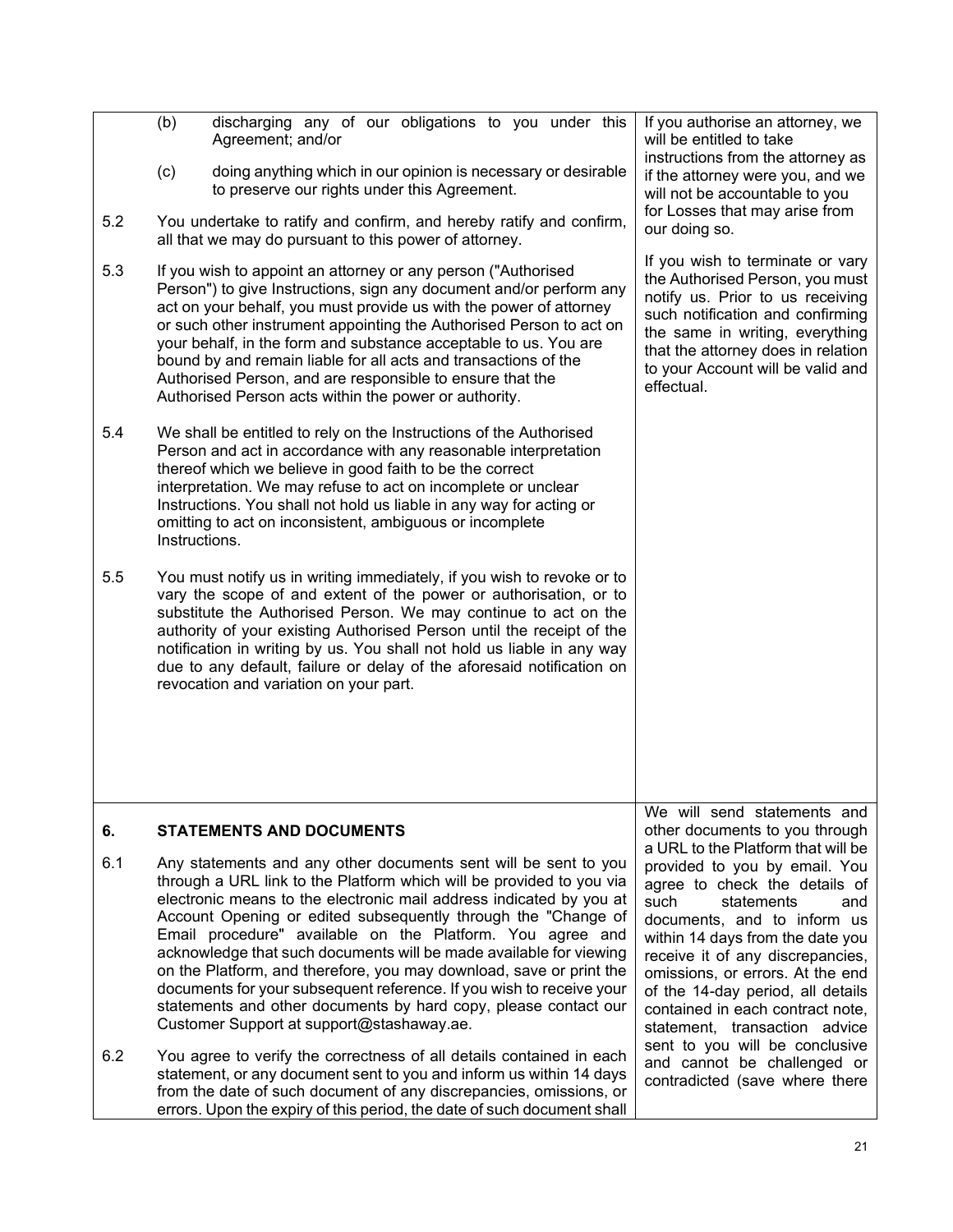<span id="page-23-0"></span>

|     | documents.    | be conclusive evidence against you (save for manifest or clerical<br>error) without further proof, except as to any alleged errors so<br>notified, that such details are correct, but subject always to our right<br>to amend or delete from time to time, any details wrongly inserted by<br>us as set out in 6.3 of this Schedule below. Except as provided in this<br>paragraph, and provided that we are not fraudulent or in willful<br>default, we shall be free from all claims in respect of any Account or<br>the details of the Transactions or Services contained in such | is very serious or clerical error)<br>by you.                                                                                                                                                                                                                                               |
|-----|---------------|--------------------------------------------------------------------------------------------------------------------------------------------------------------------------------------------------------------------------------------------------------------------------------------------------------------------------------------------------------------------------------------------------------------------------------------------------------------------------------------------------------------------------------------------------------------------------------------|---------------------------------------------------------------------------------------------------------------------------------------------------------------------------------------------------------------------------------------------------------------------------------------------|
| 6.3 |               | We have the right, upon giving reasonable notice to you, to reverse<br>any entry, demand refund, and/or debit the Account in respect of any<br>overpayment or wrongful credit in the Account.                                                                                                                                                                                                                                                                                                                                                                                        |                                                                                                                                                                                                                                                                                             |
| 6.4 | made.         | Without prejudice to any of the foregoing we may at any time without<br>prior notice to you rectify any clerical errors that may have been                                                                                                                                                                                                                                                                                                                                                                                                                                           |                                                                                                                                                                                                                                                                                             |
| 6.5 |               | Where you have not received any document, advice, statement of<br>account, contract note, Confirmation, or other notification relating to<br>a specific Transaction within the normal period for postal deliveries,<br>you must advise us immediately.                                                                                                                                                                                                                                                                                                                               |                                                                                                                                                                                                                                                                                             |
| 7.  |               | <b>CURRENCY CONVERSIONS, TRANSACTION PRICES AND</b><br><b>CORRECTIVE ACTIONS</b>                                                                                                                                                                                                                                                                                                                                                                                                                                                                                                     | We can, at any time, convert any<br>amount, in any Account or<br>standing to your credit, to any<br>other currency, at a rate                                                                                                                                                               |
| 7.1 |               | We are entitled to convert any sum received by us (whether for credit<br>into your Account or in payment of any sum due to us) to the currency<br>of the Account or the currency in which payment is to be made, as<br>the case may be, at a rate of exchange determined by us at the<br>relevant time.                                                                                                                                                                                                                                                                              | determined by us, to carry out<br>your Instructions, or to exercise<br>our rights under this Agreement.<br>You will bear the exchange rate<br>losses and costs of Conversion.                                                                                                               |
| 7.2 | you.          | We may, at any time at a rate determined by us in our sole and<br>absolute discretion, convert any amount in any Account or standing<br>to your credit to any other currency for the purpose of carrying out<br>your Instructions or exercising our rights under this Agreement.<br>Exchange rate losses and the costs of Conversion shall be borne by                                                                                                                                                                                                                               | We will execute all Conversions<br>and Transactions using real-time<br>exchange rates and prices,<br>respectively.<br>However,<br>ın<br>relation to these Conversions<br>and Transactions it is possible                                                                                    |
| 7.3 | providers.    | You acknowledge that all Conversions and Transactions will be<br>executed based on the rates of exchange and prices, respectively,<br>available to us on a real-time basis. You acknowledge that we may<br>rely on third party providers for the provision of such rates and/or<br>prices, and that we shall not be liable for any loss resulting from<br>erroneous or inaccurate information provided to us by such third party                                                                                                                                                     | for<br>discrepancies<br>to<br>arise<br>between<br>the<br>initial<br>settled<br>amount (based on real-time<br>rates/prices) and the actual<br>settled amount. If a discrepancy<br>is significant enough (based on<br>its absolute or relative value), we<br>may take actions to rectify such |
| 7.4 | In the event: |                                                                                                                                                                                                                                                                                                                                                                                                                                                                                                                                                                                      | a discrepancy, such as making<br>adjustments to your portfolio(s)                                                                                                                                                                                                                           |
|     | (a)           | there is, in relation to any Conversion or Transaction, a<br>discrepancy between the Conversion's or Transaction's<br>Initial Settled Amount and Actual Settled Amount; and                                                                                                                                                                                                                                                                                                                                                                                                          | and/or our Systems, or crediting<br>or debiting your Account.                                                                                                                                                                                                                               |
|     | (b)           | the discrepancy falls within a threshold set by us in our<br>absolute discretion (which takes into account the absolute<br>value of the discrepancy as well as the relative value of the<br>discrepancy as compared to that of the portfolio in which the                                                                                                                                                                                                                                                                                                                            |                                                                                                                                                                                                                                                                                             |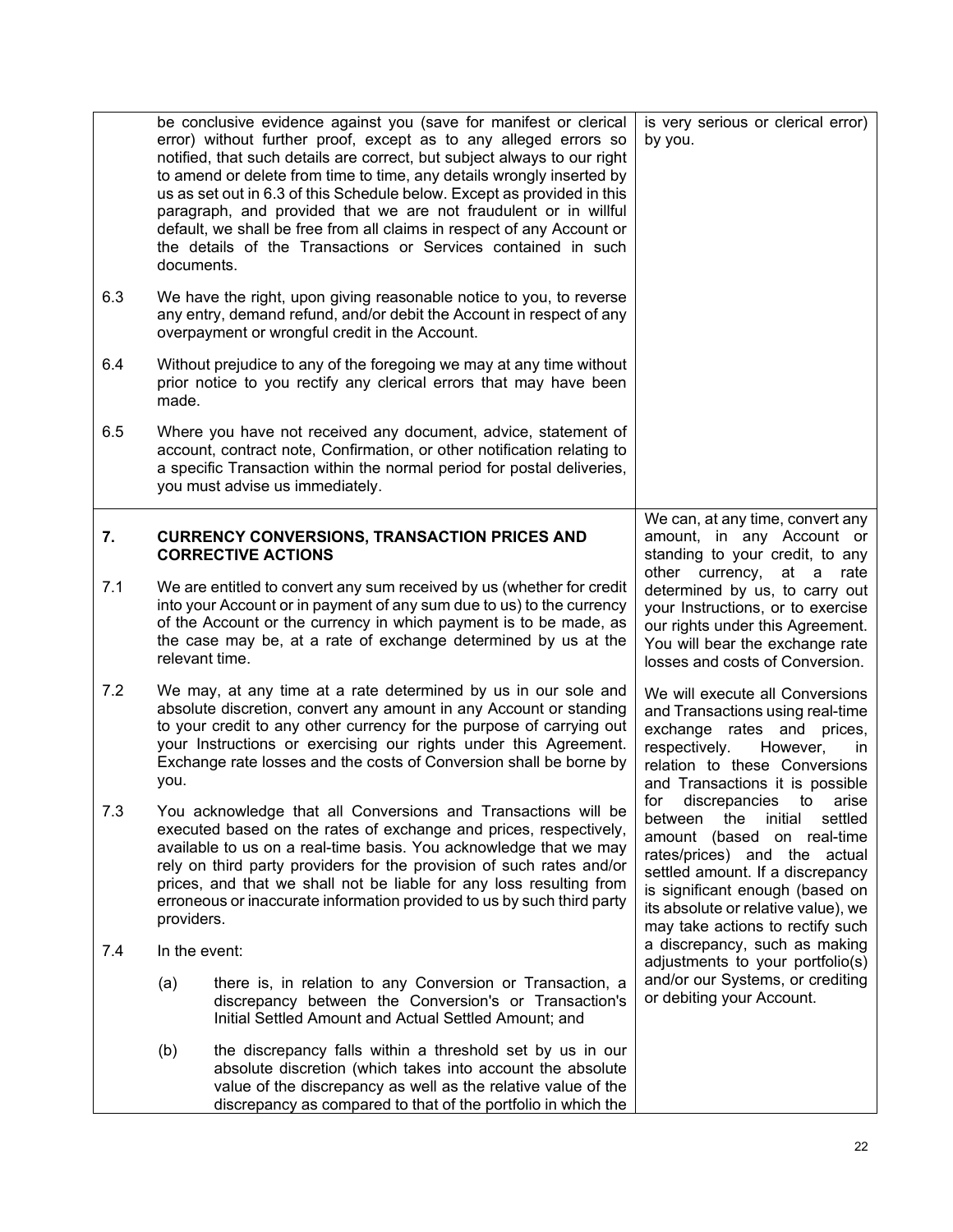<span id="page-24-2"></span><span id="page-24-1"></span><span id="page-24-0"></span>

|           | discrepancy arose), we reserve the right, and you give your<br>consent for us, to take all actions as we, in our absolute<br>discretion, deem necessary or expedient to rectify the<br>discrepancy, including but not limited to making adjustments<br>to your portfolio(s) and/or our Systems, or crediting or<br>debiting your Account. You agree that we shall not be liable<br>for any loss or damage that you may suffer or incur as a<br>result of any such actions taken by us pursuant to this clause. |                                                                                                                                                                                                                                                                        |
|-----------|----------------------------------------------------------------------------------------------------------------------------------------------------------------------------------------------------------------------------------------------------------------------------------------------------------------------------------------------------------------------------------------------------------------------------------------------------------------------------------------------------------------|------------------------------------------------------------------------------------------------------------------------------------------------------------------------------------------------------------------------------------------------------------------------|
| 8.<br>8.1 | <b>SET-OFF AND LIEN</b><br>For so long as you owe monies or obligations (of any nature and<br>however arising) to us, you may not withdraw your Assets from your<br>Account without our consent. We may at any time withhold any<br>Assets pending full settlement of all such monies or obligations owed<br>by you.                                                                                                                                                                                           | If you owe money or don't do<br>something you are required to do<br>under the Agreement, you may<br>not withdraw your Assets from<br>Account<br>without<br>your<br>our<br>permission. We may at any time<br>prevent you from using your<br>Assets until you have fully |
| 8.2       | All your Assets in your Account shall be subject to a continuing first<br>fixed change and general lien for the discharge of all obligations due<br>from you to us. We have the power to sell any Assets in or towards<br>settlement of your obligations to us.                                                                                                                                                                                                                                                | settled all the monies owed by<br>you or do what you are required<br>to do under the Agreement.<br>We have control of your Assets                                                                                                                                      |
| 8.3       | All documents of title and other documents relating to the Assets shall<br>be deposited or transferred by you to us or otherwise placed at our<br>order or at our disposal or under our control.                                                                                                                                                                                                                                                                                                               | in your Account by way of a<br>continuing first fixed charge and<br>general lien. The effect of the<br>continuing fixed charge and                                                                                                                                     |
| 8.4       | You warrant and undertake that none of the Assets held in your<br>Account are or shall be subject to any lien or charge in favour of any<br>other person.                                                                                                                                                                                                                                                                                                                                                      | general lien is such that if you do<br>not do what you are required to<br>do under the Agreement, we will<br>have the power to sell any                                                                                                                                |
| 8.5       | Without prejudice to any right of set-off or general lien or other rights<br>to which we may be entitled, we may set-off from any Assets held in<br>your Account (including any of your monies held in a trust account)<br>against and in whole or partial payment of any sum or liability owed<br>by you to us.                                                                                                                                                                                               | Assets in your Account to<br>compensate for the failure of<br>performance<br>of<br>your<br>your<br>obligation under the Agreement<br>owed to us.                                                                                                                       |
| 8.6       | You authorise us to do anything in your name which is necessary for<br>us to be able to do any of the foregoing.                                                                                                                                                                                                                                                                                                                                                                                               |                                                                                                                                                                                                                                                                        |
| 8.7       | Our rights under this Agreement are in addition to any other rights we<br>have at law or under any other agreement, and shall not prejudice<br>any other rights or security that we may have.                                                                                                                                                                                                                                                                                                                  |                                                                                                                                                                                                                                                                        |
| 9.        | <b>RELATED DEALINGS</b>                                                                                                                                                                                                                                                                                                                                                                                                                                                                                        | Transactions<br>All<br>your<br>and<br>Services we provide to you are                                                                                                                                                                                                   |
| 9.1       | All Transactions that you carry out with us and/or Services we provide<br>to you shall be interrelated. We are therefore entitled to withhold<br>performance of or not to perform our obligations should you fail to<br>fulfil any one of the obligations incumbent upon you.                                                                                                                                                                                                                                  | connected and related. If you<br>don't fulfil your obligations for<br>any of them, we have the right<br>not to carry on activities for your<br>Transactions<br>other<br>and<br>Services.                                                                               |
| 10.       | <b>NO JOINT ACCOUNTS</b>                                                                                                                                                                                                                                                                                                                                                                                                                                                                                       | offer<br>Currently,<br>only<br>we<br>individual Accounts (i.e. we do<br>not offer joint accounts). In the<br>event of your death, we will<br>recognise your executor<br>or                                                                                             |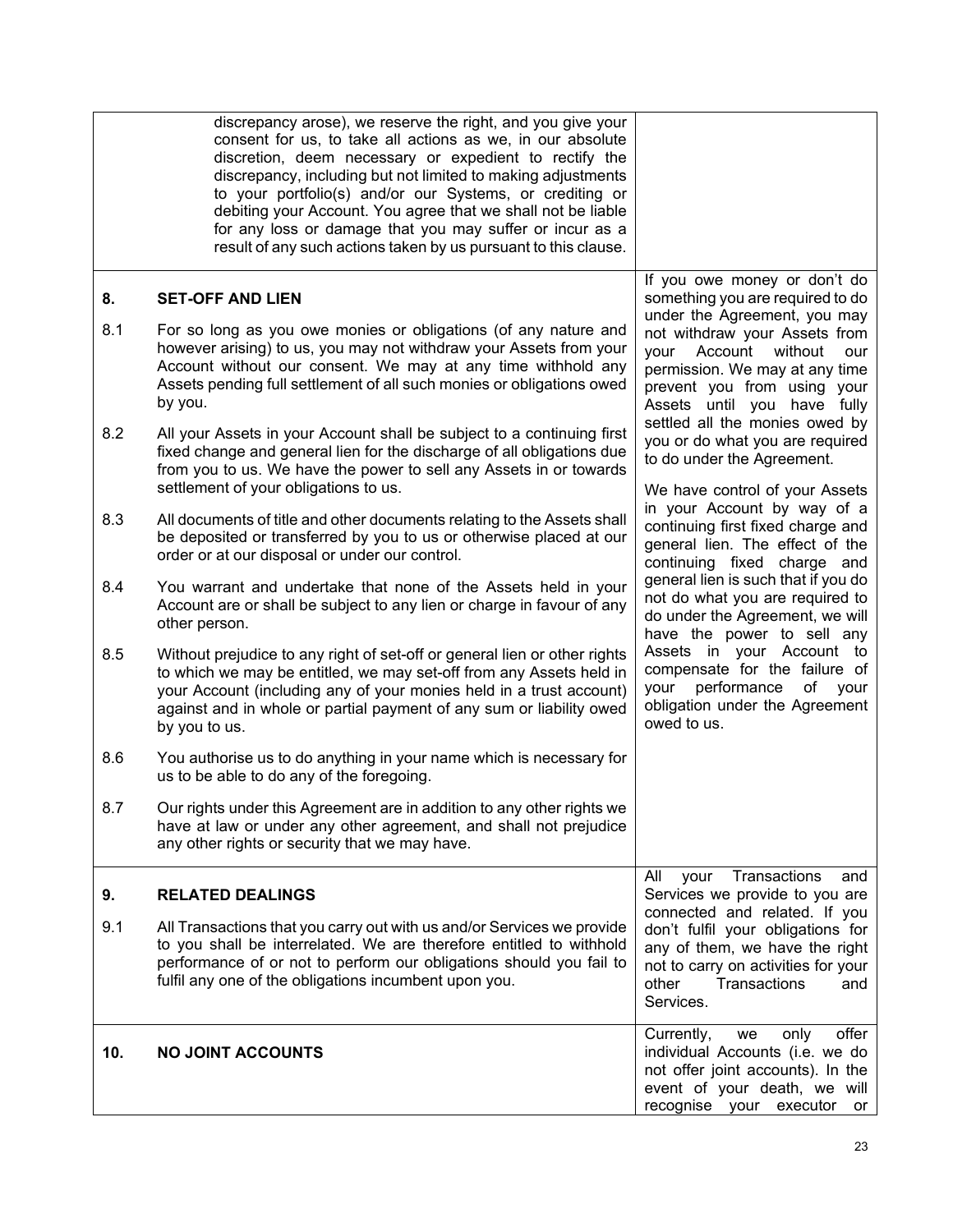<span id="page-25-2"></span><span id="page-25-1"></span><span id="page-25-0"></span>

| 10.1        | Currently, you may only open an Account with us in the name of one<br>person or one legal entity, as we do not offer joint accounts.                                                                                                                                                                                                                                                                                                                                                                                                                                                                                                                                                                                                                                                                                                                                                                                                                                                                                                                                                                                                                                                                                                                                                                                                                                                                                                                                                                                                                               | administrator as the person<br>entitled to operate your Account.                                                                                                                                                                                                                                                                                                                                                                                                                                                                                                                                                                                                                                                                                       |
|-------------|--------------------------------------------------------------------------------------------------------------------------------------------------------------------------------------------------------------------------------------------------------------------------------------------------------------------------------------------------------------------------------------------------------------------------------------------------------------------------------------------------------------------------------------------------------------------------------------------------------------------------------------------------------------------------------------------------------------------------------------------------------------------------------------------------------------------------------------------------------------------------------------------------------------------------------------------------------------------------------------------------------------------------------------------------------------------------------------------------------------------------------------------------------------------------------------------------------------------------------------------------------------------------------------------------------------------------------------------------------------------------------------------------------------------------------------------------------------------------------------------------------------------------------------------------------------------|--------------------------------------------------------------------------------------------------------------------------------------------------------------------------------------------------------------------------------------------------------------------------------------------------------------------------------------------------------------------------------------------------------------------------------------------------------------------------------------------------------------------------------------------------------------------------------------------------------------------------------------------------------------------------------------------------------------------------------------------------------|
| 10.2        | Where you are an individual, your executor or administrator shall be<br>the only person recognised by us in the event of your death. Upon<br>your death, we are entitled to retain any of your Assets by us, and<br>any monies payable to or credit in any Account until such time that a<br>grant of probate or letters of administration are produced by your<br>executor or administrator.                                                                                                                                                                                                                                                                                                                                                                                                                                                                                                                                                                                                                                                                                                                                                                                                                                                                                                                                                                                                                                                                                                                                                                      |                                                                                                                                                                                                                                                                                                                                                                                                                                                                                                                                                                                                                                                                                                                                                        |
| 11.<br>11.1 | <b>REFERRALS</b><br>You may have been introduced to us by a third party. We do not<br>accept responsibility for any conduct, action, representation or<br>statement of such third party. We may share our Fees with or provide<br>such other benefit as we may deem appropriate to such third party or<br>any other third party.                                                                                                                                                                                                                                                                                                                                                                                                                                                                                                                                                                                                                                                                                                                                                                                                                                                                                                                                                                                                                                                                                                                                                                                                                                   | If you were introduced to us by a<br>third party, we don't accept any<br>responsibility for the conduct,<br>action,<br>representation,<br>or<br>statement of the referring third<br>party. We may share our Fees<br>with or provide other benefits to<br>the referring third party or any<br>other third party.                                                                                                                                                                                                                                                                                                                                                                                                                                        |
| 12.         | DORMANT ACCOUNTS AND UNCLAIMED ASSETS                                                                                                                                                                                                                                                                                                                                                                                                                                                                                                                                                                                                                                                                                                                                                                                                                                                                                                                                                                                                                                                                                                                                                                                                                                                                                                                                                                                                                                                                                                                              | If you have not accessed your<br>Account through the Platform or<br>otherwise<br>undertaken<br>any                                                                                                                                                                                                                                                                                                                                                                                                                                                                                                                                                                                                                                                     |
| 12.1        | In the event that you have not accessed your Account through the<br>Platform or otherwise undertaken any activity in relation to your<br>Account (such as transfer-in of funds) for five (5) years, the Account<br>will be deemed dormant and de-activated. Re-activation is required<br>for the Account to resume activity. If you wish to re-activate the<br>Account, you agree to provide us with such information as we may<br>require to authenticate your identity. Otherwise, we may terminate<br>your Account in accordance with this Agreement. If we determine in<br>good faith that we are still unable to trace you in the five (5) years<br>following dormancy, the Account will be terminated and you agree<br>that all Assets then standing to the credit of any Account or otherwise<br>held by us or our Affiliate (as the case may be) together with any<br>property as may from time to time continue to accrue to those monies<br>and property (whether by way of dividends, interest or otherwise) may<br>forthwith be appropriated by us to ourselves to utilise in any manner<br>we so wish for our own benefit. You thereafter shall have no right<br>whatsoever to claim such monies and property (or any other property<br>as may accrue to it), you being deemed to have waived and<br>abandoned all your rights to such Assets (and any other property as<br>may accrue to it) in favour of us and we will after setting off any<br>applicable administrative costs, donate the proceeds of your Assets<br>to a charity of our choice. | activity in relation to<br>your<br>Account for five (5) years, we will<br>deem your Account as dormant,<br>and then de-activate it. If you<br>wish to re-activate the Account,<br>you agree to provide us with<br>information<br>we<br>require<br>to<br>authenticate your identity.<br>If you remain uncontactable in<br>the next five (5) years after we<br>have deemed your Account<br>dormant, we will terminate your<br>Account. In this case, we are<br>entitled to use any remaining<br>Assets in any Account or any<br>Assets held for you by us or our<br>affiliate<br>(including)<br>accrued<br>interests<br>dividends,<br>or<br>otherwise) in any manner we<br>wish. We intend to sell your<br>Assets and donate the proceeds<br>to charity. |
| 13.         | <b>NO WAIVER</b>                                                                                                                                                                                                                                                                                                                                                                                                                                                                                                                                                                                                                                                                                                                                                                                                                                                                                                                                                                                                                                                                                                                                                                                                                                                                                                                                                                                                                                                                                                                                                   | Our failure or delay in exercising<br>any rights we have under this                                                                                                                                                                                                                                                                                                                                                                                                                                                                                                                                                                                                                                                                                    |
| 13.1        | No failure or delay on our part in exercising any power of sale or any<br>other rights or options hereunder and no notice or demand which may<br>be given to or made upon you by us with respect to any power of sale<br>or other right or option hereunder, shall constitute a waiver thereof,<br>or limit or impair our right to take any action or to exercise any power<br>of sale or any other rights or options hereunder without notice or<br>demand, or prejudice our rights as against you in any respect or                                                                                                                                                                                                                                                                                                                                                                                                                                                                                                                                                                                                                                                                                                                                                                                                                                                                                                                                                                                                                                              | Agreement doesn't mean that<br>we waive our rights to take such<br>action.                                                                                                                                                                                                                                                                                                                                                                                                                                                                                                                                                                                                                                                                             |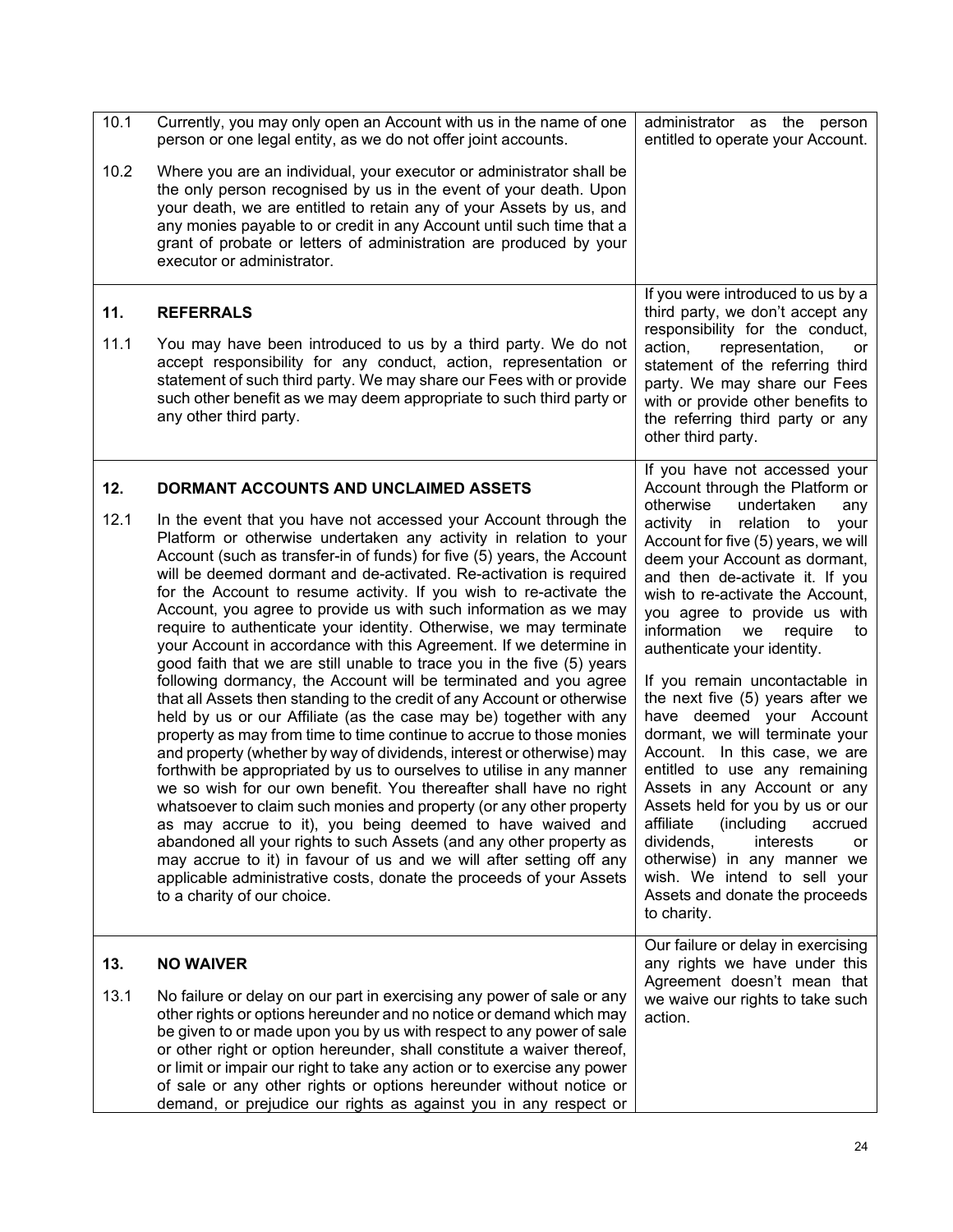<span id="page-26-1"></span><span id="page-26-0"></span>

|      | render us responsible for any loss arising therefrom. A single or<br>partial exercise of a right, power or remedy does not prevent another<br>or further exercise of that or another right, power or remedy. A waiver<br>of a right, power or remedy must be in writing and signed by the party<br>giving the waiver.                                                                                                                                                                                                                                                                                                                                                           |                                                                                                           |
|------|---------------------------------------------------------------------------------------------------------------------------------------------------------------------------------------------------------------------------------------------------------------------------------------------------------------------------------------------------------------------------------------------------------------------------------------------------------------------------------------------------------------------------------------------------------------------------------------------------------------------------------------------------------------------------------|-----------------------------------------------------------------------------------------------------------|
| 13.2 | We may grant time or other indulgence to you or any other person,<br>without impairing or affecting in any way any of our rights as against<br>you or any such other persons.                                                                                                                                                                                                                                                                                                                                                                                                                                                                                                   |                                                                                                           |
| 14.  | <b>ELECTRONIC RECORDS</b>                                                                                                                                                                                                                                                                                                                                                                                                                                                                                                                                                                                                                                                       | Any records of yours that we<br>store, Transactions on your                                               |
| 14.1 | Our records (including computer and microfilm stored records or any<br>other electronic records stored by us) of all matters relating to you,<br>any Transactions on your Accounts, the Accounts and/or any<br>Services provided to you is conclusive evidence of such matters and<br>is binding against you for all purposes, save for manifest or clerical<br>error, subject to our right to rectify any error or omission therein and<br>our right to adduce other evidence. You hereby agree not to at any<br>time dispute the authenticity or accuracy of any computer output<br>relied upon by us for any purpose whatsoever.                                             | Accounts, and/or Services that<br>we provide to you are conclusive<br>and cannot be challenged by<br>you. |
| 14.2 | You acknowledge and agree that we shall be entitled to destroy or<br>dispose of all registers, statements and other records and documents<br>relating to the Account, Services or Transactions at any time after the<br>expiration of any period of retention required by Applicable Law. We<br>shall not be liable in any way for such destruction or disposal.                                                                                                                                                                                                                                                                                                                |                                                                                                           |
|      |                                                                                                                                                                                                                                                                                                                                                                                                                                                                                                                                                                                                                                                                                 |                                                                                                           |
| 15.  | <b>AFFILIATES</b>                                                                                                                                                                                                                                                                                                                                                                                                                                                                                                                                                                                                                                                               | You acknowledge that we may<br>use third parties to carry out                                             |
| 15.1 | You acknowledge and agree that we may, in the conduct of our<br>functions, instead of acting ourselves, delegate to or appoint any<br>service provider, agent, sub-agent, contractor, sub-contractor,<br>broker, dealer custodian, nominee or other third parties, whether in<br>DIFC or otherwise, (and such persons shall be referred to in this<br>Agreement as an "Affiliate" of ours, where the context permits) to<br>carry out,, execute or clear any Transaction, hold, custodies or deal<br>with your Assets, or provide ongoing maintenance and support<br>services for the operation of the Platform or such other Services or<br>business as may be required by us. | Services on our behalf, and you<br>authorise us to do so.                                                 |
| 15.2 | You acknowledge and agree that we may delegate to such Affiliates<br>all or any of the power, authority or discretion vested in us and any<br>such delegation may be made upon such terms and conditions and<br>subject to such regulations (including the power to sub-delegate) as<br>we may think fit and, provided always that we shall have exercised<br>reasonable care in the selection of such Affiliate, we shall not be<br>bound to supervise the actions of and shall not in any way or to any<br>extent be responsible for any loss incurred by you for any failure,<br>neglect, default or breach by any such Affiliate.                                           |                                                                                                           |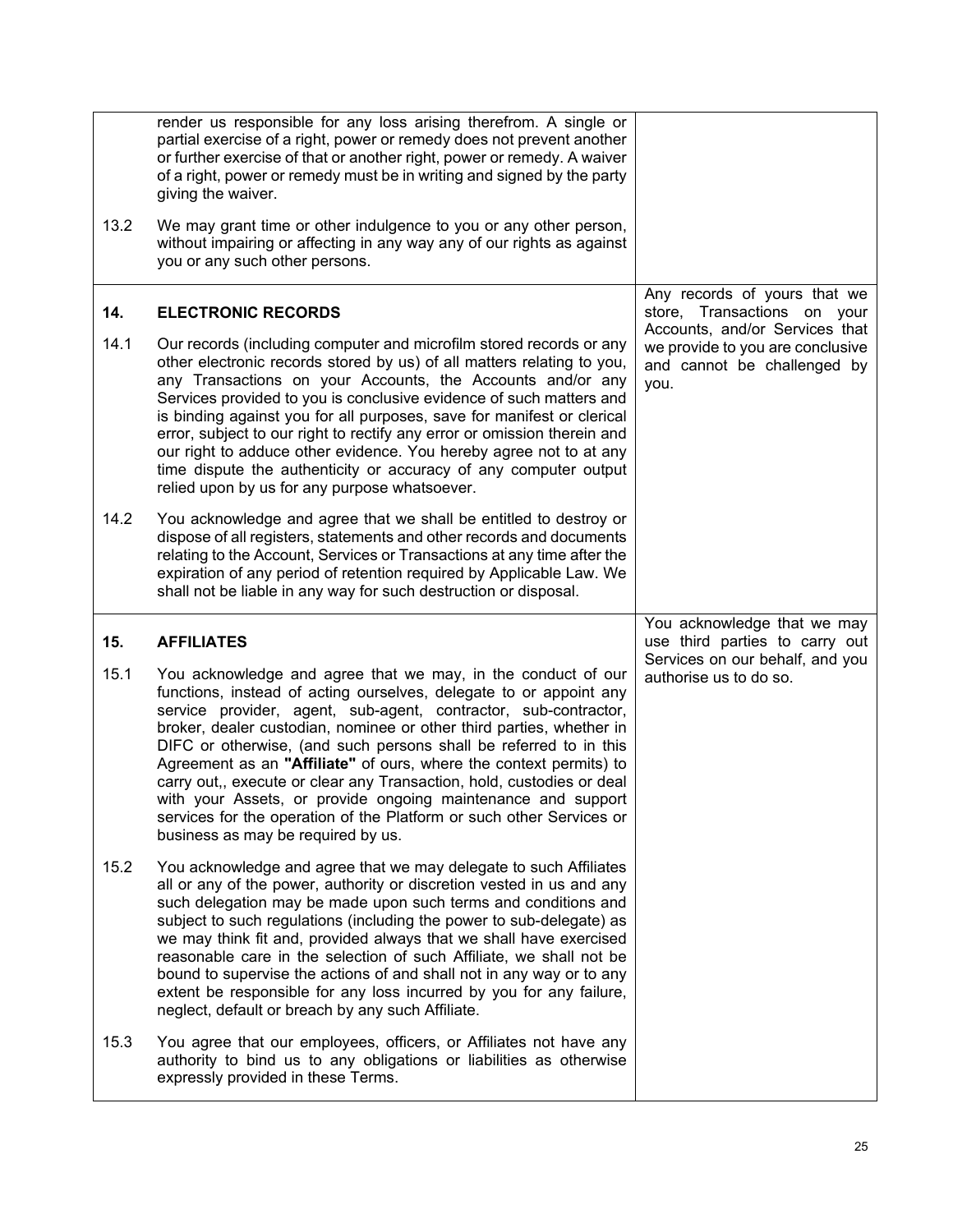<span id="page-27-0"></span>

| 16.  | <b>CONFIDENTIAL INFORMATION</b>                                                                                                                                                                                                  |                                                                                                                                                                                                               | 16 sets out how<br>Paragraph<br>both you and we are required to<br>treat confidential information     |  |
|------|----------------------------------------------------------------------------------------------------------------------------------------------------------------------------------------------------------------------------------|---------------------------------------------------------------------------------------------------------------------------------------------------------------------------------------------------------------|-------------------------------------------------------------------------------------------------------|--|
| 16.1 | Our duty. Save as permitted under this Agreement or any other<br>agreement with you, we shall treat all information relating to you and<br>your Accounts as confidential.                                                        |                                                                                                                                                                                                               | exchange in relation to you and<br>your Accounts, including who we<br>disclose<br>Confidential<br>may |  |
| 16.2 | Non-confidential information. You acknowledge that the following<br>information will not be regarded as confidential information and we<br>do not owe you or any other person any duty to keep such information<br>confidential: |                                                                                                                                                                                                               | information to.                                                                                       |  |
|      | (a)                                                                                                                                                                                                                              | information that as at the date of its disclosure is in the public<br>domain (other than through a breach of this Agreement) or<br>which subsequently enters the public domain;                               |                                                                                                       |  |
|      | (b)                                                                                                                                                                                                                              | information that was already in our possession before you<br>provided the information to us;                                                                                                                  |                                                                                                       |  |
|      | (c)                                                                                                                                                                                                                              | information which we received from a third party who has<br>lawfully acquired such information and is under no<br>confidentiality obligation regarding its disclosure to us; and                              |                                                                                                       |  |
|      | (d)                                                                                                                                                                                                                              | any information which is anonymised or encrypted in such a<br>manner where the identities of any person cannot be readily<br>inferred, or which cannot be referable to any particular<br>person.              |                                                                                                       |  |
| 16.3 |                                                                                                                                                                                                                                  | Exceptions from duty of confidence. You give us permission to<br>disclose information relating to you, your Authorised Person, your<br>Account, Assets, Investments and Transactions as follows:              |                                                                                                       |  |
|      | (a)                                                                                                                                                                                                                              | any of our directors, officers, employees, representatives,<br>agents or delegates;                                                                                                                           |                                                                                                       |  |
|      | (b)                                                                                                                                                                                                                              | any of our Affiliates, shareholders or related corporations and<br>any of their successors, assigns or sub-contractors, and their<br>directors, officers, employees, representatives, agents or<br>delegates; |                                                                                                       |  |
|      | (c)                                                                                                                                                                                                                              | any of our Intermediaries for the purposes of providing our<br>services to you;                                                                                                                               |                                                                                                       |  |
|      | (d)                                                                                                                                                                                                                              | our professional advisers, consultants and auditors;                                                                                                                                                          |                                                                                                       |  |
|      | (e)                                                                                                                                                                                                                              | anyone who takes over or may take over all or part of our<br>rights or obligations under this Agreement or anyone this<br>Agreement (or any part of it) is transferred to or may be<br>transferred to;        |                                                                                                       |  |
|      | (f)                                                                                                                                                                                                                              | any person who we believe in good faith to be your legal<br>advisers or other professionals;                                                                                                                  |                                                                                                       |  |
|      | (g)                                                                                                                                                                                                                              | any Regulatory Body in any jurisdiction, in so far as we need<br>to do so to keep to Applicable Laws, or which we in good faith<br>believe that we should keep to;                                            |                                                                                                       |  |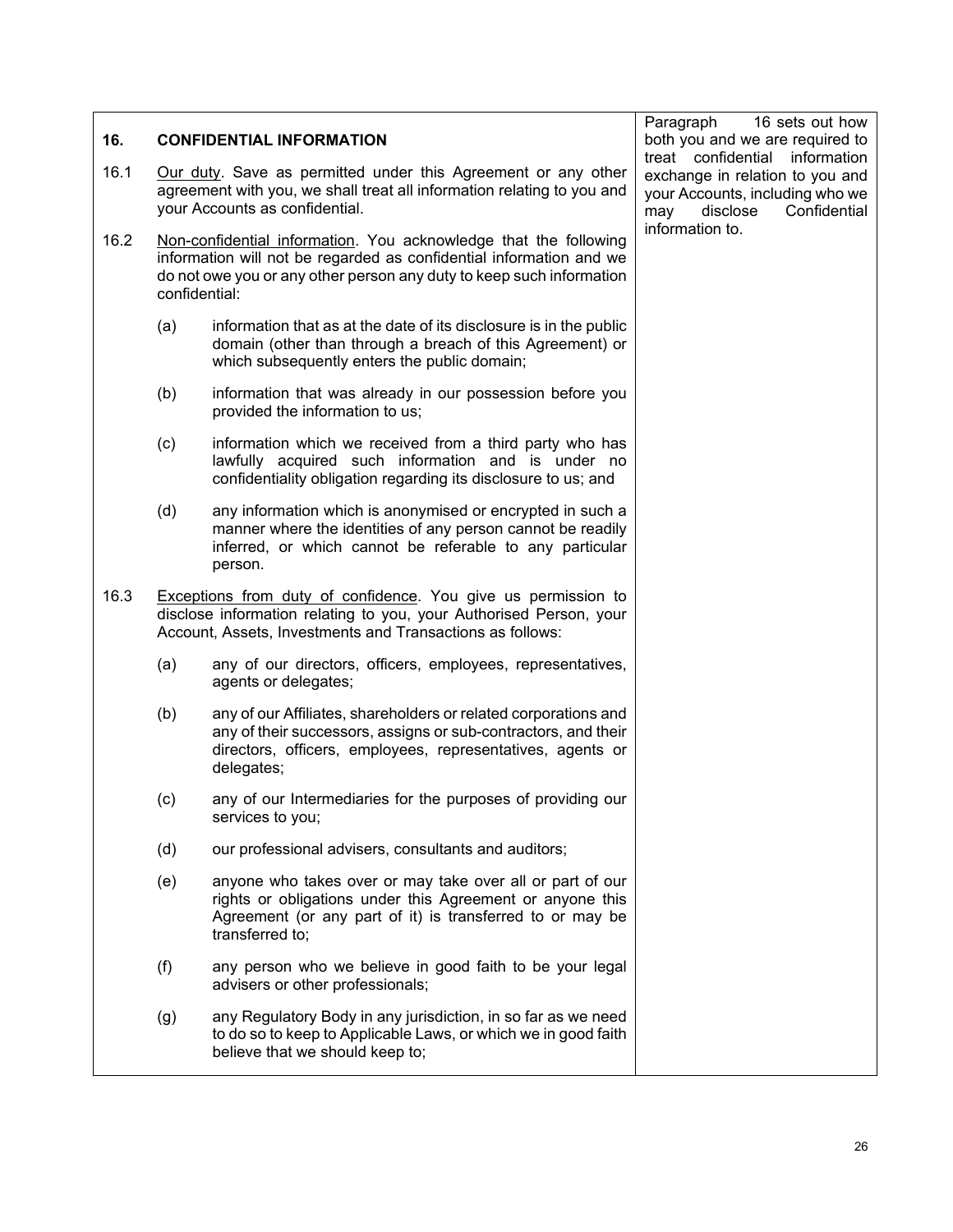<span id="page-28-1"></span><span id="page-28-0"></span>

|      | pursuant to a request by any Regulatory Body (regardless of<br>(h)<br>the reason for such request and whether such request is<br>exercised under a court order or otherwise); and                                                                                                                                                    |                                                                                                      |
|------|--------------------------------------------------------------------------------------------------------------------------------------------------------------------------------------------------------------------------------------------------------------------------------------------------------------------------------------|------------------------------------------------------------------------------------------------------|
|      | (i)<br>to such other persons or under such other circumstances as<br>you agree,                                                                                                                                                                                                                                                      |                                                                                                      |
|      | provided that in the case of disclosures under any of the<br>circumstances in (a) to (c), we shall, where reasonably possible,<br>procure that the recipient is subject to the same duty of confidence.                                                                                                                              |                                                                                                      |
| 16.4 | Survival. The permission you give by agreeing to paragraph 16 of this<br>Schedule will apply even after this Agreement ends or your Account<br>is terminated.                                                                                                                                                                        |                                                                                                      |
| 16.5 | Your duties. Any data, information or message transmitted to you<br>through our System, the Platform or destroy such data, information<br>or message, including all copies thereof.                                                                                                                                                  |                                                                                                      |
| 16.6 | Confidentiality of Other Information. You must keep confidential, all<br>information about the Platform, our System and any information,<br>data, materials or documents provided to you.                                                                                                                                            |                                                                                                      |
| 16.7 | Authorised Person. You confirm that in the event you provide to us<br>any Personal Data of the Authorised Person, you have obtained such<br>person's requisite consent for the Personal Data to be provided to,<br>used or processed by us.                                                                                          |                                                                                                      |
|      |                                                                                                                                                                                                                                                                                                                                      |                                                                                                      |
| 17.  | <b>DATA PROTECTION</b>                                                                                                                                                                                                                                                                                                               | Take note of our Privacy Policy,<br>which you can access at                                          |
| 17.1 | We will collect personal data from and about you and use that<br>personal data during the course of your relationship with us.                                                                                                                                                                                                       | www.stashaway.ae/legal/privac<br>y-policy. You agree to the terms<br>of the Privacy Policy on how we |
| 17.2 | We will collect and use your personal data in accordance with the<br>DIFC Data Protection Law. Our privacy policy can be found here<br>www.stashaway.ae/legal/privacy-policy. Our privacy policy sets out<br>in detail why we need your personal data, how we collect and use it,<br>who we disclose it to and where we transfer it. | use, disclose, and transfer your<br>personal data.                                                   |
| 18.  | <b>CONFLICTS OF INTEREST</b>                                                                                                                                                                                                                                                                                                         | We may enter into agreements<br>with Intermediaries that result in<br>us receiving rebates and/or    |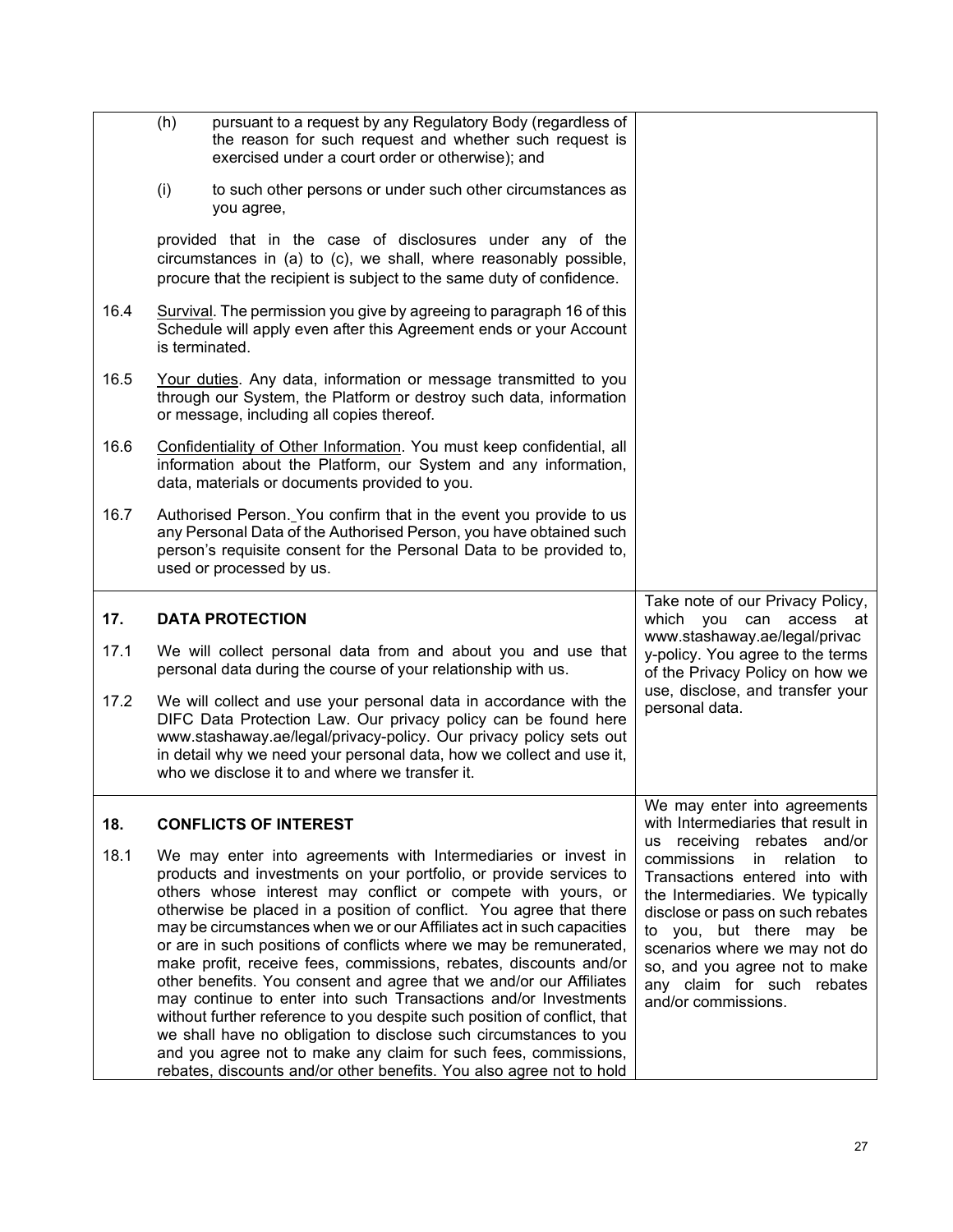<span id="page-29-1"></span><span id="page-29-0"></span>

|      | such conflict.                                                                                                                                                                                                                                                                                                                                                                                                                                                                                                                                                                                                                                                                                                                                    | us responsible for any loss of profit or damage that may result from                                                                                                                                                                                                                                     |                                                                                                                                                                                                                                                                                                                                                                               |
|------|---------------------------------------------------------------------------------------------------------------------------------------------------------------------------------------------------------------------------------------------------------------------------------------------------------------------------------------------------------------------------------------------------------------------------------------------------------------------------------------------------------------------------------------------------------------------------------------------------------------------------------------------------------------------------------------------------------------------------------------------------|----------------------------------------------------------------------------------------------------------------------------------------------------------------------------------------------------------------------------------------------------------------------------------------------------------|-------------------------------------------------------------------------------------------------------------------------------------------------------------------------------------------------------------------------------------------------------------------------------------------------------------------------------------------------------------------------------|
| 19.  |                                                                                                                                                                                                                                                                                                                                                                                                                                                                                                                                                                                                                                                                                                                                                   | <b>RECORDING</b>                                                                                                                                                                                                                                                                                         | We and our Affiliates may record<br>communications with you and<br>them<br>deem<br>we<br>use<br>as                                                                                                                                                                                                                                                                            |
| 19.1 | You authorise us and any of our Affiliates to record any telephone<br>conversation or any electronic communication conducted between<br>you and us or our personnel, to retain such recordings and use them<br>in such manner as we consider appropriate. The recordings shall be<br>admissible in evidence in legal proceedings and shall have the same<br>probative value as a written original document. You shall not<br>challenge or dispute the admissibility, reliability, accuracy or the<br>authenticity of the contents of such records and you hereby waive<br>any right (if any) to so challenge or dispute. You agree that the<br>recordings made by us shall be conclusive evidence of the contents<br>and shall be binding on you. |                                                                                                                                                                                                                                                                                                          | appropriate,<br>including<br>as<br>evidence in court.                                                                                                                                                                                                                                                                                                                         |
| 20.  | <b>SUSPENSION AND TERMINATION OF SERVICE</b>                                                                                                                                                                                                                                                                                                                                                                                                                                                                                                                                                                                                                                                                                                      |                                                                                                                                                                                                                                                                                                          | Paragraph 20.1(a) to (s) sets out<br>the circumstances in which we                                                                                                                                                                                                                                                                                                            |
| 20.1 |                                                                                                                                                                                                                                                                                                                                                                                                                                                                                                                                                                                                                                                                                                                                                   | Immediate termination by us. We reserve the right to restrict,<br>temporarily or permanently suspend or terminate your Account, or<br>the provision of any Services, at any time and with immediate effect,<br>without incurring liability of any kind to you, if any of the following<br>events occur:- | restrict,<br>suspend,<br>can<br>or<br>terminate your Account or the<br>operation of the Platform or any<br>Services at any time and with<br>immediate effect without being<br>liable to you. We also have the<br>right to terminate this Agreement<br>with at least 14 days' written<br>notice,<br>or<br>with<br>shorter<br>or<br>immediate<br>notice<br>in certain<br>cases. |
|      | (a)                                                                                                                                                                                                                                                                                                                                                                                                                                                                                                                                                                                                                                                                                                                                               | you or the Authorised Person, where applicable, have not<br>fully complied with our account opening criteria and/or met<br>our account opening criteria (as we shall set from time to<br>time), including, our "Know Your Client" procedures;                                                            |                                                                                                                                                                                                                                                                                                                                                                               |
|      | (b)                                                                                                                                                                                                                                                                                                                                                                                                                                                                                                                                                                                                                                                                                                                                               | you fail to make any payment to us or any other party when<br>due, whether under this Agreement or otherwise for the<br>Services;                                                                                                                                                                        | You may terminate your Account<br>immediately by notifying<br>us<br>through your Account page on                                                                                                                                                                                                                                                                              |
|      | (c)                                                                                                                                                                                                                                                                                                                                                                                                                                                                                                                                                                                                                                                                                                                                               | your death or insanity;                                                                                                                                                                                                                                                                                  | the Platform.                                                                                                                                                                                                                                                                                                                                                                 |
|      | (d)                                                                                                                                                                                                                                                                                                                                                                                                                                                                                                                                                                                                                                                                                                                                               | any grounds exist for the presentation of a bankruptcy<br>petition against you;                                                                                                                                                                                                                          | Once your Account has been<br>terminated, we will sell your<br>Assets and arrange for any                                                                                                                                                                                                                                                                                     |
|      | (e)                                                                                                                                                                                                                                                                                                                                                                                                                                                                                                                                                                                                                                                                                                                                               | any representation or warranty made by you under this<br>Agreement or through the Platform or for the Services is<br>incomplete, untrue, incorrect or misleading in any material<br>respect;                                                                                                             | credit balance to be transferred<br>to your bank account.                                                                                                                                                                                                                                                                                                                     |
|      | (f)                                                                                                                                                                                                                                                                                                                                                                                                                                                                                                                                                                                                                                                                                                                                               | you have breached the terms of this Agreement;                                                                                                                                                                                                                                                           |                                                                                                                                                                                                                                                                                                                                                                               |
|      | (g)                                                                                                                                                                                                                                                                                                                                                                                                                                                                                                                                                                                                                                                                                                                                               | you are using the Platform or the Services in a manner that<br>may cause us to breach Applicable Laws, have legal liability<br>or disrupt others' use of the Platform or the Services;                                                                                                                   |                                                                                                                                                                                                                                                                                                                                                                               |
|      | (h)                                                                                                                                                                                                                                                                                                                                                                                                                                                                                                                                                                                                                                                                                                                                               | you are using the Platform or the Services for any illegal<br>activities or where we have reasonable suspicion that you<br>may be doing so, or we become aware or suspect that your<br>Account is or will be used for illegal, fraudulent or<br>unauthorised uses;                                       |                                                                                                                                                                                                                                                                                                                                                                               |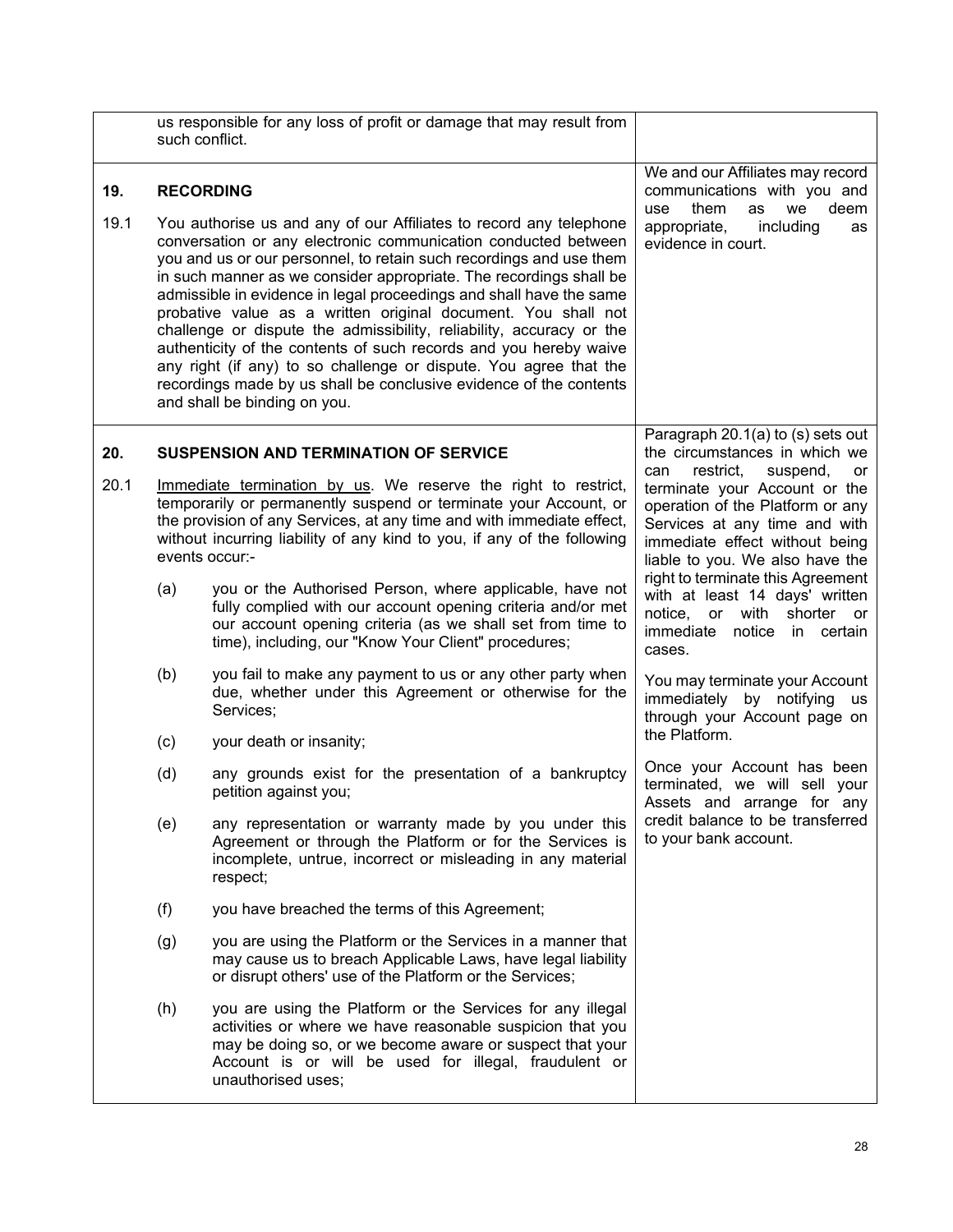|      | (i) | we become aware or suspect that your Access Methods (i.e.<br>any user identification, passwords and other security<br>credentials assigned to you and required to access and use<br>the Platform) are stolen, lost, damaged or compromised;                                                                                                          |  |
|------|-----|------------------------------------------------------------------------------------------------------------------------------------------------------------------------------------------------------------------------------------------------------------------------------------------------------------------------------------------------------|--|
|      | (j) | we become aware or suspect that the person logged into<br>your Account is not you,                                                                                                                                                                                                                                                                   |  |
|      | (k) | we are required to do so by Applicable Laws or pursuant to a<br>request by any Regulatory Body;                                                                                                                                                                                                                                                      |  |
|      | (1) | scheduled downtime or recurring downtime;                                                                                                                                                                                                                                                                                                            |  |
|      | (m) | a Force Majeure Event;                                                                                                                                                                                                                                                                                                                               |  |
|      | (n) | you publish, post, transfer, distribute or upload any content<br>or information to the Platform which is false, misleading or<br>inaccurate, contains rude and inappropriate language or<br>which creates the impression that any content is sponsored<br>or endorsed by us;                                                                         |  |
|      | (o) | you modify, adapt or reverse engineer the Platform or any<br>part thereof;                                                                                                                                                                                                                                                                           |  |
|      | (p) | you transmit any viruses, worms, defects, Trojan horses or<br>any other items of a destructive nature, or that may otherwise<br>compromise the security of the Platform;                                                                                                                                                                             |  |
|      | (q) | you create multiple Accounts;                                                                                                                                                                                                                                                                                                                        |  |
|      | (r) | you create Accounts by automated means or under false or<br>fraudulent pretenses; or                                                                                                                                                                                                                                                                 |  |
|      | (s) | you are, in our opinion, the subject of any adverse publicity<br>or involved in any litigation that we reasonably believe would<br>be detrimental to our interests.                                                                                                                                                                                  |  |
| 20.2 |     | For the purpose of paragraph $20.1(m)$ of this Schedule, "Force<br>Majeure Event" means any event beyond our reasonable control<br>(and which does not relate to or arise by reason of our default or<br>negligence) which renders impossible or hinders our performance of<br>this Agreement including our Services, including, without limitation: |  |
|      | (a) | war, riot, civil unrest or revolution, sabotage, terrorism,<br>insurrection, acts of civil or military authority, imposition of<br>sanctions, embargo, breaking off of diplomatic relations or<br>similar actions;                                                                                                                                   |  |
|      | (b) | terrorist attacks, civil war, civil commotions or riots;                                                                                                                                                                                                                                                                                             |  |
|      | (c) | acts of God, epidemic, pandemic, flood, earthquake, typhoon<br>or other natural disasters or adverse weather or<br>environmental condition;                                                                                                                                                                                                          |  |
|      | (d) | any act of state or other exercise of sovereign, judicial or<br>executive prerogative by any government or public authority,<br>nationalisation<br>including<br>expropriation,<br>or<br>compulsory                                                                                                                                                   |  |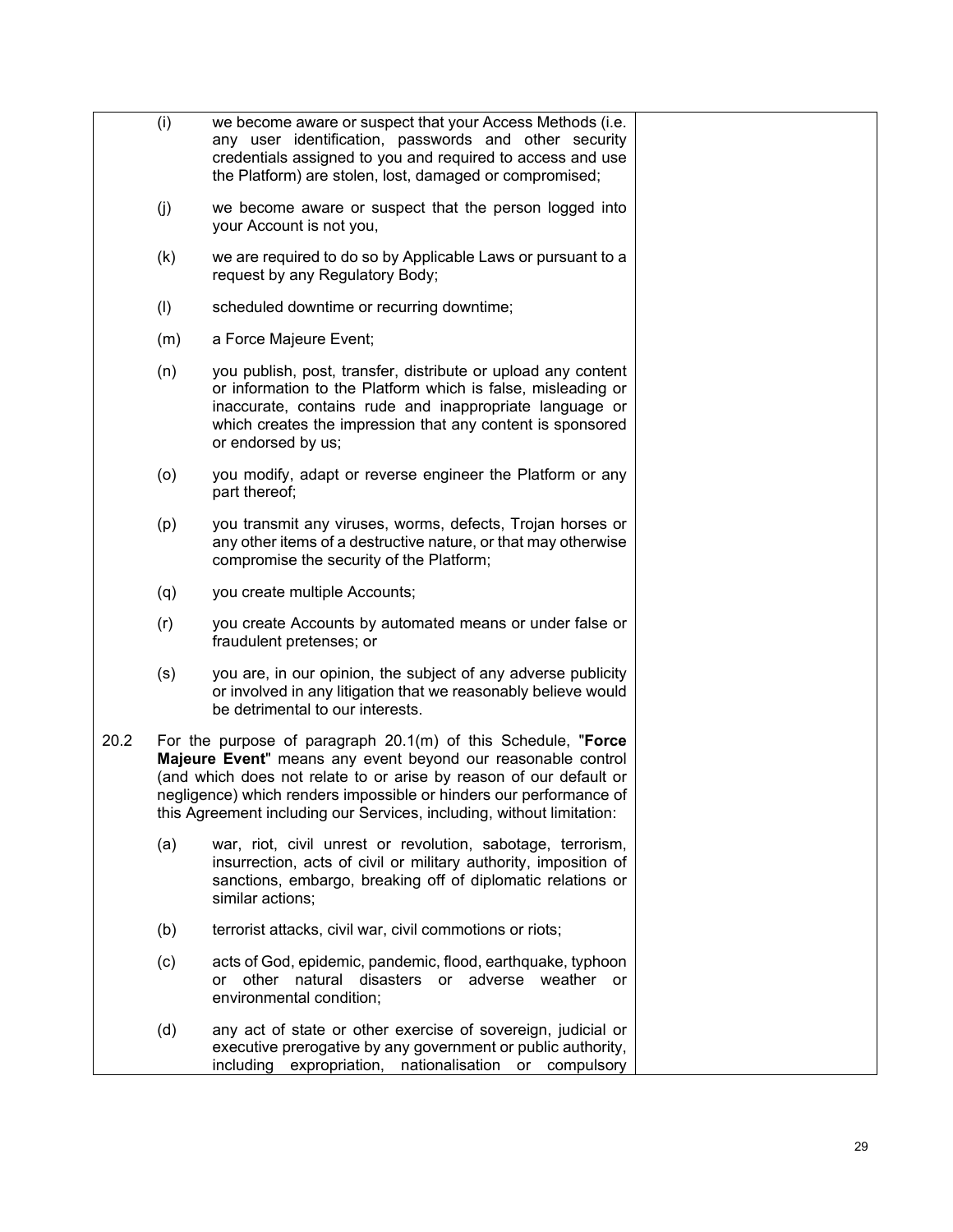acquisition or acts claimed to be justified by executive necessity; (e) fire, explosion or accidental damage; (f) collapse of building structures or failure of plant machinery, computers or vehicles; (g) interruption or failure of utility service, including but not limited to electric power, gas or water; or (h) any labour disputes, including but not limited to strikes, industrial action or lockouts; 20.3 For the avoidance of doubt, we shall not be in breach of this Agreement, nor liable for any failure or delay in the performance of any other obligations under this Agreement arising from or attributable to any of the circumstances giving rise to a right to termination under paragraph 20.1 of this Schedule. 20.4 Termination by notice from us. We may at any time and without liability to you terminate this Agreement including our Services. In such cases, we will endeavor to provide you with not less than 14 calendar days' written notice. However, in certain cases, we may terminate your Account, the Services or this Agreement by providing shorter notice or providing notice with immediate effect. No such termination will affect any Instruction given by you which is properly received by us before the date of such notice. 20.5 Termination by notice from you. You may terminate this Agreement or your Account with us at any time by providing us with notice in the manner as we may specify on the Platform. However, no such termination will affect any Instruction given by you which is properly received by us before the receipt of such notice or any action we may take in relation to your Account before the receipt of such notice. 20.6 Effect of termination. On termination of the Account or any Services or the agreement or relationship between you and us: (a) you will stop using any Services; (b) all charges, costs and/or expenses due to us or any third parties under this Agreement shall fall due for repayment immediately; (c) we may discharge our entire liability with respect to your Account by selling your Assets at your expense and arranging for any credit balance in your Account to you at the earliest time possible and within 15 Business Days from the termination of this Agreement, subject to Applicable Laws and unforeseen processing delays by the banks; (d) you shall, upon our request (acting reasonably), return, destroy or delete any information or documents received from us, including any copies thereof. **21. INDEMNITY AND EXCLUSION OF LIABILITY** We and our Associates aren't liable for any losses you may

<span id="page-31-0"></span>incur, unless they were caused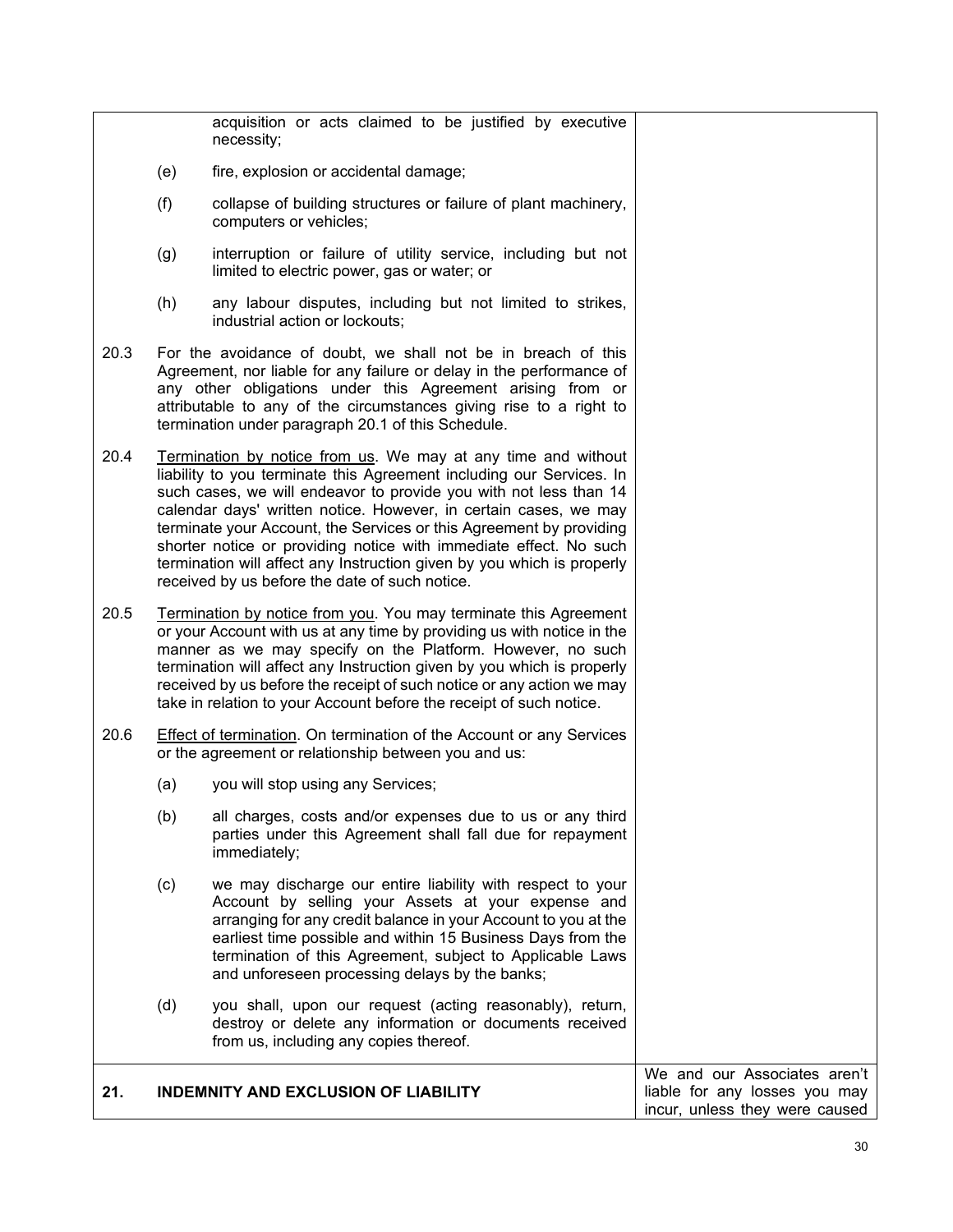<span id="page-32-0"></span>

| 21.1 |                | You agree to indemnify on a full indemnity basis, to compensate us,<br>and to hold us and all of our employees, officers, Affiliates or counter-<br>party employed or used by us in connection with the Services<br>(collectively, our "Associates") harmless from and against any and<br>all losses, and reimburse on demand, against all losses which we or<br>our Associates may suffer or incur arising from or in connection with<br>the operation of the Account, Transactions, Services, or any<br>Instructions, whether incurred directly or indirectly (unless they arise<br>solely from our fraud, gross negligence or willful default). | by our fraud, gross negligence,<br>or willful default. You also agree<br>indemnify<br>us<br>and<br>our<br>to<br>Associates for any losses that<br>we may incur unless they were<br>caused by our fraud, gross<br>negligence, or willful default. |
|------|----------------|----------------------------------------------------------------------------------------------------------------------------------------------------------------------------------------------------------------------------------------------------------------------------------------------------------------------------------------------------------------------------------------------------------------------------------------------------------------------------------------------------------------------------------------------------------------------------------------------------------------------------------------------------|--------------------------------------------------------------------------------------------------------------------------------------------------------------------------------------------------------------------------------------------------|
| 21.2 |                | We and our Associates shall not be responsible for or liable to you<br>for any loss which may be suffered or incurred by you in any way in<br>relation to any Services provided pursuant to these Terms, or<br>Transaction contemplated under these Terms, howsoever caused,<br>except for any such loss or damage which is due to our fraud, gross<br>negligence or willful default. In such an event, our liability in<br>connection with any Transaction or Service, shall not exceed the<br>market value of such Transaction or Service at the time of the fraud,<br>gross negligence or willful default.                                      |                                                                                                                                                                                                                                                  |
| 21.3 |                | We shall not be liable for any losses incurred by you as a result of<br>any action taken by or omission on our part in good faith. We shall<br>not, in the absence of fraud, gross negligence or willful default be<br>liable to you for any act or omission in the course of or in connection<br>with the. Services rendered by under these Terms or for any losses<br>which you may suffer or sustain as a result of, in connection with or<br>in the course of discharge by us of its duties hereunder.                                                                                                                                         |                                                                                                                                                                                                                                                  |
| 21.4 |                | We are not bound by errors in the prices or other details of orders or<br>transactions which are included in any transaction or other report<br>and, upon us becoming aware of the relevant error, we may make<br>any necessary corrections to the affected reports.                                                                                                                                                                                                                                                                                                                                                                               |                                                                                                                                                                                                                                                  |
| 22.  | <b>NOTICES</b> |                                                                                                                                                                                                                                                                                                                                                                                                                                                                                                                                                                                                                                                    | Paragraph 22 sets out the terms<br>conditions<br>and<br>governing                                                                                                                                                                                |
| 22.1 |                | All notices, demands or other communications required or permitted<br>to be given under this Agreement ("Notices") shall be sent as follows:                                                                                                                                                                                                                                                                                                                                                                                                                                                                                                       | notices,<br>demands,<br>and<br>communications<br>that<br>are<br>permitted under the Agreement.                                                                                                                                                   |
|      | (a)            | in the case of a Notice to you, to the electronic mail address<br>indicated by you at Account Opening or edited subsequently<br>through the "Change of Email procedure" available on the<br>Platform or by posting a Notice on the Platform; and                                                                                                                                                                                                                                                                                                                                                                                                   |                                                                                                                                                                                                                                                  |
|      | (b)            | Notice to<br>the case of a<br>us,<br>by<br>email<br>to<br>in.<br>support@stashaway.ae                                                                                                                                                                                                                                                                                                                                                                                                                                                                                                                                                              |                                                                                                                                                                                                                                                  |
| 22.2 |                | You are deemed to receive the Notice sent by us upon the earlier of:                                                                                                                                                                                                                                                                                                                                                                                                                                                                                                                                                                               |                                                                                                                                                                                                                                                  |
|      | (a)            | receipt of the Notice by you on the Platform;                                                                                                                                                                                                                                                                                                                                                                                                                                                                                                                                                                                                      |                                                                                                                                                                                                                                                  |
|      | (b)            | receipt of the Notice by you through your electronic mail<br>address; or                                                                                                                                                                                                                                                                                                                                                                                                                                                                                                                                                                           |                                                                                                                                                                                                                                                  |
|      | (c)            | expiration of the calendar month following the posting of the<br>Notice on the Platform or to your electronic mail address.                                                                                                                                                                                                                                                                                                                                                                                                                                                                                                                        |                                                                                                                                                                                                                                                  |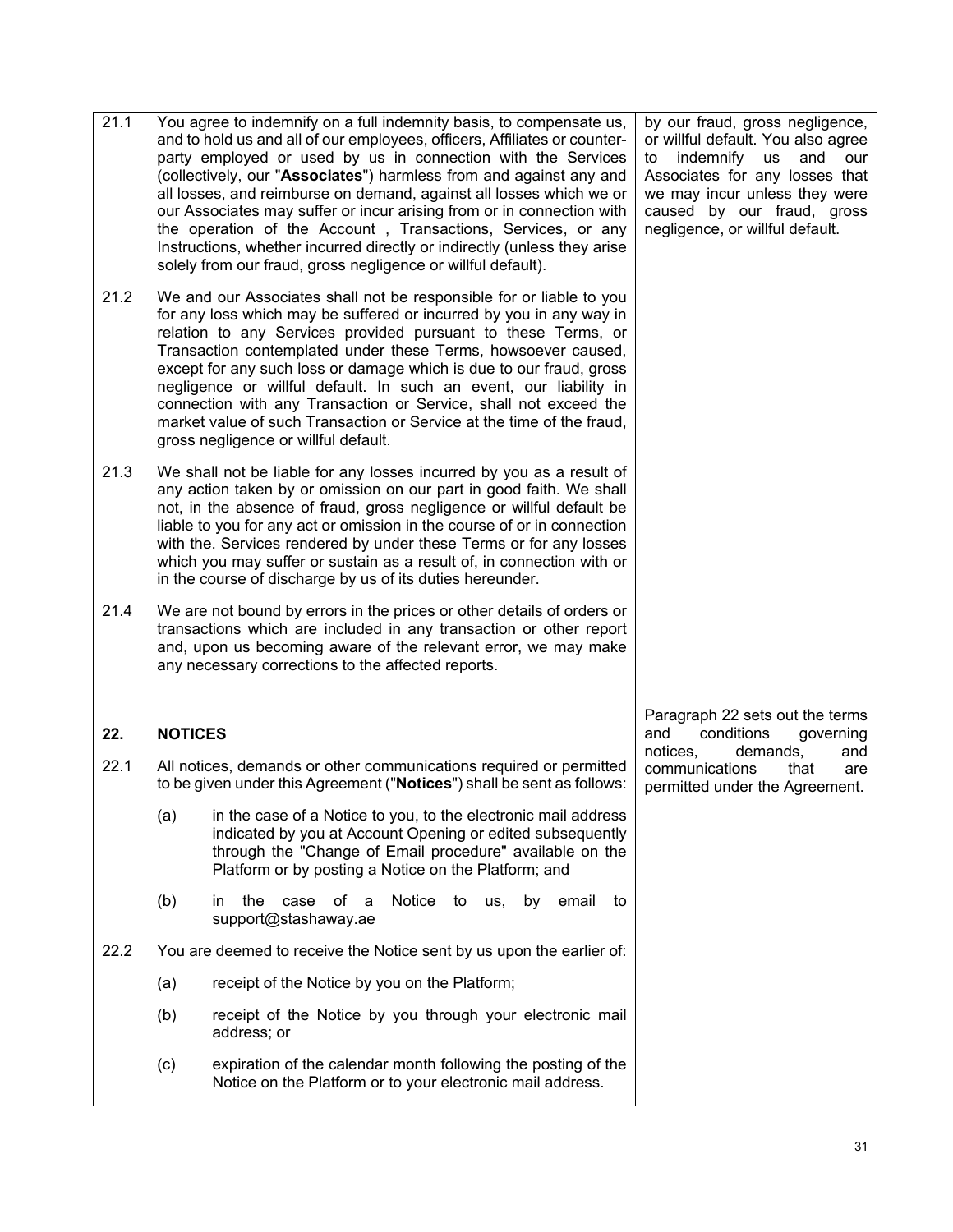<span id="page-33-1"></span><span id="page-33-0"></span>

| 22.3<br>22.4 | We are deemed to receive the Notice sent by you on the date upon<br>which it is sent, unless it is sent after 5.00 pm on a Business Day or<br>at any time on a non-Business Day in which case it will be deemed<br>to have been received on the next following Business Day.<br>You must promptly inform us in writing of any change in your mailing<br>address, fax number and/or email address for communication or any<br>of your relevant particulars available in our records and send us all<br>supporting documents we require. We will need a reasonable time<br>period, not being less than seven (7) Business Days from receipt, to<br>act and effect the change in our records, after which, we may rely on<br>the change. |                                                                                                                                                                                                                                                                                           |
|--------------|---------------------------------------------------------------------------------------------------------------------------------------------------------------------------------------------------------------------------------------------------------------------------------------------------------------------------------------------------------------------------------------------------------------------------------------------------------------------------------------------------------------------------------------------------------------------------------------------------------------------------------------------------------------------------------------------------------------------------------------|-------------------------------------------------------------------------------------------------------------------------------------------------------------------------------------------------------------------------------------------------------------------------------------------|
| 22.5         | Applicability of this paragraph. Paragraph 21 of this Schedule related<br>only to Notices in respect of matters concerning the Platform or<br>Services.                                                                                                                                                                                                                                                                                                                                                                                                                                                                                                                                                                               |                                                                                                                                                                                                                                                                                           |
| 23.          | <b>COMPLAINTS HANDLING AND DISPUTE RESOLUTION</b>                                                                                                                                                                                                                                                                                                                                                                                                                                                                                                                                                                                                                                                                                     | Paragraph 23 describes how we<br>handle complaints. If you are                                                                                                                                                                                                                            |
| 23.1         | Any complaint regarding how we handle your personal data may be<br>referred to our data protection officer who can be contacted at<br>dataprotection@stashaway.com or +971 800 032 0398. Any other<br>complaint, dispute or controversy raised by you should in the first<br>writing Customer<br>instance<br>be<br>referred, in<br>Support<br>at<br>support@stashaway.ae. We will investigate the complaint and report<br>back to you on the findings and the resolution to the complaint or<br>dispute. If you remain dissatisfied with our findings or the handling of<br>your complaint, dispute or controversy, you may, if appropriate, refer<br>the matter to the DFSA.                                                         | dissatisfied with how we handle<br>complaints,<br>you<br>may,<br>if<br>appropriate, refer the matter to.                                                                                                                                                                                  |
| 23.2         | For further information on our complaints policy, please see<br>www.stashaway.ae/faq/how-can-i-make-a-complaint. If required a<br>copy of our complaints policy is also available upon request, free of<br>charge.                                                                                                                                                                                                                                                                                                                                                                                                                                                                                                                    |                                                                                                                                                                                                                                                                                           |
| 23.3         | Subject to the above paragraph 23.1, any dispute arising out of or in<br>connection with this Agreement and/or the documents referred to<br>herein, including any question regarding their existence, validity or<br>termination, shall be referred to and finally resolved by the Courts of<br>the DIFC and both you and we hereby unconditionally and irrevocably<br>submit to the exclusive jurisdiction of the Courts of the DIFC.                                                                                                                                                                                                                                                                                                |                                                                                                                                                                                                                                                                                           |
| 24.          | <b>GENERAL</b>                                                                                                                                                                                                                                                                                                                                                                                                                                                                                                                                                                                                                                                                                                                        | Without our permission, you may<br>not transfer your rights or duties                                                                                                                                                                                                                     |
| 24.1         | Further Assurance. You shall execute such other documents, do<br>such acts and things and take such further actions as may be<br>reasonably required or desirable to give full effect to the provisions of<br>this Agreement and the transactions hereunder and you shall use<br>your best endeavors to procure that any necessary third party shall<br>execute such documents, do such acts and things and take such<br>further actions as may be reasonably required for giving full effect to<br>the provisions of this Agreement and the transactions hereunder.                                                                                                                                                                  | under the Agreement to any<br>other person.<br>The Agreement is subject to<br>changes that we make; and any<br>modification to the Agreement<br>will be effective from the date we<br>post<br>the<br>Agreement<br>at<br>www.stashaway.ae/legal. You're<br>required<br>review<br>the<br>to |
| 24.2         | Assignment. You shall not have the right to assign any of such rights,<br>undertakings, agreements, duties, liabilities and/or obligations<br>hereunder, except with our written consent. We may assign or                                                                                                                                                                                                                                                                                                                                                                                                                                                                                                                            | Agreement, and if you don't<br>agree with the changes we                                                                                                                                                                                                                                  |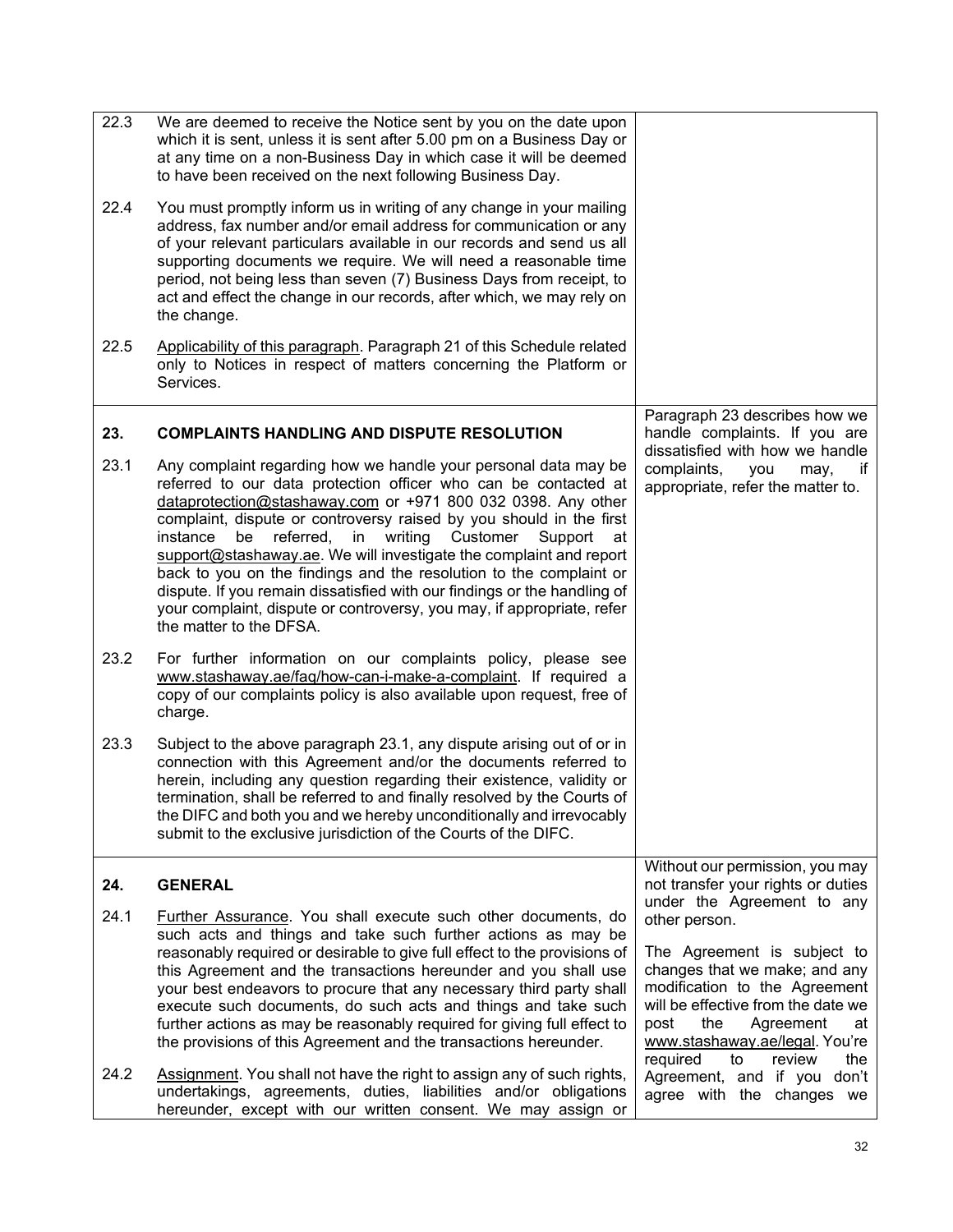transfer any of our rights hereunder to any party without your consent, but subject to prior notification.

- 24.3 Variation. We shall be entitled to, by posting an updated version of this Agreement at [www.stashaway.ae/legal](http://www.stashaway.ae/legal)[,](http://www.stashaway.sg/legal/terms-and-conditions) to supplement, vary and/or modify the terms of this Agreement at any time and such supplement, variation and/or modification shall take effect from the date the Agreement is posted at [www.stashaway.ae/legal](http://www.stashaway.ae/legal) or any other date specified by us. You agree that it shall be your responsibility to review this Agreement regularly. If you do not accept any such supplement, variation and/or modification, you shall immediately discontinue operating the Account and/or utilizing the Services provided by us and promptly close your Account and terminate this Agreement. If you continue to operate the Account and/or utilise the Services provided by us after such notice, you are deemed to have agreed to such supplement, deletion, variation and/or modification without reservation.
- 24.4 Entire Agreement. This Agreement and the documents referred to in this Agreement collectively embody the entire terms and conditions agreed upon by you and us as to the subject matter of the same and supersedes and revokes in all respects all other documents, agreements, letters of intent, and undertakings entered into between you and us, whether such be written or oral, with respect to the subject matter hereof. All provisions of this Agreement shall so far as they are capable of being performed or observed continue in full force and effect notwithstanding completion of the matters set out therein except in respect of those matters then already performed and except where expressly stated to the contrary. This Agreement shall be binding on and shall endure for the benefit of each of your and our successors in title or legal personal representatives.
- 24.5 Survival on Termination. All disclaimers, indemnities and exclusions in this Agreement shall survive the termination of this Agreement.
- 24.6 Severance. If any provision of this Agreement or part thereof is rendered void, illegal or unenforceable by any legislation to which it is subject, it shall be rendered void, illegal or unenforceable to that extent and no further and, for the avoidance of doubt, the rest of this Agreement shall continue in full force and effect and the legality, validity and enforceability of the whole of this Agreement in any other jurisdiction shall not be affected.
- 24.7 No Third Party Rights. A person who is not a party to this Agreement shall have no right under part 10 of the DIFC Contract Law or under any law, to enforce any provision in this Agreement.
- 24.8 Governing Law. This Agreement shall be governed by, and construed in accordance with, the laws of the DIFC.

make, you should choose to discontinue operating the Account and/or utilising our Services and terminate the Agreement immediately. If you continue to operate the Account and/or utilise our Services after such notice, we assume that you agree to the changes.

The Agreement is governed under UAE law.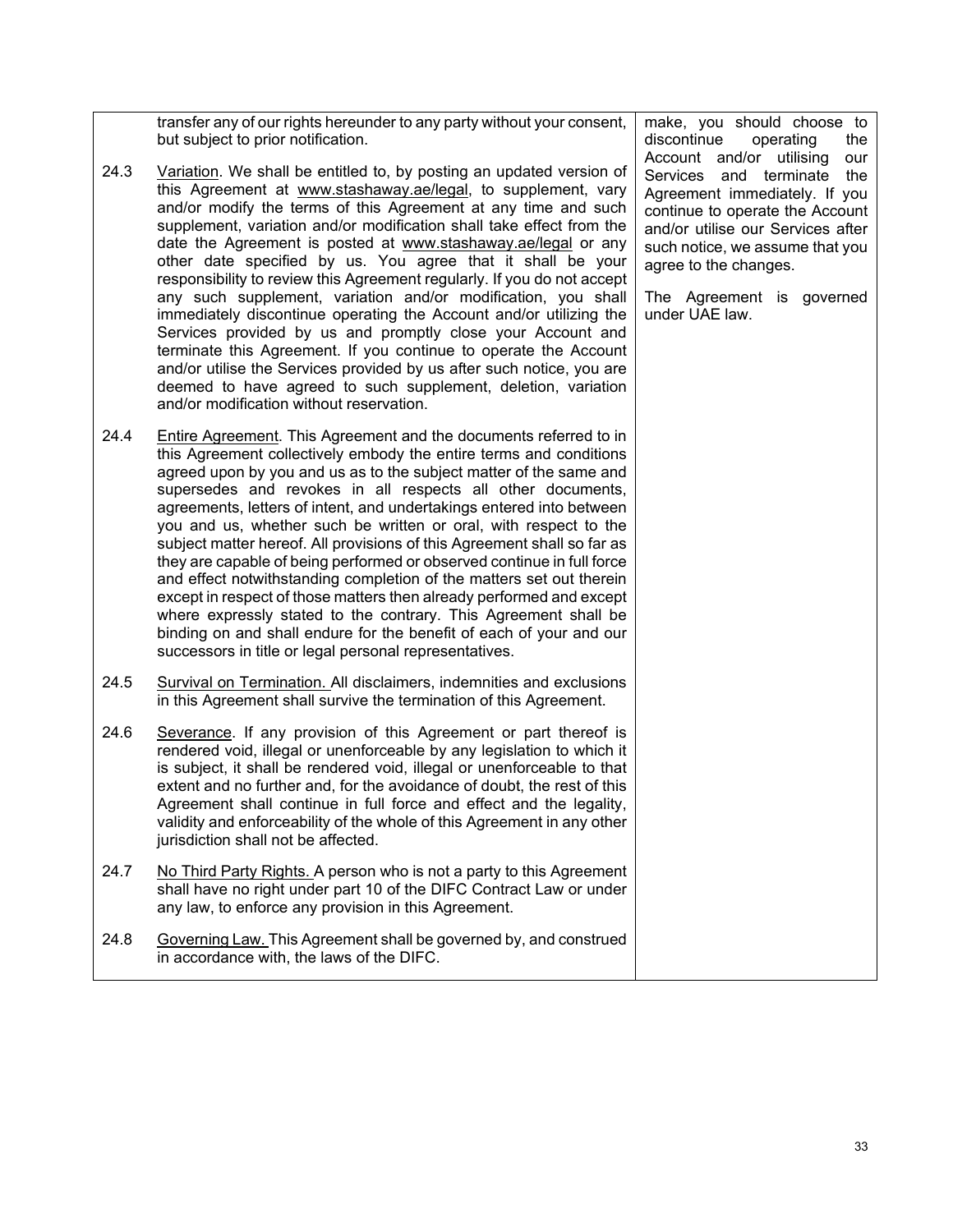#### <span id="page-35-0"></span>**SCHEDULE 3 SCHEDULE 3 - OVERSEAS-LISTED INVESTMENT PRODUCTS**

#### **RISK WARNING**

An overseas-listed investment product\* is subject to the laws and regulations of the jurisdiction it is listed in. Before you trade in an overseas-listed investment product or authorise someone else to trade for you, you should be aware of:

- The level of investor protection and safeguards that you are afforded in the relevant foreign jurisdiction as the overseas-listed investment product would operate under a different regulatory regime.
- The differences between the legal systems in the foreign jurisdiction and the DIFC that may affect your ability to recover your funds.
- The tax implications, currency risks, and additional transaction costs that you may have to incur.
- The counterparty and correspondent broker risks that you are exposed to.
- The political, economic and social developments that influence the overseas markets you are investing in.

These and other risks may affect the value of your investment. You should not invest in the product if you do not understand or are not comfortable with such risks.

\*An "overseas-listed investment product" in this statement refers to a capital markets product that is listed for quotation or quoted only on overseas securities exchange(s) or overseas futures exchange(s) (collectively referred to as "overseas exchanges").

- 1. This statement does not disclose all the risks and other significant aspects of trading in an overseas-listed investment product. You should undertake such transactions only if you understand and are comfortable with the extent of your exposure to the risks.
- 2. You should carefully consider whether such trading is suitable for you in light of your experience, objectives, risk appetite, financial resources and other relevant circumstances. In considering whether to trade or to authorise someone else to trade for you, you should be aware of the following:

#### Differences in Regulatory Regimes

- (a) Overseas markets may be subject to different regulations, and may operate differently from approved exchanges in the DIFC. For example, there may be different rules providing for the safekeeping of securities and monies held by custodian banks or depositories. This may affect the level of safeguards in place to ensure proper segregation and safekeeping of your investment products or monies held overseas. There is also the risk of your investment products or monies not being protected if the custodian has credit problems or fails. Overseas markets may also have different periods for clearing and settling transactions. These may affect the information available to you regarding transaction prices and the time you have to settle your trade on such overseas markets.
- (b) Overseas markets may be subject to rules which may offer different investor protection as compared to the DIFC. Before you start to trade, you should be fully aware of the types of redress available to you in the DIFC and other relevant jurisdictions, if any.
- (c) Overseas-listed investment products may not be subject to the same disclosure standards that apply to investment products listed for quotation or quoted on an approved exchange in the DIFC. Where disclosure is made, differences in accounting, auditing and financial reporting standards may also affect the quality and comparability of information provided. It may also be more difficult